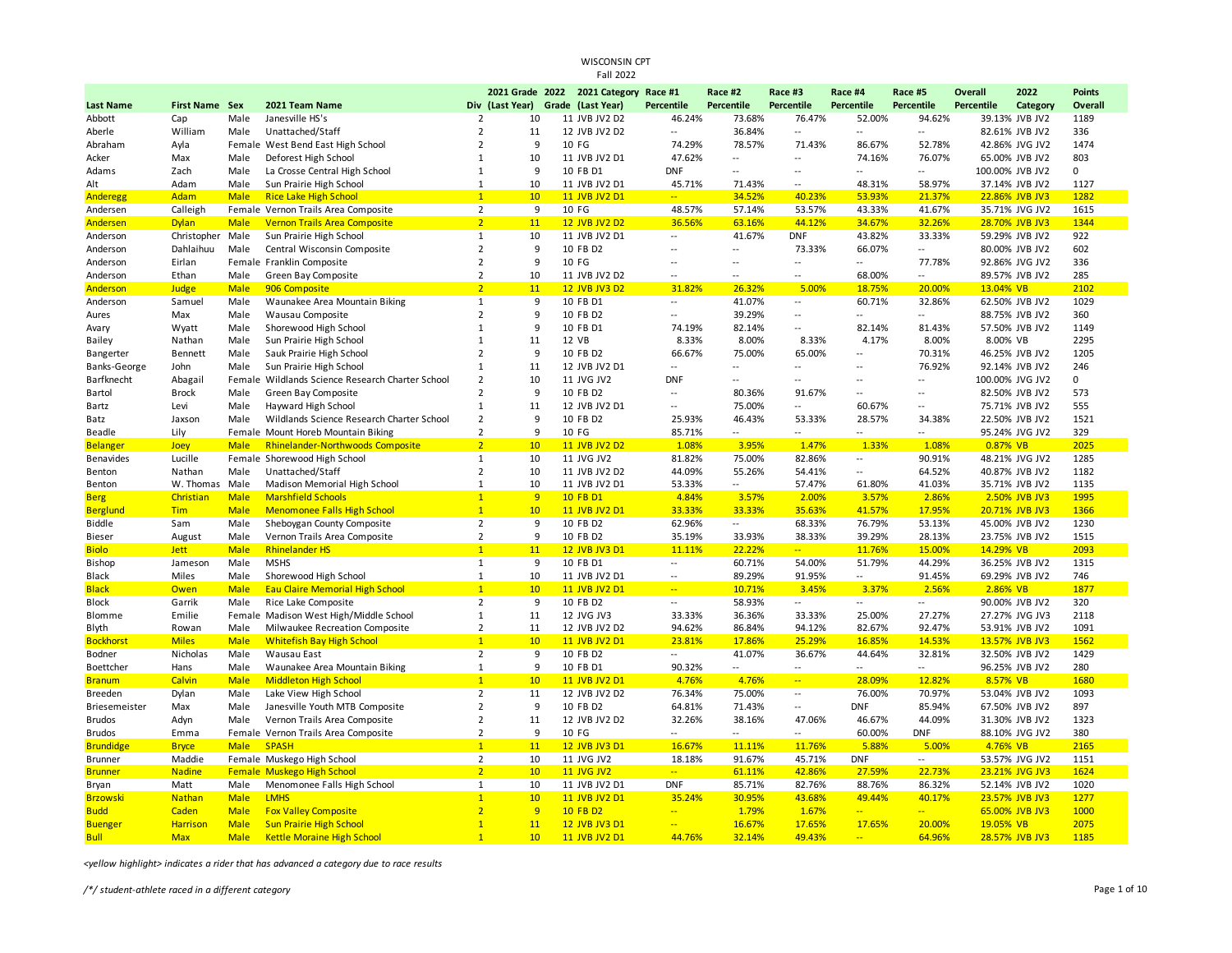| 2021 Grade 2022 2021 Category Race #1<br>2022<br>Race #2<br>Race #5<br><b>Points</b><br>Race #3<br>Race #4<br>Overall<br>Div (Last Year)<br>Grade (Last Year)<br>Percentile<br>Percentile<br><b>Last Name</b><br><b>First Name Sex</b><br>2021 Team Name<br>Percentile<br><b>Percentile</b><br>Percentile<br><b>Percentile</b><br>Category<br>Overall<br>12 JVB JV2 D2<br>21.51%<br>69.57% JVB JV2<br>678<br>Bunton<br>Ben<br>Male<br><b>Washington County Composite</b><br>$\overline{2}$<br>11<br>39.78%<br>$\sim$<br>$\overline{\phantom{a}}$<br>$\overline{\phantom{a}}$<br>12 JVB JV2 D1<br>80.46%<br>87.14% JVB JV2<br>266<br><b>Burgaz</b><br>Zachary<br>Male<br>Holmen High School MTB Team<br>1<br>11<br>$\sim$ $\sim$<br>$\sim$<br>Ξ.<br>Ξ.<br>9<br>Burke<br>Callie<br>Female Deforest High School<br>$\mathbf{1}$<br>10 FG<br><b>DNF</b><br><b>DNF</b><br>100.00% JVG JV2<br>0<br>4<br>$\sim$<br>$\ddotsc$<br>10<br>Burke<br>Nathan<br>Male<br>Pewaukee Schools<br>11 JVB JV2 D1<br>42.86%<br>46.43%<br>51.72%<br>49.57%<br>30.71% JVB JV2<br>1166<br>$\mathbf{1}$<br>$\sim$<br>$\overline{2}$<br>9<br>10 FB D2<br>85.19%<br>75.00%<br>81.25%<br>68.75% JVB JV2<br>866<br><b>Burkley</b><br>Kellen<br>Male<br>Central Wisconsin Composite<br>$\overline{a}$<br>$\sim$<br>Michael<br>10<br>11 JVB JV2 D1<br>88.10%<br>95.51%<br>89.74%<br>70.00% JVB JV2<br>744<br>Buth<br>Male<br>Pewaukee Schools<br>1<br>$\mathcal{L} = \mathcal{L}$<br>$\overline{\phantom{a}}$<br>$\overline{2}$<br>10<br>78.67%<br>87.10%<br>77.39% JVB JV2<br>532<br>Buxengard<br>Zachary<br>Male<br>Muskego High School<br>11 JVB JV2 D2<br>ш.<br>Ξ.<br>$\overline{a}$<br>$\overline{9}$<br><b>Alex</b><br><b>Male</b><br><b>Madison West High/Middle School</b><br>$\mathbf{1}$<br>10 FB D1<br>12.90%<br>14.29%<br>14.00%<br>12.50%<br>11.43%<br>10.00% JVB JV3<br>1803<br><b>Byrnes</b><br>Alayna<br>Female Hayward High School<br>$\mathbf{1}$<br>10<br>11 JVG JV2<br>79.55%<br>92.86% JVG JV2<br>314<br>Carlson<br>÷.<br>$\mathbb{L}$<br>$\mathbb{L}$<br>$\mathbb{L}$ .<br>$\overline{2}$<br>9<br>10 FB D2<br>82.14%<br>290<br>Drew<br>Port Washington Pirates<br>93.75% JVB JV2<br>Carlson<br>Male<br>$\overline{a}$<br>$\overline{a}$<br>$\overline{a}$<br>$\sim$ $\sim$<br>$\overline{2}$<br>11<br>36.36%<br>31.58%<br>10.00%<br>25.00%<br>25.00%<br>2067<br>Carmody<br>Benjamin<br>Male<br>SLS Composite IL<br>12 JVB JV3 D2<br>21.74% JVB JV3<br><b>MSHS</b><br>$\mathbf{1}$<br>10<br>61.90%<br>54.02%<br>25.84%<br>30.77%<br>1268<br><b>Louis</b><br><b>Male</b><br>11 JVB JV2 D1<br>46.67%<br>25.71% JVB JV3<br>Carriere<br>1835<br>Shorewood High School<br>$\mathbf{1}$<br>11<br>12 JVB JV3 D1<br>72.22%<br>77.78%<br>70.59%<br>64.71%<br>65.00%<br>Caton<br>Male<br>52.38% JVB JV3<br>Spencer<br>1682<br><b>Brianna</b><br>Female Menomonee Falls High School<br>$\mathbf{1}$<br>11<br><b>12 JVG JV2</b><br>40.91%<br>36.11%<br>28.57%<br>41.38%<br>29.55%<br>Cera<br>17.86% JVG JV3<br>$\overline{2}$<br>9<br>62.50%<br>Male<br>Port Washington Pirates<br>10 FB D2<br>77.78%<br>85.71%<br>83.33%<br>1174<br>Chandler<br>Gabe<br>$\overline{\phantom{a}}$<br>53.75% JVB JV2<br>$\mathbf{1}$<br>10<br>456<br>Cherchian<br>Sam<br>Male<br>Sun Prairie High School<br>11 JVB JV2 D1<br>÷.<br>$\overline{a}$<br>$\overline{\phantom{a}}$<br>5.13%<br>81.43% JVB JV2<br>$\overline{a}$<br>$\mathbf{1}$<br>56.82%<br>47.73%<br>1560<br>Abigail<br><b>Female SPASH</b><br>11<br><b>12 JVG JV2</b><br>27.78%<br>31.43%<br>28.57% JVG JV3<br><b>Cherek</b><br>$\overline{a}$<br>70.94%<br>775<br>Chiruta<br>Andrei<br>Male<br>Madison West High/Middle School<br>$\mathbf{1}$<br>11<br>12 JVB JV2 D1<br>83.33%<br>89.89%<br>67.14% JVB JV2<br>$\overline{a}$<br>$\overline{\phantom{a}}$<br>$\overline{2}$<br>9<br>11.11%<br>1914<br><b>Chittendon</b><br>Aaron<br><b>Male</b><br><b>Chippewa Valley Composite</b><br>10 FB D2<br>7.14%<br>5.00%<br>7.14%<br>7.81%<br>5.00% JVB JV3<br>9<br>Cillie<br>Pewaukee Schools<br>$\mathbf{1}$<br>10 FB D1<br>64.52%<br>85.71%<br>90.00%<br>62.86%<br>53.75% JVB JV2<br>1176<br>Eben<br>Male<br>$\sim$<br>Shorewood High School<br>$\mathbf{1}$<br>9<br>10 FB D1<br>46.77%<br>51.79%<br>66.00%<br>67.86%<br>65.71%<br>36.25% JVB JV2<br>1315<br>Clark<br>Sebastian<br>Male<br>Clifford<br>10<br>38.64%<br>74.29%<br>51.72%<br>45.45%<br>33.93% JVG JV2<br>1495<br>Kallen<br>Female Hayward High School<br>1<br>11 JVG JV2<br>Ξ.<br>10<br><b>Colella</b><br>Giancarlo<br><b>Male</b><br><b>Shorewood High School</b><br>$\mathbf{1}$<br>11 JVB JV2 D1<br>40.00%<br>53.57%<br>52.87%<br>$\frac{1}{2}$<br>36.75%<br>29.29% JVB JV3<br>1176<br>10<br>Conigliaro<br>Ari<br>Male<br>Shorewood High School<br>$\mathbf{1}$<br>11 JVB JV2 D1<br>92.38%<br>95.40%<br>95.73%<br>72.86% JVB JV2<br>716<br>$\mathbb{L}$<br>$\sim$<br>$\overline{2}$<br>10<br>11 JVB JV2 D2<br>83.82%<br>61.33%<br>54.84%<br>1059<br>Male<br><b>Madison East</b><br>87.10%<br>58.26% JVB JV2<br>Connor<br>Finnegan<br>$\sim$ $\sim$<br>$\mathbf{1}$<br>11<br>12 JVB JV2 D1<br>69.23%<br>90.71% JVB JV2<br>255<br>Cook<br>Male<br>Madison West High/Middle School<br>Ξ.<br>Joey<br>$\overline{a}$<br>$\sim$<br>$\sim$<br><b>LMHS</b><br>$\mathbf{1}$<br>10<br>11 JVB JV2 D1<br>59.05%<br>67.82%<br>68.54%<br>72.65%<br>1077<br>Cooke<br>Archie<br>Male<br>45.71% JVB JV2<br>$\sim$<br>9<br>870<br>$\mathbf{1}$<br>10 FB D1<br>84.00%<br>87.50%<br>72.86%<br>71.25% JVB JV2<br>Nathan<br>Male<br>Rhinelander HS<br>Cordy<br>Ξ.<br>Ξ.<br>9<br>Madison Memorial High School<br>$\mathbf{1}$<br>10 FB D1<br>35.48%<br>58.00%<br>78.75% JVB JV2<br>692<br>Corrigan<br>Cale<br>Male<br>Ξ.<br>$\sim$<br>$\overline{a}$<br>$\overline{2}$<br>10<br>Ellerie<br>Female Wausau East<br>11 JVG JV2<br>65.71%<br>82.14% JVG JV2<br>356<br>Cover<br>4<br>Ξ.<br>$\overline{\phantom{a}}$<br>Ξ.<br>$\overline{2}$<br>11<br>1873<br>Fox Valley Composite<br>50.00%<br>57.89%<br>65.00%<br>47.83% JVB JV3<br>Cowell<br>lan<br>Male<br>12 JVB JV3 D2<br>56.25%<br>60.00%<br>$\overline{2}$<br>10<br>West Bend West High School<br>11 JVB JV2 D2<br>96.77%<br>98.26% JVB JV2<br>246<br>Cox<br>Blake<br>Male<br>÷.<br>$\sim$<br>$\overline{a}$<br>$\overline{2}$<br>9<br>1314<br>Carter<br>Male<br>Mount Horeb Mountain Biking<br>10 FB D2<br>53.70%<br>60.71%<br>58.33%<br>58.93%<br>51.56%<br>41.25% JVB JV2<br>Craven<br>10<br>Dylan<br>Male<br>Shorewood High School<br>1<br>11 JVB JV2 D1<br>67.62%<br>48.81%<br>56.32%<br>69.66%<br>62.39%<br>32.14% JVB JV2<br>1151<br>Creegan<br><b>SPASH</b><br>11<br>12 JVB JV2 D1<br>80.00%<br>67.86%<br>42.53%<br>86.52%<br>41.88%<br>31.43% JVB JV2<br>1158<br>Cuff<br>Caleb<br>Male<br>1<br>$\overline{2}$<br>Andrew<br>10<br>11 JVB JV2 D2<br>88.17%<br>89.71%<br>97.85%<br>67.83% JVB JV2<br>774<br>Dabroski<br>Male<br>SLS Composite<br>$\overline{a}$<br>Ξ.<br>$\overline{2}$<br>9<br>Male<br>CamRock Composite West<br>10 FB D2<br>16.67%<br>32.14%<br>45.00%<br>25.00%<br>14.06%<br>16.25% JVB JV2<br>1675<br>Dacko<br>Ryder<br>Dahl<br>Spencer<br>Male<br>Cedarburg High School<br>$\mathbf{1}$<br>11<br>12 JVB JV2 D1<br>79.78%<br>67.52%<br>77.86% JVB JV2<br>522<br>ω.<br>$\overline{\phantom{a}}$<br>$\overline{a}$<br>9<br><b>Dahlby</b><br><b>Jack</b><br><b>Male</b><br><b>Chippewa Valley Composite</b><br>$\overline{2}$<br>10 FB D2<br>alar<br>8.93%<br>6.67%<br>3.57%<br>3.13%<br>3.75% JVB JV3<br>1916<br>$\overline{2}$<br>$\overline{9}$<br>Female Janesville HS's<br>10 FG<br>11.43%<br>17.86%<br>14.29%<br>10.00%<br>11.11%<br>9.52% JVG JV3<br>1922<br><b>Dalton</b><br><b>Tatum</b><br>11<br><b>Male</b><br>$\overline{2}$<br>12 JVB JV2 D2<br>15.05%<br>19.74%<br>19.12%<br>26.88%<br>16.52% JVB JV3<br>1554<br><b>Dank</b><br><b>James</b><br>906 Composite<br>$\sim$<br>9<br>$\mathbf{1}$<br>10 FB D1<br>93.55%<br>94.64%<br>98.00%<br>96.43%<br>90.00%<br>56.25% JVB JV2<br>1155<br>Mason<br>Male<br>Madison Memorial High School<br>Davenport<br>$\overline{2}$<br>11<br>12 JVB JV2 D2<br>45.16%<br>51.32%<br>69.33%<br>43.01%<br>40.00% JVB JV2<br>1188<br>Davidson<br>Robert<br>Male<br>Fox Valley Composite<br>$\overline{\phantom{a}}$<br>$\overline{2}$<br>9<br>1191<br>Washington County Composite<br>10 FB D2<br>68.52%<br>88.33%<br>69.64%<br>67.19%<br>50.00% JVB JV2<br>Davies<br>Vincent<br>Male<br>$\overline{a}$<br>$\overline{2}$<br>11<br>$\mathbf 0$<br>Celeste<br>Female Janesville Youth MTB Composite<br>12 JVG JV2<br><b>DNF</b><br><b>DNF</b><br>100.00% JVG JV2<br>Davis<br>$\overline{\phantom{a}}$<br>$\overline{\phantom{a}}$<br>$\overline{\phantom{a}}$<br>10<br>1066<br>Patrick<br>Middleton High School<br>$\mathbf{1}$<br>11 JVB JV2 D1<br>86.67%<br>80.95%<br>78.16%<br>85.39%<br>82.91%<br>47.14% JVB JV2<br>DeCabooter<br>Male<br>10<br>50.00%<br>Female Kettle Moraine High School<br>$\mathbf{1}$<br>11 JVG JV2<br>68.57%<br>55.17%<br>38.64%<br>35.71% JVG JV2<br>1487<br>DeChenne<br>Cassity<br>Ξ.<br>$\overline{2}$<br>10<br>23.68%<br>27.94%<br>13.33%<br>1612<br>Joel<br><b>Male</b><br><b>Sussex Mountain Bike Team</b><br>11 JVB JV2 D2<br>17.20%<br>17.20%<br>13.91% JVB JV3<br><b>DeLonge</b><br>9<br>$\overline{2}$<br>10 FB D2<br>57.14%<br>45.31%<br>1324<br>Demolas<br>Demitri<br>Male<br>SLS Composite<br>Ξ.<br>50.00%<br>48.21%<br>40.00% JVB JV2<br>9<br>Female Madison West High/Middle School<br>$\mathbf{1}$<br>10 FG<br>94.29%<br>96.43%<br>80.56%<br>78.57% JVG JV2<br>992<br>Desai<br>Lela<br>ш.<br>$\overline{\phantom{a}}$<br>9<br>Male<br>Rice Lake High School<br>$\mathbf{1}$<br>10 FB D1<br>44.64%<br>38.00%<br>58.93%<br>38.57%<br>31.25% JVB JV2<br>1383<br>Dietz<br>Garrison<br><b>Dohlby</b><br><b>Male</b><br><b>Pewaukee Schools</b><br>$\mathbf{1}$<br>11<br>12 JVB JV3 D1<br>5.56%<br>5.56%<br>5.88%<br>10.00%<br>9.52% VB<br>2150<br><b>Ben</b><br>a.<br>Female Madison West High/Middle School<br>9<br>10 FG<br>75.00%<br>61.11%<br>Dolan<br>Holly<br>$\mathbf{1}$<br>77.14%<br>$\sim$<br>71.43% JVG JV2<br>1065<br>$\overline{\phantom{a}}$<br>9<br>37.14%<br>1178<br>Donahue<br>Sidney<br>Female Madison West High/Middle School<br>$\mathbf{1}$<br>10 FG<br>60.71%<br>47.22%<br>57.14% JVG JV2<br>$\sim$<br>$-$<br>9<br><b>Washington County Composite</b><br>$\overline{2}$<br>10 FB D2<br>92.59%<br>97.50% JVB JV2<br>286<br>Dorn<br>Mason<br>Male<br>$\overline{\phantom{a}}$<br>$\overline{\phantom{a}}$<br>$\sim$ $\sim$<br>$\overline{\phantom{a}}$<br>$\overline{9}$<br>Eli -<br><b>Male</b><br><b>Madison West High/Middle School</b><br>$\overline{1}$<br>10 FB D1<br>24.19%<br>16.07%<br>16.00%<br>10.71%<br>12.86%<br>11.25% JVB JV3<br>1790<br><b>Downing</b> |  |  |  | Fall 2022 |  |  |  |  |
|----------------------------------------------------------------------------------------------------------------------------------------------------------------------------------------------------------------------------------------------------------------------------------------------------------------------------------------------------------------------------------------------------------------------------------------------------------------------------------------------------------------------------------------------------------------------------------------------------------------------------------------------------------------------------------------------------------------------------------------------------------------------------------------------------------------------------------------------------------------------------------------------------------------------------------------------------------------------------------------------------------------------------------------------------------------------------------------------------------------------------------------------------------------------------------------------------------------------------------------------------------------------------------------------------------------------------------------------------------------------------------------------------------------------------------------------------------------------------------------------------------------------------------------------------------------------------------------------------------------------------------------------------------------------------------------------------------------------------------------------------------------------------------------------------------------------------------------------------------------------------------------------------------------------------------------------------------------------------------------------------------------------------------------------------------------------------------------------------------------------------------------------------------------------------------------------------------------------------------------------------------------------------------------------------------------------------------------------------------------------------------------------------------------------------------------------------------------------------------------------------------------------------------------------------------------------------------------------------------------------------------------------------------------------------------------------------------------------------------------------------------------------------------------------------------------------------------------------------------------------------------------------------------------------------------------------------------------------------------------------------------------------------------------------------------------------------------------------------------------------------------------------------------------------------------------------------------------------------------------------------------------------------------------------------------------------------------------------------------------------------------------------------------------------------------------------------------------------------------------------------------------------------------------------------------------------------------------------------------------------------------------------------------------------------------------------------------------------------------------------------------------------------------------------------------------------------------------------------------------------------------------------------------------------------------------------------------------------------------------------------------------------------------------------------------------------------------------------------------------------------------------------------------------------------------------------------------------------------------------------------------------------------------------------------------------------------------------------------------------------------------------------------------------------------------------------------------------------------------------------------------------------------------------------------------------------------------------------------------------------------------------------------------------------------------------------------------------------------------------------------------------------------------------------------------------------------------------------------------------------------------------------------------------------------------------------------------------------------------------------------------------------------------------------------------------------------------------------------------------------------------------------------------------------------------------------------------------------------------------------------------------------------------------------------------------------------------------------------------------------------------------------------------------------------------------------------------------------------------------------------------------------------------------------------------------------------------------------------------------------------------------------------------------------------------------------------------------------------------------------------------------------------------------------------------------------------------------------------------------------------------------------------------------------------------------------------------------------------------------------------------------------------------------------------------------------------------------------------------------------------------------------------------------------------------------------------------------------------------------------------------------------------------------------------------------------------------------------------------------------------------------------------------------------------------------------------------------------------------------------------------------------------------------------------------------------------------------------------------------------------------------------------------------------------------------------------------------------------------------------------------------------------------------------------------------------------------------------------------------------------------------------------------------------------------------------------------------------------------------------------------------------------------------------------------------------------------------------------------------------------------------------------------------------------------------------------------------------------------------------------------------------------------------------------------------------------------------------------------------------------------------------------------------------------------------------------------------------------------------------------------------------------------------------------------------------------------------------------------------------------------------------------------------------------------------------------------------------------------------------------------------------------------------------------------------------------------------------------------------------------------------------------------------------------------------------------------------------------------------------------------------------------------------------------------------------------------------------------------------------------------------------------------------------------------------------------------------------------------------------------------------------------------------------------------------------------------------------------------------------------------------------------------------------------------------------------------------------------------------------------------------------------------------------------------------------------------------------------------------------------------------------------------------------------------------------------------------------------------------------------------------------------------------------------------------------------------------------------------------------------------------------------------------------------------------------------------------------------------------------------------------------------------------------------------------------------------------------------------------------------------------------------------------------------------------------------------------------------------------------------------------------------------------------------------------------------------------------------------------------------------------------------------------------------------------------------------------------------------------------------------------------------------------------------------------------------------------------------------------------------------------------------------------------------------------------------------------------------------------------------------------------------------------------------------------------------------------------------------------------------------------------------------------------------------------------------------------------------------------------------------------------------------------------------------------------------------------------------------------------------------------------------------------------------------------------------------------------------------------------------------------------------------------------------------------------------------------------------------------------------------------------------------------------------------------------------------------------------------------------------------------------------------------------------------------------------------------------------------------------------------------------------------------------------------------------------------------|--|--|--|-----------|--|--|--|--|
|                                                                                                                                                                                                                                                                                                                                                                                                                                                                                                                                                                                                                                                                                                                                                                                                                                                                                                                                                                                                                                                                                                                                                                                                                                                                                                                                                                                                                                                                                                                                                                                                                                                                                                                                                                                                                                                                                                                                                                                                                                                                                                                                                                                                                                                                                                                                                                                                                                                                                                                                                                                                                                                                                                                                                                                                                                                                                                                                                                                                                                                                                                                                                                                                                                                                                                                                                                                                                                                                                                                                                                                                                                                                                                                                                                                                                                                                                                                                                                                                                                                                                                                                                                                                                                                                                                                                                                                                                                                                                                                                                                                                                                                                                                                                                                                                                                                                                                                                                                                                                                                                                                                                                                                                                                                                                                                                                                                                                                                                                                                                                                                                                                                                                                                                                                                                                                                                                                                                                                                                                                                                                                                                                                                                                                                                                                                                                                                                                                                                                                                                                                                                                                                                                                                                                                                                                                                                                                                                                                                                                                                                                                                                                                                                                                                                                                                                                                                                                                                                                                                                                                                                                                                                                                                                                                                                                                                                                                                                                                                                                                                                                                                                                                                                                                                                                                                                                                                                                                                                                                                                                                                                                                                                                                                                                                                                                                                                                                                                                                                                                                                                                                                                                                                                                                                                                                                                                                                                                                                                                                                                                                                                                                                                                                                                                                                                                                                                                                                                                                                                                                                                                                                                                                                                                                                                                                                                                                                                                                                                                                                                                                                                                                                                                                                |  |  |  |           |  |  |  |  |
|                                                                                                                                                                                                                                                                                                                                                                                                                                                                                                                                                                                                                                                                                                                                                                                                                                                                                                                                                                                                                                                                                                                                                                                                                                                                                                                                                                                                                                                                                                                                                                                                                                                                                                                                                                                                                                                                                                                                                                                                                                                                                                                                                                                                                                                                                                                                                                                                                                                                                                                                                                                                                                                                                                                                                                                                                                                                                                                                                                                                                                                                                                                                                                                                                                                                                                                                                                                                                                                                                                                                                                                                                                                                                                                                                                                                                                                                                                                                                                                                                                                                                                                                                                                                                                                                                                                                                                                                                                                                                                                                                                                                                                                                                                                                                                                                                                                                                                                                                                                                                                                                                                                                                                                                                                                                                                                                                                                                                                                                                                                                                                                                                                                                                                                                                                                                                                                                                                                                                                                                                                                                                                                                                                                                                                                                                                                                                                                                                                                                                                                                                                                                                                                                                                                                                                                                                                                                                                                                                                                                                                                                                                                                                                                                                                                                                                                                                                                                                                                                                                                                                                                                                                                                                                                                                                                                                                                                                                                                                                                                                                                                                                                                                                                                                                                                                                                                                                                                                                                                                                                                                                                                                                                                                                                                                                                                                                                                                                                                                                                                                                                                                                                                                                                                                                                                                                                                                                                                                                                                                                                                                                                                                                                                                                                                                                                                                                                                                                                                                                                                                                                                                                                                                                                                                                                                                                                                                                                                                                                                                                                                                                                                                                                                                                                |  |  |  |           |  |  |  |  |
|                                                                                                                                                                                                                                                                                                                                                                                                                                                                                                                                                                                                                                                                                                                                                                                                                                                                                                                                                                                                                                                                                                                                                                                                                                                                                                                                                                                                                                                                                                                                                                                                                                                                                                                                                                                                                                                                                                                                                                                                                                                                                                                                                                                                                                                                                                                                                                                                                                                                                                                                                                                                                                                                                                                                                                                                                                                                                                                                                                                                                                                                                                                                                                                                                                                                                                                                                                                                                                                                                                                                                                                                                                                                                                                                                                                                                                                                                                                                                                                                                                                                                                                                                                                                                                                                                                                                                                                                                                                                                                                                                                                                                                                                                                                                                                                                                                                                                                                                                                                                                                                                                                                                                                                                                                                                                                                                                                                                                                                                                                                                                                                                                                                                                                                                                                                                                                                                                                                                                                                                                                                                                                                                                                                                                                                                                                                                                                                                                                                                                                                                                                                                                                                                                                                                                                                                                                                                                                                                                                                                                                                                                                                                                                                                                                                                                                                                                                                                                                                                                                                                                                                                                                                                                                                                                                                                                                                                                                                                                                                                                                                                                                                                                                                                                                                                                                                                                                                                                                                                                                                                                                                                                                                                                                                                                                                                                                                                                                                                                                                                                                                                                                                                                                                                                                                                                                                                                                                                                                                                                                                                                                                                                                                                                                                                                                                                                                                                                                                                                                                                                                                                                                                                                                                                                                                                                                                                                                                                                                                                                                                                                                                                                                                                                                                |  |  |  |           |  |  |  |  |
|                                                                                                                                                                                                                                                                                                                                                                                                                                                                                                                                                                                                                                                                                                                                                                                                                                                                                                                                                                                                                                                                                                                                                                                                                                                                                                                                                                                                                                                                                                                                                                                                                                                                                                                                                                                                                                                                                                                                                                                                                                                                                                                                                                                                                                                                                                                                                                                                                                                                                                                                                                                                                                                                                                                                                                                                                                                                                                                                                                                                                                                                                                                                                                                                                                                                                                                                                                                                                                                                                                                                                                                                                                                                                                                                                                                                                                                                                                                                                                                                                                                                                                                                                                                                                                                                                                                                                                                                                                                                                                                                                                                                                                                                                                                                                                                                                                                                                                                                                                                                                                                                                                                                                                                                                                                                                                                                                                                                                                                                                                                                                                                                                                                                                                                                                                                                                                                                                                                                                                                                                                                                                                                                                                                                                                                                                                                                                                                                                                                                                                                                                                                                                                                                                                                                                                                                                                                                                                                                                                                                                                                                                                                                                                                                                                                                                                                                                                                                                                                                                                                                                                                                                                                                                                                                                                                                                                                                                                                                                                                                                                                                                                                                                                                                                                                                                                                                                                                                                                                                                                                                                                                                                                                                                                                                                                                                                                                                                                                                                                                                                                                                                                                                                                                                                                                                                                                                                                                                                                                                                                                                                                                                                                                                                                                                                                                                                                                                                                                                                                                                                                                                                                                                                                                                                                                                                                                                                                                                                                                                                                                                                                                                                                                                                                                |  |  |  |           |  |  |  |  |
|                                                                                                                                                                                                                                                                                                                                                                                                                                                                                                                                                                                                                                                                                                                                                                                                                                                                                                                                                                                                                                                                                                                                                                                                                                                                                                                                                                                                                                                                                                                                                                                                                                                                                                                                                                                                                                                                                                                                                                                                                                                                                                                                                                                                                                                                                                                                                                                                                                                                                                                                                                                                                                                                                                                                                                                                                                                                                                                                                                                                                                                                                                                                                                                                                                                                                                                                                                                                                                                                                                                                                                                                                                                                                                                                                                                                                                                                                                                                                                                                                                                                                                                                                                                                                                                                                                                                                                                                                                                                                                                                                                                                                                                                                                                                                                                                                                                                                                                                                                                                                                                                                                                                                                                                                                                                                                                                                                                                                                                                                                                                                                                                                                                                                                                                                                                                                                                                                                                                                                                                                                                                                                                                                                                                                                                                                                                                                                                                                                                                                                                                                                                                                                                                                                                                                                                                                                                                                                                                                                                                                                                                                                                                                                                                                                                                                                                                                                                                                                                                                                                                                                                                                                                                                                                                                                                                                                                                                                                                                                                                                                                                                                                                                                                                                                                                                                                                                                                                                                                                                                                                                                                                                                                                                                                                                                                                                                                                                                                                                                                                                                                                                                                                                                                                                                                                                                                                                                                                                                                                                                                                                                                                                                                                                                                                                                                                                                                                                                                                                                                                                                                                                                                                                                                                                                                                                                                                                                                                                                                                                                                                                                                                                                                                                                                |  |  |  |           |  |  |  |  |
|                                                                                                                                                                                                                                                                                                                                                                                                                                                                                                                                                                                                                                                                                                                                                                                                                                                                                                                                                                                                                                                                                                                                                                                                                                                                                                                                                                                                                                                                                                                                                                                                                                                                                                                                                                                                                                                                                                                                                                                                                                                                                                                                                                                                                                                                                                                                                                                                                                                                                                                                                                                                                                                                                                                                                                                                                                                                                                                                                                                                                                                                                                                                                                                                                                                                                                                                                                                                                                                                                                                                                                                                                                                                                                                                                                                                                                                                                                                                                                                                                                                                                                                                                                                                                                                                                                                                                                                                                                                                                                                                                                                                                                                                                                                                                                                                                                                                                                                                                                                                                                                                                                                                                                                                                                                                                                                                                                                                                                                                                                                                                                                                                                                                                                                                                                                                                                                                                                                                                                                                                                                                                                                                                                                                                                                                                                                                                                                                                                                                                                                                                                                                                                                                                                                                                                                                                                                                                                                                                                                                                                                                                                                                                                                                                                                                                                                                                                                                                                                                                                                                                                                                                                                                                                                                                                                                                                                                                                                                                                                                                                                                                                                                                                                                                                                                                                                                                                                                                                                                                                                                                                                                                                                                                                                                                                                                                                                                                                                                                                                                                                                                                                                                                                                                                                                                                                                                                                                                                                                                                                                                                                                                                                                                                                                                                                                                                                                                                                                                                                                                                                                                                                                                                                                                                                                                                                                                                                                                                                                                                                                                                                                                                                                                                                                |  |  |  |           |  |  |  |  |
|                                                                                                                                                                                                                                                                                                                                                                                                                                                                                                                                                                                                                                                                                                                                                                                                                                                                                                                                                                                                                                                                                                                                                                                                                                                                                                                                                                                                                                                                                                                                                                                                                                                                                                                                                                                                                                                                                                                                                                                                                                                                                                                                                                                                                                                                                                                                                                                                                                                                                                                                                                                                                                                                                                                                                                                                                                                                                                                                                                                                                                                                                                                                                                                                                                                                                                                                                                                                                                                                                                                                                                                                                                                                                                                                                                                                                                                                                                                                                                                                                                                                                                                                                                                                                                                                                                                                                                                                                                                                                                                                                                                                                                                                                                                                                                                                                                                                                                                                                                                                                                                                                                                                                                                                                                                                                                                                                                                                                                                                                                                                                                                                                                                                                                                                                                                                                                                                                                                                                                                                                                                                                                                                                                                                                                                                                                                                                                                                                                                                                                                                                                                                                                                                                                                                                                                                                                                                                                                                                                                                                                                                                                                                                                                                                                                                                                                                                                                                                                                                                                                                                                                                                                                                                                                                                                                                                                                                                                                                                                                                                                                                                                                                                                                                                                                                                                                                                                                                                                                                                                                                                                                                                                                                                                                                                                                                                                                                                                                                                                                                                                                                                                                                                                                                                                                                                                                                                                                                                                                                                                                                                                                                                                                                                                                                                                                                                                                                                                                                                                                                                                                                                                                                                                                                                                                                                                                                                                                                                                                                                                                                                                                                                                                                                                                |  |  |  |           |  |  |  |  |
|                                                                                                                                                                                                                                                                                                                                                                                                                                                                                                                                                                                                                                                                                                                                                                                                                                                                                                                                                                                                                                                                                                                                                                                                                                                                                                                                                                                                                                                                                                                                                                                                                                                                                                                                                                                                                                                                                                                                                                                                                                                                                                                                                                                                                                                                                                                                                                                                                                                                                                                                                                                                                                                                                                                                                                                                                                                                                                                                                                                                                                                                                                                                                                                                                                                                                                                                                                                                                                                                                                                                                                                                                                                                                                                                                                                                                                                                                                                                                                                                                                                                                                                                                                                                                                                                                                                                                                                                                                                                                                                                                                                                                                                                                                                                                                                                                                                                                                                                                                                                                                                                                                                                                                                                                                                                                                                                                                                                                                                                                                                                                                                                                                                                                                                                                                                                                                                                                                                                                                                                                                                                                                                                                                                                                                                                                                                                                                                                                                                                                                                                                                                                                                                                                                                                                                                                                                                                                                                                                                                                                                                                                                                                                                                                                                                                                                                                                                                                                                                                                                                                                                                                                                                                                                                                                                                                                                                                                                                                                                                                                                                                                                                                                                                                                                                                                                                                                                                                                                                                                                                                                                                                                                                                                                                                                                                                                                                                                                                                                                                                                                                                                                                                                                                                                                                                                                                                                                                                                                                                                                                                                                                                                                                                                                                                                                                                                                                                                                                                                                                                                                                                                                                                                                                                                                                                                                                                                                                                                                                                                                                                                                                                                                                                                                                |  |  |  |           |  |  |  |  |
|                                                                                                                                                                                                                                                                                                                                                                                                                                                                                                                                                                                                                                                                                                                                                                                                                                                                                                                                                                                                                                                                                                                                                                                                                                                                                                                                                                                                                                                                                                                                                                                                                                                                                                                                                                                                                                                                                                                                                                                                                                                                                                                                                                                                                                                                                                                                                                                                                                                                                                                                                                                                                                                                                                                                                                                                                                                                                                                                                                                                                                                                                                                                                                                                                                                                                                                                                                                                                                                                                                                                                                                                                                                                                                                                                                                                                                                                                                                                                                                                                                                                                                                                                                                                                                                                                                                                                                                                                                                                                                                                                                                                                                                                                                                                                                                                                                                                                                                                                                                                                                                                                                                                                                                                                                                                                                                                                                                                                                                                                                                                                                                                                                                                                                                                                                                                                                                                                                                                                                                                                                                                                                                                                                                                                                                                                                                                                                                                                                                                                                                                                                                                                                                                                                                                                                                                                                                                                                                                                                                                                                                                                                                                                                                                                                                                                                                                                                                                                                                                                                                                                                                                                                                                                                                                                                                                                                                                                                                                                                                                                                                                                                                                                                                                                                                                                                                                                                                                                                                                                                                                                                                                                                                                                                                                                                                                                                                                                                                                                                                                                                                                                                                                                                                                                                                                                                                                                                                                                                                                                                                                                                                                                                                                                                                                                                                                                                                                                                                                                                                                                                                                                                                                                                                                                                                                                                                                                                                                                                                                                                                                                                                                                                                                                                                |  |  |  |           |  |  |  |  |
|                                                                                                                                                                                                                                                                                                                                                                                                                                                                                                                                                                                                                                                                                                                                                                                                                                                                                                                                                                                                                                                                                                                                                                                                                                                                                                                                                                                                                                                                                                                                                                                                                                                                                                                                                                                                                                                                                                                                                                                                                                                                                                                                                                                                                                                                                                                                                                                                                                                                                                                                                                                                                                                                                                                                                                                                                                                                                                                                                                                                                                                                                                                                                                                                                                                                                                                                                                                                                                                                                                                                                                                                                                                                                                                                                                                                                                                                                                                                                                                                                                                                                                                                                                                                                                                                                                                                                                                                                                                                                                                                                                                                                                                                                                                                                                                                                                                                                                                                                                                                                                                                                                                                                                                                                                                                                                                                                                                                                                                                                                                                                                                                                                                                                                                                                                                                                                                                                                                                                                                                                                                                                                                                                                                                                                                                                                                                                                                                                                                                                                                                                                                                                                                                                                                                                                                                                                                                                                                                                                                                                                                                                                                                                                                                                                                                                                                                                                                                                                                                                                                                                                                                                                                                                                                                                                                                                                                                                                                                                                                                                                                                                                                                                                                                                                                                                                                                                                                                                                                                                                                                                                                                                                                                                                                                                                                                                                                                                                                                                                                                                                                                                                                                                                                                                                                                                                                                                                                                                                                                                                                                                                                                                                                                                                                                                                                                                                                                                                                                                                                                                                                                                                                                                                                                                                                                                                                                                                                                                                                                                                                                                                                                                                                                                                                |  |  |  |           |  |  |  |  |
|                                                                                                                                                                                                                                                                                                                                                                                                                                                                                                                                                                                                                                                                                                                                                                                                                                                                                                                                                                                                                                                                                                                                                                                                                                                                                                                                                                                                                                                                                                                                                                                                                                                                                                                                                                                                                                                                                                                                                                                                                                                                                                                                                                                                                                                                                                                                                                                                                                                                                                                                                                                                                                                                                                                                                                                                                                                                                                                                                                                                                                                                                                                                                                                                                                                                                                                                                                                                                                                                                                                                                                                                                                                                                                                                                                                                                                                                                                                                                                                                                                                                                                                                                                                                                                                                                                                                                                                                                                                                                                                                                                                                                                                                                                                                                                                                                                                                                                                                                                                                                                                                                                                                                                                                                                                                                                                                                                                                                                                                                                                                                                                                                                                                                                                                                                                                                                                                                                                                                                                                                                                                                                                                                                                                                                                                                                                                                                                                                                                                                                                                                                                                                                                                                                                                                                                                                                                                                                                                                                                                                                                                                                                                                                                                                                                                                                                                                                                                                                                                                                                                                                                                                                                                                                                                                                                                                                                                                                                                                                                                                                                                                                                                                                                                                                                                                                                                                                                                                                                                                                                                                                                                                                                                                                                                                                                                                                                                                                                                                                                                                                                                                                                                                                                                                                                                                                                                                                                                                                                                                                                                                                                                                                                                                                                                                                                                                                                                                                                                                                                                                                                                                                                                                                                                                                                                                                                                                                                                                                                                                                                                                                                                                                                                                                                |  |  |  |           |  |  |  |  |
|                                                                                                                                                                                                                                                                                                                                                                                                                                                                                                                                                                                                                                                                                                                                                                                                                                                                                                                                                                                                                                                                                                                                                                                                                                                                                                                                                                                                                                                                                                                                                                                                                                                                                                                                                                                                                                                                                                                                                                                                                                                                                                                                                                                                                                                                                                                                                                                                                                                                                                                                                                                                                                                                                                                                                                                                                                                                                                                                                                                                                                                                                                                                                                                                                                                                                                                                                                                                                                                                                                                                                                                                                                                                                                                                                                                                                                                                                                                                                                                                                                                                                                                                                                                                                                                                                                                                                                                                                                                                                                                                                                                                                                                                                                                                                                                                                                                                                                                                                                                                                                                                                                                                                                                                                                                                                                                                                                                                                                                                                                                                                                                                                                                                                                                                                                                                                                                                                                                                                                                                                                                                                                                                                                                                                                                                                                                                                                                                                                                                                                                                                                                                                                                                                                                                                                                                                                                                                                                                                                                                                                                                                                                                                                                                                                                                                                                                                                                                                                                                                                                                                                                                                                                                                                                                                                                                                                                                                                                                                                                                                                                                                                                                                                                                                                                                                                                                                                                                                                                                                                                                                                                                                                                                                                                                                                                                                                                                                                                                                                                                                                                                                                                                                                                                                                                                                                                                                                                                                                                                                                                                                                                                                                                                                                                                                                                                                                                                                                                                                                                                                                                                                                                                                                                                                                                                                                                                                                                                                                                                                                                                                                                                                                                                                                                |  |  |  |           |  |  |  |  |
|                                                                                                                                                                                                                                                                                                                                                                                                                                                                                                                                                                                                                                                                                                                                                                                                                                                                                                                                                                                                                                                                                                                                                                                                                                                                                                                                                                                                                                                                                                                                                                                                                                                                                                                                                                                                                                                                                                                                                                                                                                                                                                                                                                                                                                                                                                                                                                                                                                                                                                                                                                                                                                                                                                                                                                                                                                                                                                                                                                                                                                                                                                                                                                                                                                                                                                                                                                                                                                                                                                                                                                                                                                                                                                                                                                                                                                                                                                                                                                                                                                                                                                                                                                                                                                                                                                                                                                                                                                                                                                                                                                                                                                                                                                                                                                                                                                                                                                                                                                                                                                                                                                                                                                                                                                                                                                                                                                                                                                                                                                                                                                                                                                                                                                                                                                                                                                                                                                                                                                                                                                                                                                                                                                                                                                                                                                                                                                                                                                                                                                                                                                                                                                                                                                                                                                                                                                                                                                                                                                                                                                                                                                                                                                                                                                                                                                                                                                                                                                                                                                                                                                                                                                                                                                                                                                                                                                                                                                                                                                                                                                                                                                                                                                                                                                                                                                                                                                                                                                                                                                                                                                                                                                                                                                                                                                                                                                                                                                                                                                                                                                                                                                                                                                                                                                                                                                                                                                                                                                                                                                                                                                                                                                                                                                                                                                                                                                                                                                                                                                                                                                                                                                                                                                                                                                                                                                                                                                                                                                                                                                                                                                                                                                                                                                                |  |  |  |           |  |  |  |  |
|                                                                                                                                                                                                                                                                                                                                                                                                                                                                                                                                                                                                                                                                                                                                                                                                                                                                                                                                                                                                                                                                                                                                                                                                                                                                                                                                                                                                                                                                                                                                                                                                                                                                                                                                                                                                                                                                                                                                                                                                                                                                                                                                                                                                                                                                                                                                                                                                                                                                                                                                                                                                                                                                                                                                                                                                                                                                                                                                                                                                                                                                                                                                                                                                                                                                                                                                                                                                                                                                                                                                                                                                                                                                                                                                                                                                                                                                                                                                                                                                                                                                                                                                                                                                                                                                                                                                                                                                                                                                                                                                                                                                                                                                                                                                                                                                                                                                                                                                                                                                                                                                                                                                                                                                                                                                                                                                                                                                                                                                                                                                                                                                                                                                                                                                                                                                                                                                                                                                                                                                                                                                                                                                                                                                                                                                                                                                                                                                                                                                                                                                                                                                                                                                                                                                                                                                                                                                                                                                                                                                                                                                                                                                                                                                                                                                                                                                                                                                                                                                                                                                                                                                                                                                                                                                                                                                                                                                                                                                                                                                                                                                                                                                                                                                                                                                                                                                                                                                                                                                                                                                                                                                                                                                                                                                                                                                                                                                                                                                                                                                                                                                                                                                                                                                                                                                                                                                                                                                                                                                                                                                                                                                                                                                                                                                                                                                                                                                                                                                                                                                                                                                                                                                                                                                                                                                                                                                                                                                                                                                                                                                                                                                                                                                                                                |  |  |  |           |  |  |  |  |
|                                                                                                                                                                                                                                                                                                                                                                                                                                                                                                                                                                                                                                                                                                                                                                                                                                                                                                                                                                                                                                                                                                                                                                                                                                                                                                                                                                                                                                                                                                                                                                                                                                                                                                                                                                                                                                                                                                                                                                                                                                                                                                                                                                                                                                                                                                                                                                                                                                                                                                                                                                                                                                                                                                                                                                                                                                                                                                                                                                                                                                                                                                                                                                                                                                                                                                                                                                                                                                                                                                                                                                                                                                                                                                                                                                                                                                                                                                                                                                                                                                                                                                                                                                                                                                                                                                                                                                                                                                                                                                                                                                                                                                                                                                                                                                                                                                                                                                                                                                                                                                                                                                                                                                                                                                                                                                                                                                                                                                                                                                                                                                                                                                                                                                                                                                                                                                                                                                                                                                                                                                                                                                                                                                                                                                                                                                                                                                                                                                                                                                                                                                                                                                                                                                                                                                                                                                                                                                                                                                                                                                                                                                                                                                                                                                                                                                                                                                                                                                                                                                                                                                                                                                                                                                                                                                                                                                                                                                                                                                                                                                                                                                                                                                                                                                                                                                                                                                                                                                                                                                                                                                                                                                                                                                                                                                                                                                                                                                                                                                                                                                                                                                                                                                                                                                                                                                                                                                                                                                                                                                                                                                                                                                                                                                                                                                                                                                                                                                                                                                                                                                                                                                                                                                                                                                                                                                                                                                                                                                                                                                                                                                                                                                                                                                                |  |  |  |           |  |  |  |  |
|                                                                                                                                                                                                                                                                                                                                                                                                                                                                                                                                                                                                                                                                                                                                                                                                                                                                                                                                                                                                                                                                                                                                                                                                                                                                                                                                                                                                                                                                                                                                                                                                                                                                                                                                                                                                                                                                                                                                                                                                                                                                                                                                                                                                                                                                                                                                                                                                                                                                                                                                                                                                                                                                                                                                                                                                                                                                                                                                                                                                                                                                                                                                                                                                                                                                                                                                                                                                                                                                                                                                                                                                                                                                                                                                                                                                                                                                                                                                                                                                                                                                                                                                                                                                                                                                                                                                                                                                                                                                                                                                                                                                                                                                                                                                                                                                                                                                                                                                                                                                                                                                                                                                                                                                                                                                                                                                                                                                                                                                                                                                                                                                                                                                                                                                                                                                                                                                                                                                                                                                                                                                                                                                                                                                                                                                                                                                                                                                                                                                                                                                                                                                                                                                                                                                                                                                                                                                                                                                                                                                                                                                                                                                                                                                                                                                                                                                                                                                                                                                                                                                                                                                                                                                                                                                                                                                                                                                                                                                                                                                                                                                                                                                                                                                                                                                                                                                                                                                                                                                                                                                                                                                                                                                                                                                                                                                                                                                                                                                                                                                                                                                                                                                                                                                                                                                                                                                                                                                                                                                                                                                                                                                                                                                                                                                                                                                                                                                                                                                                                                                                                                                                                                                                                                                                                                                                                                                                                                                                                                                                                                                                                                                                                                                                                                |  |  |  |           |  |  |  |  |
|                                                                                                                                                                                                                                                                                                                                                                                                                                                                                                                                                                                                                                                                                                                                                                                                                                                                                                                                                                                                                                                                                                                                                                                                                                                                                                                                                                                                                                                                                                                                                                                                                                                                                                                                                                                                                                                                                                                                                                                                                                                                                                                                                                                                                                                                                                                                                                                                                                                                                                                                                                                                                                                                                                                                                                                                                                                                                                                                                                                                                                                                                                                                                                                                                                                                                                                                                                                                                                                                                                                                                                                                                                                                                                                                                                                                                                                                                                                                                                                                                                                                                                                                                                                                                                                                                                                                                                                                                                                                                                                                                                                                                                                                                                                                                                                                                                                                                                                                                                                                                                                                                                                                                                                                                                                                                                                                                                                                                                                                                                                                                                                                                                                                                                                                                                                                                                                                                                                                                                                                                                                                                                                                                                                                                                                                                                                                                                                                                                                                                                                                                                                                                                                                                                                                                                                                                                                                                                                                                                                                                                                                                                                                                                                                                                                                                                                                                                                                                                                                                                                                                                                                                                                                                                                                                                                                                                                                                                                                                                                                                                                                                                                                                                                                                                                                                                                                                                                                                                                                                                                                                                                                                                                                                                                                                                                                                                                                                                                                                                                                                                                                                                                                                                                                                                                                                                                                                                                                                                                                                                                                                                                                                                                                                                                                                                                                                                                                                                                                                                                                                                                                                                                                                                                                                                                                                                                                                                                                                                                                                                                                                                                                                                                                                                                |  |  |  |           |  |  |  |  |
|                                                                                                                                                                                                                                                                                                                                                                                                                                                                                                                                                                                                                                                                                                                                                                                                                                                                                                                                                                                                                                                                                                                                                                                                                                                                                                                                                                                                                                                                                                                                                                                                                                                                                                                                                                                                                                                                                                                                                                                                                                                                                                                                                                                                                                                                                                                                                                                                                                                                                                                                                                                                                                                                                                                                                                                                                                                                                                                                                                                                                                                                                                                                                                                                                                                                                                                                                                                                                                                                                                                                                                                                                                                                                                                                                                                                                                                                                                                                                                                                                                                                                                                                                                                                                                                                                                                                                                                                                                                                                                                                                                                                                                                                                                                                                                                                                                                                                                                                                                                                                                                                                                                                                                                                                                                                                                                                                                                                                                                                                                                                                                                                                                                                                                                                                                                                                                                                                                                                                                                                                                                                                                                                                                                                                                                                                                                                                                                                                                                                                                                                                                                                                                                                                                                                                                                                                                                                                                                                                                                                                                                                                                                                                                                                                                                                                                                                                                                                                                                                                                                                                                                                                                                                                                                                                                                                                                                                                                                                                                                                                                                                                                                                                                                                                                                                                                                                                                                                                                                                                                                                                                                                                                                                                                                                                                                                                                                                                                                                                                                                                                                                                                                                                                                                                                                                                                                                                                                                                                                                                                                                                                                                                                                                                                                                                                                                                                                                                                                                                                                                                                                                                                                                                                                                                                                                                                                                                                                                                                                                                                                                                                                                                                                                                                                |  |  |  |           |  |  |  |  |
|                                                                                                                                                                                                                                                                                                                                                                                                                                                                                                                                                                                                                                                                                                                                                                                                                                                                                                                                                                                                                                                                                                                                                                                                                                                                                                                                                                                                                                                                                                                                                                                                                                                                                                                                                                                                                                                                                                                                                                                                                                                                                                                                                                                                                                                                                                                                                                                                                                                                                                                                                                                                                                                                                                                                                                                                                                                                                                                                                                                                                                                                                                                                                                                                                                                                                                                                                                                                                                                                                                                                                                                                                                                                                                                                                                                                                                                                                                                                                                                                                                                                                                                                                                                                                                                                                                                                                                                                                                                                                                                                                                                                                                                                                                                                                                                                                                                                                                                                                                                                                                                                                                                                                                                                                                                                                                                                                                                                                                                                                                                                                                                                                                                                                                                                                                                                                                                                                                                                                                                                                                                                                                                                                                                                                                                                                                                                                                                                                                                                                                                                                                                                                                                                                                                                                                                                                                                                                                                                                                                                                                                                                                                                                                                                                                                                                                                                                                                                                                                                                                                                                                                                                                                                                                                                                                                                                                                                                                                                                                                                                                                                                                                                                                                                                                                                                                                                                                                                                                                                                                                                                                                                                                                                                                                                                                                                                                                                                                                                                                                                                                                                                                                                                                                                                                                                                                                                                                                                                                                                                                                                                                                                                                                                                                                                                                                                                                                                                                                                                                                                                                                                                                                                                                                                                                                                                                                                                                                                                                                                                                                                                                                                                                                                                                                |  |  |  |           |  |  |  |  |
|                                                                                                                                                                                                                                                                                                                                                                                                                                                                                                                                                                                                                                                                                                                                                                                                                                                                                                                                                                                                                                                                                                                                                                                                                                                                                                                                                                                                                                                                                                                                                                                                                                                                                                                                                                                                                                                                                                                                                                                                                                                                                                                                                                                                                                                                                                                                                                                                                                                                                                                                                                                                                                                                                                                                                                                                                                                                                                                                                                                                                                                                                                                                                                                                                                                                                                                                                                                                                                                                                                                                                                                                                                                                                                                                                                                                                                                                                                                                                                                                                                                                                                                                                                                                                                                                                                                                                                                                                                                                                                                                                                                                                                                                                                                                                                                                                                                                                                                                                                                                                                                                                                                                                                                                                                                                                                                                                                                                                                                                                                                                                                                                                                                                                                                                                                                                                                                                                                                                                                                                                                                                                                                                                                                                                                                                                                                                                                                                                                                                                                                                                                                                                                                                                                                                                                                                                                                                                                                                                                                                                                                                                                                                                                                                                                                                                                                                                                                                                                                                                                                                                                                                                                                                                                                                                                                                                                                                                                                                                                                                                                                                                                                                                                                                                                                                                                                                                                                                                                                                                                                                                                                                                                                                                                                                                                                                                                                                                                                                                                                                                                                                                                                                                                                                                                                                                                                                                                                                                                                                                                                                                                                                                                                                                                                                                                                                                                                                                                                                                                                                                                                                                                                                                                                                                                                                                                                                                                                                                                                                                                                                                                                                                                                                                                                |  |  |  |           |  |  |  |  |
|                                                                                                                                                                                                                                                                                                                                                                                                                                                                                                                                                                                                                                                                                                                                                                                                                                                                                                                                                                                                                                                                                                                                                                                                                                                                                                                                                                                                                                                                                                                                                                                                                                                                                                                                                                                                                                                                                                                                                                                                                                                                                                                                                                                                                                                                                                                                                                                                                                                                                                                                                                                                                                                                                                                                                                                                                                                                                                                                                                                                                                                                                                                                                                                                                                                                                                                                                                                                                                                                                                                                                                                                                                                                                                                                                                                                                                                                                                                                                                                                                                                                                                                                                                                                                                                                                                                                                                                                                                                                                                                                                                                                                                                                                                                                                                                                                                                                                                                                                                                                                                                                                                                                                                                                                                                                                                                                                                                                                                                                                                                                                                                                                                                                                                                                                                                                                                                                                                                                                                                                                                                                                                                                                                                                                                                                                                                                                                                                                                                                                                                                                                                                                                                                                                                                                                                                                                                                                                                                                                                                                                                                                                                                                                                                                                                                                                                                                                                                                                                                                                                                                                                                                                                                                                                                                                                                                                                                                                                                                                                                                                                                                                                                                                                                                                                                                                                                                                                                                                                                                                                                                                                                                                                                                                                                                                                                                                                                                                                                                                                                                                                                                                                                                                                                                                                                                                                                                                                                                                                                                                                                                                                                                                                                                                                                                                                                                                                                                                                                                                                                                                                                                                                                                                                                                                                                                                                                                                                                                                                                                                                                                                                                                                                                                                                |  |  |  |           |  |  |  |  |
|                                                                                                                                                                                                                                                                                                                                                                                                                                                                                                                                                                                                                                                                                                                                                                                                                                                                                                                                                                                                                                                                                                                                                                                                                                                                                                                                                                                                                                                                                                                                                                                                                                                                                                                                                                                                                                                                                                                                                                                                                                                                                                                                                                                                                                                                                                                                                                                                                                                                                                                                                                                                                                                                                                                                                                                                                                                                                                                                                                                                                                                                                                                                                                                                                                                                                                                                                                                                                                                                                                                                                                                                                                                                                                                                                                                                                                                                                                                                                                                                                                                                                                                                                                                                                                                                                                                                                                                                                                                                                                                                                                                                                                                                                                                                                                                                                                                                                                                                                                                                                                                                                                                                                                                                                                                                                                                                                                                                                                                                                                                                                                                                                                                                                                                                                                                                                                                                                                                                                                                                                                                                                                                                                                                                                                                                                                                                                                                                                                                                                                                                                                                                                                                                                                                                                                                                                                                                                                                                                                                                                                                                                                                                                                                                                                                                                                                                                                                                                                                                                                                                                                                                                                                                                                                                                                                                                                                                                                                                                                                                                                                                                                                                                                                                                                                                                                                                                                                                                                                                                                                                                                                                                                                                                                                                                                                                                                                                                                                                                                                                                                                                                                                                                                                                                                                                                                                                                                                                                                                                                                                                                                                                                                                                                                                                                                                                                                                                                                                                                                                                                                                                                                                                                                                                                                                                                                                                                                                                                                                                                                                                                                                                                                                                                                                |  |  |  |           |  |  |  |  |
|                                                                                                                                                                                                                                                                                                                                                                                                                                                                                                                                                                                                                                                                                                                                                                                                                                                                                                                                                                                                                                                                                                                                                                                                                                                                                                                                                                                                                                                                                                                                                                                                                                                                                                                                                                                                                                                                                                                                                                                                                                                                                                                                                                                                                                                                                                                                                                                                                                                                                                                                                                                                                                                                                                                                                                                                                                                                                                                                                                                                                                                                                                                                                                                                                                                                                                                                                                                                                                                                                                                                                                                                                                                                                                                                                                                                                                                                                                                                                                                                                                                                                                                                                                                                                                                                                                                                                                                                                                                                                                                                                                                                                                                                                                                                                                                                                                                                                                                                                                                                                                                                                                                                                                                                                                                                                                                                                                                                                                                                                                                                                                                                                                                                                                                                                                                                                                                                                                                                                                                                                                                                                                                                                                                                                                                                                                                                                                                                                                                                                                                                                                                                                                                                                                                                                                                                                                                                                                                                                                                                                                                                                                                                                                                                                                                                                                                                                                                                                                                                                                                                                                                                                                                                                                                                                                                                                                                                                                                                                                                                                                                                                                                                                                                                                                                                                                                                                                                                                                                                                                                                                                                                                                                                                                                                                                                                                                                                                                                                                                                                                                                                                                                                                                                                                                                                                                                                                                                                                                                                                                                                                                                                                                                                                                                                                                                                                                                                                                                                                                                                                                                                                                                                                                                                                                                                                                                                                                                                                                                                                                                                                                                                                                                                                                                |  |  |  |           |  |  |  |  |
|                                                                                                                                                                                                                                                                                                                                                                                                                                                                                                                                                                                                                                                                                                                                                                                                                                                                                                                                                                                                                                                                                                                                                                                                                                                                                                                                                                                                                                                                                                                                                                                                                                                                                                                                                                                                                                                                                                                                                                                                                                                                                                                                                                                                                                                                                                                                                                                                                                                                                                                                                                                                                                                                                                                                                                                                                                                                                                                                                                                                                                                                                                                                                                                                                                                                                                                                                                                                                                                                                                                                                                                                                                                                                                                                                                                                                                                                                                                                                                                                                                                                                                                                                                                                                                                                                                                                                                                                                                                                                                                                                                                                                                                                                                                                                                                                                                                                                                                                                                                                                                                                                                                                                                                                                                                                                                                                                                                                                                                                                                                                                                                                                                                                                                                                                                                                                                                                                                                                                                                                                                                                                                                                                                                                                                                                                                                                                                                                                                                                                                                                                                                                                                                                                                                                                                                                                                                                                                                                                                                                                                                                                                                                                                                                                                                                                                                                                                                                                                                                                                                                                                                                                                                                                                                                                                                                                                                                                                                                                                                                                                                                                                                                                                                                                                                                                                                                                                                                                                                                                                                                                                                                                                                                                                                                                                                                                                                                                                                                                                                                                                                                                                                                                                                                                                                                                                                                                                                                                                                                                                                                                                                                                                                                                                                                                                                                                                                                                                                                                                                                                                                                                                                                                                                                                                                                                                                                                                                                                                                                                                                                                                                                                                                                                                                |  |  |  |           |  |  |  |  |
|                                                                                                                                                                                                                                                                                                                                                                                                                                                                                                                                                                                                                                                                                                                                                                                                                                                                                                                                                                                                                                                                                                                                                                                                                                                                                                                                                                                                                                                                                                                                                                                                                                                                                                                                                                                                                                                                                                                                                                                                                                                                                                                                                                                                                                                                                                                                                                                                                                                                                                                                                                                                                                                                                                                                                                                                                                                                                                                                                                                                                                                                                                                                                                                                                                                                                                                                                                                                                                                                                                                                                                                                                                                                                                                                                                                                                                                                                                                                                                                                                                                                                                                                                                                                                                                                                                                                                                                                                                                                                                                                                                                                                                                                                                                                                                                                                                                                                                                                                                                                                                                                                                                                                                                                                                                                                                                                                                                                                                                                                                                                                                                                                                                                                                                                                                                                                                                                                                                                                                                                                                                                                                                                                                                                                                                                                                                                                                                                                                                                                                                                                                                                                                                                                                                                                                                                                                                                                                                                                                                                                                                                                                                                                                                                                                                                                                                                                                                                                                                                                                                                                                                                                                                                                                                                                                                                                                                                                                                                                                                                                                                                                                                                                                                                                                                                                                                                                                                                                                                                                                                                                                                                                                                                                                                                                                                                                                                                                                                                                                                                                                                                                                                                                                                                                                                                                                                                                                                                                                                                                                                                                                                                                                                                                                                                                                                                                                                                                                                                                                                                                                                                                                                                                                                                                                                                                                                                                                                                                                                                                                                                                                                                                                                                                                                |  |  |  |           |  |  |  |  |
|                                                                                                                                                                                                                                                                                                                                                                                                                                                                                                                                                                                                                                                                                                                                                                                                                                                                                                                                                                                                                                                                                                                                                                                                                                                                                                                                                                                                                                                                                                                                                                                                                                                                                                                                                                                                                                                                                                                                                                                                                                                                                                                                                                                                                                                                                                                                                                                                                                                                                                                                                                                                                                                                                                                                                                                                                                                                                                                                                                                                                                                                                                                                                                                                                                                                                                                                                                                                                                                                                                                                                                                                                                                                                                                                                                                                                                                                                                                                                                                                                                                                                                                                                                                                                                                                                                                                                                                                                                                                                                                                                                                                                                                                                                                                                                                                                                                                                                                                                                                                                                                                                                                                                                                                                                                                                                                                                                                                                                                                                                                                                                                                                                                                                                                                                                                                                                                                                                                                                                                                                                                                                                                                                                                                                                                                                                                                                                                                                                                                                                                                                                                                                                                                                                                                                                                                                                                                                                                                                                                                                                                                                                                                                                                                                                                                                                                                                                                                                                                                                                                                                                                                                                                                                                                                                                                                                                                                                                                                                                                                                                                                                                                                                                                                                                                                                                                                                                                                                                                                                                                                                                                                                                                                                                                                                                                                                                                                                                                                                                                                                                                                                                                                                                                                                                                                                                                                                                                                                                                                                                                                                                                                                                                                                                                                                                                                                                                                                                                                                                                                                                                                                                                                                                                                                                                                                                                                                                                                                                                                                                                                                                                                                                                                                                                |  |  |  |           |  |  |  |  |
|                                                                                                                                                                                                                                                                                                                                                                                                                                                                                                                                                                                                                                                                                                                                                                                                                                                                                                                                                                                                                                                                                                                                                                                                                                                                                                                                                                                                                                                                                                                                                                                                                                                                                                                                                                                                                                                                                                                                                                                                                                                                                                                                                                                                                                                                                                                                                                                                                                                                                                                                                                                                                                                                                                                                                                                                                                                                                                                                                                                                                                                                                                                                                                                                                                                                                                                                                                                                                                                                                                                                                                                                                                                                                                                                                                                                                                                                                                                                                                                                                                                                                                                                                                                                                                                                                                                                                                                                                                                                                                                                                                                                                                                                                                                                                                                                                                                                                                                                                                                                                                                                                                                                                                                                                                                                                                                                                                                                                                                                                                                                                                                                                                                                                                                                                                                                                                                                                                                                                                                                                                                                                                                                                                                                                                                                                                                                                                                                                                                                                                                                                                                                                                                                                                                                                                                                                                                                                                                                                                                                                                                                                                                                                                                                                                                                                                                                                                                                                                                                                                                                                                                                                                                                                                                                                                                                                                                                                                                                                                                                                                                                                                                                                                                                                                                                                                                                                                                                                                                                                                                                                                                                                                                                                                                                                                                                                                                                                                                                                                                                                                                                                                                                                                                                                                                                                                                                                                                                                                                                                                                                                                                                                                                                                                                                                                                                                                                                                                                                                                                                                                                                                                                                                                                                                                                                                                                                                                                                                                                                                                                                                                                                                                                                                                                |  |  |  |           |  |  |  |  |
|                                                                                                                                                                                                                                                                                                                                                                                                                                                                                                                                                                                                                                                                                                                                                                                                                                                                                                                                                                                                                                                                                                                                                                                                                                                                                                                                                                                                                                                                                                                                                                                                                                                                                                                                                                                                                                                                                                                                                                                                                                                                                                                                                                                                                                                                                                                                                                                                                                                                                                                                                                                                                                                                                                                                                                                                                                                                                                                                                                                                                                                                                                                                                                                                                                                                                                                                                                                                                                                                                                                                                                                                                                                                                                                                                                                                                                                                                                                                                                                                                                                                                                                                                                                                                                                                                                                                                                                                                                                                                                                                                                                                                                                                                                                                                                                                                                                                                                                                                                                                                                                                                                                                                                                                                                                                                                                                                                                                                                                                                                                                                                                                                                                                                                                                                                                                                                                                                                                                                                                                                                                                                                                                                                                                                                                                                                                                                                                                                                                                                                                                                                                                                                                                                                                                                                                                                                                                                                                                                                                                                                                                                                                                                                                                                                                                                                                                                                                                                                                                                                                                                                                                                                                                                                                                                                                                                                                                                                                                                                                                                                                                                                                                                                                                                                                                                                                                                                                                                                                                                                                                                                                                                                                                                                                                                                                                                                                                                                                                                                                                                                                                                                                                                                                                                                                                                                                                                                                                                                                                                                                                                                                                                                                                                                                                                                                                                                                                                                                                                                                                                                                                                                                                                                                                                                                                                                                                                                                                                                                                                                                                                                                                                                                                                                                |  |  |  |           |  |  |  |  |
|                                                                                                                                                                                                                                                                                                                                                                                                                                                                                                                                                                                                                                                                                                                                                                                                                                                                                                                                                                                                                                                                                                                                                                                                                                                                                                                                                                                                                                                                                                                                                                                                                                                                                                                                                                                                                                                                                                                                                                                                                                                                                                                                                                                                                                                                                                                                                                                                                                                                                                                                                                                                                                                                                                                                                                                                                                                                                                                                                                                                                                                                                                                                                                                                                                                                                                                                                                                                                                                                                                                                                                                                                                                                                                                                                                                                                                                                                                                                                                                                                                                                                                                                                                                                                                                                                                                                                                                                                                                                                                                                                                                                                                                                                                                                                                                                                                                                                                                                                                                                                                                                                                                                                                                                                                                                                                                                                                                                                                                                                                                                                                                                                                                                                                                                                                                                                                                                                                                                                                                                                                                                                                                                                                                                                                                                                                                                                                                                                                                                                                                                                                                                                                                                                                                                                                                                                                                                                                                                                                                                                                                                                                                                                                                                                                                                                                                                                                                                                                                                                                                                                                                                                                                                                                                                                                                                                                                                                                                                                                                                                                                                                                                                                                                                                                                                                                                                                                                                                                                                                                                                                                                                                                                                                                                                                                                                                                                                                                                                                                                                                                                                                                                                                                                                                                                                                                                                                                                                                                                                                                                                                                                                                                                                                                                                                                                                                                                                                                                                                                                                                                                                                                                                                                                                                                                                                                                                                                                                                                                                                                                                                                                                                                                                                                                |  |  |  |           |  |  |  |  |
|                                                                                                                                                                                                                                                                                                                                                                                                                                                                                                                                                                                                                                                                                                                                                                                                                                                                                                                                                                                                                                                                                                                                                                                                                                                                                                                                                                                                                                                                                                                                                                                                                                                                                                                                                                                                                                                                                                                                                                                                                                                                                                                                                                                                                                                                                                                                                                                                                                                                                                                                                                                                                                                                                                                                                                                                                                                                                                                                                                                                                                                                                                                                                                                                                                                                                                                                                                                                                                                                                                                                                                                                                                                                                                                                                                                                                                                                                                                                                                                                                                                                                                                                                                                                                                                                                                                                                                                                                                                                                                                                                                                                                                                                                                                                                                                                                                                                                                                                                                                                                                                                                                                                                                                                                                                                                                                                                                                                                                                                                                                                                                                                                                                                                                                                                                                                                                                                                                                                                                                                                                                                                                                                                                                                                                                                                                                                                                                                                                                                                                                                                                                                                                                                                                                                                                                                                                                                                                                                                                                                                                                                                                                                                                                                                                                                                                                                                                                                                                                                                                                                                                                                                                                                                                                                                                                                                                                                                                                                                                                                                                                                                                                                                                                                                                                                                                                                                                                                                                                                                                                                                                                                                                                                                                                                                                                                                                                                                                                                                                                                                                                                                                                                                                                                                                                                                                                                                                                                                                                                                                                                                                                                                                                                                                                                                                                                                                                                                                                                                                                                                                                                                                                                                                                                                                                                                                                                                                                                                                                                                                                                                                                                                                                                                                                |  |  |  |           |  |  |  |  |
|                                                                                                                                                                                                                                                                                                                                                                                                                                                                                                                                                                                                                                                                                                                                                                                                                                                                                                                                                                                                                                                                                                                                                                                                                                                                                                                                                                                                                                                                                                                                                                                                                                                                                                                                                                                                                                                                                                                                                                                                                                                                                                                                                                                                                                                                                                                                                                                                                                                                                                                                                                                                                                                                                                                                                                                                                                                                                                                                                                                                                                                                                                                                                                                                                                                                                                                                                                                                                                                                                                                                                                                                                                                                                                                                                                                                                                                                                                                                                                                                                                                                                                                                                                                                                                                                                                                                                                                                                                                                                                                                                                                                                                                                                                                                                                                                                                                                                                                                                                                                                                                                                                                                                                                                                                                                                                                                                                                                                                                                                                                                                                                                                                                                                                                                                                                                                                                                                                                                                                                                                                                                                                                                                                                                                                                                                                                                                                                                                                                                                                                                                                                                                                                                                                                                                                                                                                                                                                                                                                                                                                                                                                                                                                                                                                                                                                                                                                                                                                                                                                                                                                                                                                                                                                                                                                                                                                                                                                                                                                                                                                                                                                                                                                                                                                                                                                                                                                                                                                                                                                                                                                                                                                                                                                                                                                                                                                                                                                                                                                                                                                                                                                                                                                                                                                                                                                                                                                                                                                                                                                                                                                                                                                                                                                                                                                                                                                                                                                                                                                                                                                                                                                                                                                                                                                                                                                                                                                                                                                                                                                                                                                                                                                                                                                                |  |  |  |           |  |  |  |  |
|                                                                                                                                                                                                                                                                                                                                                                                                                                                                                                                                                                                                                                                                                                                                                                                                                                                                                                                                                                                                                                                                                                                                                                                                                                                                                                                                                                                                                                                                                                                                                                                                                                                                                                                                                                                                                                                                                                                                                                                                                                                                                                                                                                                                                                                                                                                                                                                                                                                                                                                                                                                                                                                                                                                                                                                                                                                                                                                                                                                                                                                                                                                                                                                                                                                                                                                                                                                                                                                                                                                                                                                                                                                                                                                                                                                                                                                                                                                                                                                                                                                                                                                                                                                                                                                                                                                                                                                                                                                                                                                                                                                                                                                                                                                                                                                                                                                                                                                                                                                                                                                                                                                                                                                                                                                                                                                                                                                                                                                                                                                                                                                                                                                                                                                                                                                                                                                                                                                                                                                                                                                                                                                                                                                                                                                                                                                                                                                                                                                                                                                                                                                                                                                                                                                                                                                                                                                                                                                                                                                                                                                                                                                                                                                                                                                                                                                                                                                                                                                                                                                                                                                                                                                                                                                                                                                                                                                                                                                                                                                                                                                                                                                                                                                                                                                                                                                                                                                                                                                                                                                                                                                                                                                                                                                                                                                                                                                                                                                                                                                                                                                                                                                                                                                                                                                                                                                                                                                                                                                                                                                                                                                                                                                                                                                                                                                                                                                                                                                                                                                                                                                                                                                                                                                                                                                                                                                                                                                                                                                                                                                                                                                                                                                                                                                |  |  |  |           |  |  |  |  |
|                                                                                                                                                                                                                                                                                                                                                                                                                                                                                                                                                                                                                                                                                                                                                                                                                                                                                                                                                                                                                                                                                                                                                                                                                                                                                                                                                                                                                                                                                                                                                                                                                                                                                                                                                                                                                                                                                                                                                                                                                                                                                                                                                                                                                                                                                                                                                                                                                                                                                                                                                                                                                                                                                                                                                                                                                                                                                                                                                                                                                                                                                                                                                                                                                                                                                                                                                                                                                                                                                                                                                                                                                                                                                                                                                                                                                                                                                                                                                                                                                                                                                                                                                                                                                                                                                                                                                                                                                                                                                                                                                                                                                                                                                                                                                                                                                                                                                                                                                                                                                                                                                                                                                                                                                                                                                                                                                                                                                                                                                                                                                                                                                                                                                                                                                                                                                                                                                                                                                                                                                                                                                                                                                                                                                                                                                                                                                                                                                                                                                                                                                                                                                                                                                                                                                                                                                                                                                                                                                                                                                                                                                                                                                                                                                                                                                                                                                                                                                                                                                                                                                                                                                                                                                                                                                                                                                                                                                                                                                                                                                                                                                                                                                                                                                                                                                                                                                                                                                                                                                                                                                                                                                                                                                                                                                                                                                                                                                                                                                                                                                                                                                                                                                                                                                                                                                                                                                                                                                                                                                                                                                                                                                                                                                                                                                                                                                                                                                                                                                                                                                                                                                                                                                                                                                                                                                                                                                                                                                                                                                                                                                                                                                                                                                                                |  |  |  |           |  |  |  |  |
|                                                                                                                                                                                                                                                                                                                                                                                                                                                                                                                                                                                                                                                                                                                                                                                                                                                                                                                                                                                                                                                                                                                                                                                                                                                                                                                                                                                                                                                                                                                                                                                                                                                                                                                                                                                                                                                                                                                                                                                                                                                                                                                                                                                                                                                                                                                                                                                                                                                                                                                                                                                                                                                                                                                                                                                                                                                                                                                                                                                                                                                                                                                                                                                                                                                                                                                                                                                                                                                                                                                                                                                                                                                                                                                                                                                                                                                                                                                                                                                                                                                                                                                                                                                                                                                                                                                                                                                                                                                                                                                                                                                                                                                                                                                                                                                                                                                                                                                                                                                                                                                                                                                                                                                                                                                                                                                                                                                                                                                                                                                                                                                                                                                                                                                                                                                                                                                                                                                                                                                                                                                                                                                                                                                                                                                                                                                                                                                                                                                                                                                                                                                                                                                                                                                                                                                                                                                                                                                                                                                                                                                                                                                                                                                                                                                                                                                                                                                                                                                                                                                                                                                                                                                                                                                                                                                                                                                                                                                                                                                                                                                                                                                                                                                                                                                                                                                                                                                                                                                                                                                                                                                                                                                                                                                                                                                                                                                                                                                                                                                                                                                                                                                                                                                                                                                                                                                                                                                                                                                                                                                                                                                                                                                                                                                                                                                                                                                                                                                                                                                                                                                                                                                                                                                                                                                                                                                                                                                                                                                                                                                                                                                                                                                                                                                |  |  |  |           |  |  |  |  |
|                                                                                                                                                                                                                                                                                                                                                                                                                                                                                                                                                                                                                                                                                                                                                                                                                                                                                                                                                                                                                                                                                                                                                                                                                                                                                                                                                                                                                                                                                                                                                                                                                                                                                                                                                                                                                                                                                                                                                                                                                                                                                                                                                                                                                                                                                                                                                                                                                                                                                                                                                                                                                                                                                                                                                                                                                                                                                                                                                                                                                                                                                                                                                                                                                                                                                                                                                                                                                                                                                                                                                                                                                                                                                                                                                                                                                                                                                                                                                                                                                                                                                                                                                                                                                                                                                                                                                                                                                                                                                                                                                                                                                                                                                                                                                                                                                                                                                                                                                                                                                                                                                                                                                                                                                                                                                                                                                                                                                                                                                                                                                                                                                                                                                                                                                                                                                                                                                                                                                                                                                                                                                                                                                                                                                                                                                                                                                                                                                                                                                                                                                                                                                                                                                                                                                                                                                                                                                                                                                                                                                                                                                                                                                                                                                                                                                                                                                                                                                                                                                                                                                                                                                                                                                                                                                                                                                                                                                                                                                                                                                                                                                                                                                                                                                                                                                                                                                                                                                                                                                                                                                                                                                                                                                                                                                                                                                                                                                                                                                                                                                                                                                                                                                                                                                                                                                                                                                                                                                                                                                                                                                                                                                                                                                                                                                                                                                                                                                                                                                                                                                                                                                                                                                                                                                                                                                                                                                                                                                                                                                                                                                                                                                                                                                                                |  |  |  |           |  |  |  |  |
|                                                                                                                                                                                                                                                                                                                                                                                                                                                                                                                                                                                                                                                                                                                                                                                                                                                                                                                                                                                                                                                                                                                                                                                                                                                                                                                                                                                                                                                                                                                                                                                                                                                                                                                                                                                                                                                                                                                                                                                                                                                                                                                                                                                                                                                                                                                                                                                                                                                                                                                                                                                                                                                                                                                                                                                                                                                                                                                                                                                                                                                                                                                                                                                                                                                                                                                                                                                                                                                                                                                                                                                                                                                                                                                                                                                                                                                                                                                                                                                                                                                                                                                                                                                                                                                                                                                                                                                                                                                                                                                                                                                                                                                                                                                                                                                                                                                                                                                                                                                                                                                                                                                                                                                                                                                                                                                                                                                                                                                                                                                                                                                                                                                                                                                                                                                                                                                                                                                                                                                                                                                                                                                                                                                                                                                                                                                                                                                                                                                                                                                                                                                                                                                                                                                                                                                                                                                                                                                                                                                                                                                                                                                                                                                                                                                                                                                                                                                                                                                                                                                                                                                                                                                                                                                                                                                                                                                                                                                                                                                                                                                                                                                                                                                                                                                                                                                                                                                                                                                                                                                                                                                                                                                                                                                                                                                                                                                                                                                                                                                                                                                                                                                                                                                                                                                                                                                                                                                                                                                                                                                                                                                                                                                                                                                                                                                                                                                                                                                                                                                                                                                                                                                                                                                                                                                                                                                                                                                                                                                                                                                                                                                                                                                                                                                |  |  |  |           |  |  |  |  |
|                                                                                                                                                                                                                                                                                                                                                                                                                                                                                                                                                                                                                                                                                                                                                                                                                                                                                                                                                                                                                                                                                                                                                                                                                                                                                                                                                                                                                                                                                                                                                                                                                                                                                                                                                                                                                                                                                                                                                                                                                                                                                                                                                                                                                                                                                                                                                                                                                                                                                                                                                                                                                                                                                                                                                                                                                                                                                                                                                                                                                                                                                                                                                                                                                                                                                                                                                                                                                                                                                                                                                                                                                                                                                                                                                                                                                                                                                                                                                                                                                                                                                                                                                                                                                                                                                                                                                                                                                                                                                                                                                                                                                                                                                                                                                                                                                                                                                                                                                                                                                                                                                                                                                                                                                                                                                                                                                                                                                                                                                                                                                                                                                                                                                                                                                                                                                                                                                                                                                                                                                                                                                                                                                                                                                                                                                                                                                                                                                                                                                                                                                                                                                                                                                                                                                                                                                                                                                                                                                                                                                                                                                                                                                                                                                                                                                                                                                                                                                                                                                                                                                                                                                                                                                                                                                                                                                                                                                                                                                                                                                                                                                                                                                                                                                                                                                                                                                                                                                                                                                                                                                                                                                                                                                                                                                                                                                                                                                                                                                                                                                                                                                                                                                                                                                                                                                                                                                                                                                                                                                                                                                                                                                                                                                                                                                                                                                                                                                                                                                                                                                                                                                                                                                                                                                                                                                                                                                                                                                                                                                                                                                                                                                                                                                                                |  |  |  |           |  |  |  |  |
|                                                                                                                                                                                                                                                                                                                                                                                                                                                                                                                                                                                                                                                                                                                                                                                                                                                                                                                                                                                                                                                                                                                                                                                                                                                                                                                                                                                                                                                                                                                                                                                                                                                                                                                                                                                                                                                                                                                                                                                                                                                                                                                                                                                                                                                                                                                                                                                                                                                                                                                                                                                                                                                                                                                                                                                                                                                                                                                                                                                                                                                                                                                                                                                                                                                                                                                                                                                                                                                                                                                                                                                                                                                                                                                                                                                                                                                                                                                                                                                                                                                                                                                                                                                                                                                                                                                                                                                                                                                                                                                                                                                                                                                                                                                                                                                                                                                                                                                                                                                                                                                                                                                                                                                                                                                                                                                                                                                                                                                                                                                                                                                                                                                                                                                                                                                                                                                                                                                                                                                                                                                                                                                                                                                                                                                                                                                                                                                                                                                                                                                                                                                                                                                                                                                                                                                                                                                                                                                                                                                                                                                                                                                                                                                                                                                                                                                                                                                                                                                                                                                                                                                                                                                                                                                                                                                                                                                                                                                                                                                                                                                                                                                                                                                                                                                                                                                                                                                                                                                                                                                                                                                                                                                                                                                                                                                                                                                                                                                                                                                                                                                                                                                                                                                                                                                                                                                                                                                                                                                                                                                                                                                                                                                                                                                                                                                                                                                                                                                                                                                                                                                                                                                                                                                                                                                                                                                                                                                                                                                                                                                                                                                                                                                                                                                |  |  |  |           |  |  |  |  |
|                                                                                                                                                                                                                                                                                                                                                                                                                                                                                                                                                                                                                                                                                                                                                                                                                                                                                                                                                                                                                                                                                                                                                                                                                                                                                                                                                                                                                                                                                                                                                                                                                                                                                                                                                                                                                                                                                                                                                                                                                                                                                                                                                                                                                                                                                                                                                                                                                                                                                                                                                                                                                                                                                                                                                                                                                                                                                                                                                                                                                                                                                                                                                                                                                                                                                                                                                                                                                                                                                                                                                                                                                                                                                                                                                                                                                                                                                                                                                                                                                                                                                                                                                                                                                                                                                                                                                                                                                                                                                                                                                                                                                                                                                                                                                                                                                                                                                                                                                                                                                                                                                                                                                                                                                                                                                                                                                                                                                                                                                                                                                                                                                                                                                                                                                                                                                                                                                                                                                                                                                                                                                                                                                                                                                                                                                                                                                                                                                                                                                                                                                                                                                                                                                                                                                                                                                                                                                                                                                                                                                                                                                                                                                                                                                                                                                                                                                                                                                                                                                                                                                                                                                                                                                                                                                                                                                                                                                                                                                                                                                                                                                                                                                                                                                                                                                                                                                                                                                                                                                                                                                                                                                                                                                                                                                                                                                                                                                                                                                                                                                                                                                                                                                                                                                                                                                                                                                                                                                                                                                                                                                                                                                                                                                                                                                                                                                                                                                                                                                                                                                                                                                                                                                                                                                                                                                                                                                                                                                                                                                                                                                                                                                                                                                                                |  |  |  |           |  |  |  |  |
|                                                                                                                                                                                                                                                                                                                                                                                                                                                                                                                                                                                                                                                                                                                                                                                                                                                                                                                                                                                                                                                                                                                                                                                                                                                                                                                                                                                                                                                                                                                                                                                                                                                                                                                                                                                                                                                                                                                                                                                                                                                                                                                                                                                                                                                                                                                                                                                                                                                                                                                                                                                                                                                                                                                                                                                                                                                                                                                                                                                                                                                                                                                                                                                                                                                                                                                                                                                                                                                                                                                                                                                                                                                                                                                                                                                                                                                                                                                                                                                                                                                                                                                                                                                                                                                                                                                                                                                                                                                                                                                                                                                                                                                                                                                                                                                                                                                                                                                                                                                                                                                                                                                                                                                                                                                                                                                                                                                                                                                                                                                                                                                                                                                                                                                                                                                                                                                                                                                                                                                                                                                                                                                                                                                                                                                                                                                                                                                                                                                                                                                                                                                                                                                                                                                                                                                                                                                                                                                                                                                                                                                                                                                                                                                                                                                                                                                                                                                                                                                                                                                                                                                                                                                                                                                                                                                                                                                                                                                                                                                                                                                                                                                                                                                                                                                                                                                                                                                                                                                                                                                                                                                                                                                                                                                                                                                                                                                                                                                                                                                                                                                                                                                                                                                                                                                                                                                                                                                                                                                                                                                                                                                                                                                                                                                                                                                                                                                                                                                                                                                                                                                                                                                                                                                                                                                                                                                                                                                                                                                                                                                                                                                                                                                                                                                |  |  |  |           |  |  |  |  |
|                                                                                                                                                                                                                                                                                                                                                                                                                                                                                                                                                                                                                                                                                                                                                                                                                                                                                                                                                                                                                                                                                                                                                                                                                                                                                                                                                                                                                                                                                                                                                                                                                                                                                                                                                                                                                                                                                                                                                                                                                                                                                                                                                                                                                                                                                                                                                                                                                                                                                                                                                                                                                                                                                                                                                                                                                                                                                                                                                                                                                                                                                                                                                                                                                                                                                                                                                                                                                                                                                                                                                                                                                                                                                                                                                                                                                                                                                                                                                                                                                                                                                                                                                                                                                                                                                                                                                                                                                                                                                                                                                                                                                                                                                                                                                                                                                                                                                                                                                                                                                                                                                                                                                                                                                                                                                                                                                                                                                                                                                                                                                                                                                                                                                                                                                                                                                                                                                                                                                                                                                                                                                                                                                                                                                                                                                                                                                                                                                                                                                                                                                                                                                                                                                                                                                                                                                                                                                                                                                                                                                                                                                                                                                                                                                                                                                                                                                                                                                                                                                                                                                                                                                                                                                                                                                                                                                                                                                                                                                                                                                                                                                                                                                                                                                                                                                                                                                                                                                                                                                                                                                                                                                                                                                                                                                                                                                                                                                                                                                                                                                                                                                                                                                                                                                                                                                                                                                                                                                                                                                                                                                                                                                                                                                                                                                                                                                                                                                                                                                                                                                                                                                                                                                                                                                                                                                                                                                                                                                                                                                                                                                                                                                                                                                                                |  |  |  |           |  |  |  |  |
|                                                                                                                                                                                                                                                                                                                                                                                                                                                                                                                                                                                                                                                                                                                                                                                                                                                                                                                                                                                                                                                                                                                                                                                                                                                                                                                                                                                                                                                                                                                                                                                                                                                                                                                                                                                                                                                                                                                                                                                                                                                                                                                                                                                                                                                                                                                                                                                                                                                                                                                                                                                                                                                                                                                                                                                                                                                                                                                                                                                                                                                                                                                                                                                                                                                                                                                                                                                                                                                                                                                                                                                                                                                                                                                                                                                                                                                                                                                                                                                                                                                                                                                                                                                                                                                                                                                                                                                                                                                                                                                                                                                                                                                                                                                                                                                                                                                                                                                                                                                                                                                                                                                                                                                                                                                                                                                                                                                                                                                                                                                                                                                                                                                                                                                                                                                                                                                                                                                                                                                                                                                                                                                                                                                                                                                                                                                                                                                                                                                                                                                                                                                                                                                                                                                                                                                                                                                                                                                                                                                                                                                                                                                                                                                                                                                                                                                                                                                                                                                                                                                                                                                                                                                                                                                                                                                                                                                                                                                                                                                                                                                                                                                                                                                                                                                                                                                                                                                                                                                                                                                                                                                                                                                                                                                                                                                                                                                                                                                                                                                                                                                                                                                                                                                                                                                                                                                                                                                                                                                                                                                                                                                                                                                                                                                                                                                                                                                                                                                                                                                                                                                                                                                                                                                                                                                                                                                                                                                                                                                                                                                                                                                                                                                                                                                |  |  |  |           |  |  |  |  |
|                                                                                                                                                                                                                                                                                                                                                                                                                                                                                                                                                                                                                                                                                                                                                                                                                                                                                                                                                                                                                                                                                                                                                                                                                                                                                                                                                                                                                                                                                                                                                                                                                                                                                                                                                                                                                                                                                                                                                                                                                                                                                                                                                                                                                                                                                                                                                                                                                                                                                                                                                                                                                                                                                                                                                                                                                                                                                                                                                                                                                                                                                                                                                                                                                                                                                                                                                                                                                                                                                                                                                                                                                                                                                                                                                                                                                                                                                                                                                                                                                                                                                                                                                                                                                                                                                                                                                                                                                                                                                                                                                                                                                                                                                                                                                                                                                                                                                                                                                                                                                                                                                                                                                                                                                                                                                                                                                                                                                                                                                                                                                                                                                                                                                                                                                                                                                                                                                                                                                                                                                                                                                                                                                                                                                                                                                                                                                                                                                                                                                                                                                                                                                                                                                                                                                                                                                                                                                                                                                                                                                                                                                                                                                                                                                                                                                                                                                                                                                                                                                                                                                                                                                                                                                                                                                                                                                                                                                                                                                                                                                                                                                                                                                                                                                                                                                                                                                                                                                                                                                                                                                                                                                                                                                                                                                                                                                                                                                                                                                                                                                                                                                                                                                                                                                                                                                                                                                                                                                                                                                                                                                                                                                                                                                                                                                                                                                                                                                                                                                                                                                                                                                                                                                                                                                                                                                                                                                                                                                                                                                                                                                                                                                                                                                                                |  |  |  |           |  |  |  |  |
|                                                                                                                                                                                                                                                                                                                                                                                                                                                                                                                                                                                                                                                                                                                                                                                                                                                                                                                                                                                                                                                                                                                                                                                                                                                                                                                                                                                                                                                                                                                                                                                                                                                                                                                                                                                                                                                                                                                                                                                                                                                                                                                                                                                                                                                                                                                                                                                                                                                                                                                                                                                                                                                                                                                                                                                                                                                                                                                                                                                                                                                                                                                                                                                                                                                                                                                                                                                                                                                                                                                                                                                                                                                                                                                                                                                                                                                                                                                                                                                                                                                                                                                                                                                                                                                                                                                                                                                                                                                                                                                                                                                                                                                                                                                                                                                                                                                                                                                                                                                                                                                                                                                                                                                                                                                                                                                                                                                                                                                                                                                                                                                                                                                                                                                                                                                                                                                                                                                                                                                                                                                                                                                                                                                                                                                                                                                                                                                                                                                                                                                                                                                                                                                                                                                                                                                                                                                                                                                                                                                                                                                                                                                                                                                                                                                                                                                                                                                                                                                                                                                                                                                                                                                                                                                                                                                                                                                                                                                                                                                                                                                                                                                                                                                                                                                                                                                                                                                                                                                                                                                                                                                                                                                                                                                                                                                                                                                                                                                                                                                                                                                                                                                                                                                                                                                                                                                                                                                                                                                                                                                                                                                                                                                                                                                                                                                                                                                                                                                                                                                                                                                                                                                                                                                                                                                                                                                                                                                                                                                                                                                                                                                                                                                                                                                |  |  |  |           |  |  |  |  |
|                                                                                                                                                                                                                                                                                                                                                                                                                                                                                                                                                                                                                                                                                                                                                                                                                                                                                                                                                                                                                                                                                                                                                                                                                                                                                                                                                                                                                                                                                                                                                                                                                                                                                                                                                                                                                                                                                                                                                                                                                                                                                                                                                                                                                                                                                                                                                                                                                                                                                                                                                                                                                                                                                                                                                                                                                                                                                                                                                                                                                                                                                                                                                                                                                                                                                                                                                                                                                                                                                                                                                                                                                                                                                                                                                                                                                                                                                                                                                                                                                                                                                                                                                                                                                                                                                                                                                                                                                                                                                                                                                                                                                                                                                                                                                                                                                                                                                                                                                                                                                                                                                                                                                                                                                                                                                                                                                                                                                                                                                                                                                                                                                                                                                                                                                                                                                                                                                                                                                                                                                                                                                                                                                                                                                                                                                                                                                                                                                                                                                                                                                                                                                                                                                                                                                                                                                                                                                                                                                                                                                                                                                                                                                                                                                                                                                                                                                                                                                                                                                                                                                                                                                                                                                                                                                                                                                                                                                                                                                                                                                                                                                                                                                                                                                                                                                                                                                                                                                                                                                                                                                                                                                                                                                                                                                                                                                                                                                                                                                                                                                                                                                                                                                                                                                                                                                                                                                                                                                                                                                                                                                                                                                                                                                                                                                                                                                                                                                                                                                                                                                                                                                                                                                                                                                                                                                                                                                                                                                                                                                                                                                                                                                                                                                                                |  |  |  |           |  |  |  |  |
|                                                                                                                                                                                                                                                                                                                                                                                                                                                                                                                                                                                                                                                                                                                                                                                                                                                                                                                                                                                                                                                                                                                                                                                                                                                                                                                                                                                                                                                                                                                                                                                                                                                                                                                                                                                                                                                                                                                                                                                                                                                                                                                                                                                                                                                                                                                                                                                                                                                                                                                                                                                                                                                                                                                                                                                                                                                                                                                                                                                                                                                                                                                                                                                                                                                                                                                                                                                                                                                                                                                                                                                                                                                                                                                                                                                                                                                                                                                                                                                                                                                                                                                                                                                                                                                                                                                                                                                                                                                                                                                                                                                                                                                                                                                                                                                                                                                                                                                                                                                                                                                                                                                                                                                                                                                                                                                                                                                                                                                                                                                                                                                                                                                                                                                                                                                                                                                                                                                                                                                                                                                                                                                                                                                                                                                                                                                                                                                                                                                                                                                                                                                                                                                                                                                                                                                                                                                                                                                                                                                                                                                                                                                                                                                                                                                                                                                                                                                                                                                                                                                                                                                                                                                                                                                                                                                                                                                                                                                                                                                                                                                                                                                                                                                                                                                                                                                                                                                                                                                                                                                                                                                                                                                                                                                                                                                                                                                                                                                                                                                                                                                                                                                                                                                                                                                                                                                                                                                                                                                                                                                                                                                                                                                                                                                                                                                                                                                                                                                                                                                                                                                                                                                                                                                                                                                                                                                                                                                                                                                                                                                                                                                                                                                                                                                |  |  |  |           |  |  |  |  |
|                                                                                                                                                                                                                                                                                                                                                                                                                                                                                                                                                                                                                                                                                                                                                                                                                                                                                                                                                                                                                                                                                                                                                                                                                                                                                                                                                                                                                                                                                                                                                                                                                                                                                                                                                                                                                                                                                                                                                                                                                                                                                                                                                                                                                                                                                                                                                                                                                                                                                                                                                                                                                                                                                                                                                                                                                                                                                                                                                                                                                                                                                                                                                                                                                                                                                                                                                                                                                                                                                                                                                                                                                                                                                                                                                                                                                                                                                                                                                                                                                                                                                                                                                                                                                                                                                                                                                                                                                                                                                                                                                                                                                                                                                                                                                                                                                                                                                                                                                                                                                                                                                                                                                                                                                                                                                                                                                                                                                                                                                                                                                                                                                                                                                                                                                                                                                                                                                                                                                                                                                                                                                                                                                                                                                                                                                                                                                                                                                                                                                                                                                                                                                                                                                                                                                                                                                                                                                                                                                                                                                                                                                                                                                                                                                                                                                                                                                                                                                                                                                                                                                                                                                                                                                                                                                                                                                                                                                                                                                                                                                                                                                                                                                                                                                                                                                                                                                                                                                                                                                                                                                                                                                                                                                                                                                                                                                                                                                                                                                                                                                                                                                                                                                                                                                                                                                                                                                                                                                                                                                                                                                                                                                                                                                                                                                                                                                                                                                                                                                                                                                                                                                                                                                                                                                                                                                                                                                                                                                                                                                                                                                                                                                                                                                                                |  |  |  |           |  |  |  |  |
|                                                                                                                                                                                                                                                                                                                                                                                                                                                                                                                                                                                                                                                                                                                                                                                                                                                                                                                                                                                                                                                                                                                                                                                                                                                                                                                                                                                                                                                                                                                                                                                                                                                                                                                                                                                                                                                                                                                                                                                                                                                                                                                                                                                                                                                                                                                                                                                                                                                                                                                                                                                                                                                                                                                                                                                                                                                                                                                                                                                                                                                                                                                                                                                                                                                                                                                                                                                                                                                                                                                                                                                                                                                                                                                                                                                                                                                                                                                                                                                                                                                                                                                                                                                                                                                                                                                                                                                                                                                                                                                                                                                                                                                                                                                                                                                                                                                                                                                                                                                                                                                                                                                                                                                                                                                                                                                                                                                                                                                                                                                                                                                                                                                                                                                                                                                                                                                                                                                                                                                                                                                                                                                                                                                                                                                                                                                                                                                                                                                                                                                                                                                                                                                                                                                                                                                                                                                                                                                                                                                                                                                                                                                                                                                                                                                                                                                                                                                                                                                                                                                                                                                                                                                                                                                                                                                                                                                                                                                                                                                                                                                                                                                                                                                                                                                                                                                                                                                                                                                                                                                                                                                                                                                                                                                                                                                                                                                                                                                                                                                                                                                                                                                                                                                                                                                                                                                                                                                                                                                                                                                                                                                                                                                                                                                                                                                                                                                                                                                                                                                                                                                                                                                                                                                                                                                                                                                                                                                                                                                                                                                                                                                                                                                                                                                |  |  |  |           |  |  |  |  |
|                                                                                                                                                                                                                                                                                                                                                                                                                                                                                                                                                                                                                                                                                                                                                                                                                                                                                                                                                                                                                                                                                                                                                                                                                                                                                                                                                                                                                                                                                                                                                                                                                                                                                                                                                                                                                                                                                                                                                                                                                                                                                                                                                                                                                                                                                                                                                                                                                                                                                                                                                                                                                                                                                                                                                                                                                                                                                                                                                                                                                                                                                                                                                                                                                                                                                                                                                                                                                                                                                                                                                                                                                                                                                                                                                                                                                                                                                                                                                                                                                                                                                                                                                                                                                                                                                                                                                                                                                                                                                                                                                                                                                                                                                                                                                                                                                                                                                                                                                                                                                                                                                                                                                                                                                                                                                                                                                                                                                                                                                                                                                                                                                                                                                                                                                                                                                                                                                                                                                                                                                                                                                                                                                                                                                                                                                                                                                                                                                                                                                                                                                                                                                                                                                                                                                                                                                                                                                                                                                                                                                                                                                                                                                                                                                                                                                                                                                                                                                                                                                                                                                                                                                                                                                                                                                                                                                                                                                                                                                                                                                                                                                                                                                                                                                                                                                                                                                                                                                                                                                                                                                                                                                                                                                                                                                                                                                                                                                                                                                                                                                                                                                                                                                                                                                                                                                                                                                                                                                                                                                                                                                                                                                                                                                                                                                                                                                                                                                                                                                                                                                                                                                                                                                                                                                                                                                                                                                                                                                                                                                                                                                                                                                                                                                                                |  |  |  |           |  |  |  |  |
|                                                                                                                                                                                                                                                                                                                                                                                                                                                                                                                                                                                                                                                                                                                                                                                                                                                                                                                                                                                                                                                                                                                                                                                                                                                                                                                                                                                                                                                                                                                                                                                                                                                                                                                                                                                                                                                                                                                                                                                                                                                                                                                                                                                                                                                                                                                                                                                                                                                                                                                                                                                                                                                                                                                                                                                                                                                                                                                                                                                                                                                                                                                                                                                                                                                                                                                                                                                                                                                                                                                                                                                                                                                                                                                                                                                                                                                                                                                                                                                                                                                                                                                                                                                                                                                                                                                                                                                                                                                                                                                                                                                                                                                                                                                                                                                                                                                                                                                                                                                                                                                                                                                                                                                                                                                                                                                                                                                                                                                                                                                                                                                                                                                                                                                                                                                                                                                                                                                                                                                                                                                                                                                                                                                                                                                                                                                                                                                                                                                                                                                                                                                                                                                                                                                                                                                                                                                                                                                                                                                                                                                                                                                                                                                                                                                                                                                                                                                                                                                                                                                                                                                                                                                                                                                                                                                                                                                                                                                                                                                                                                                                                                                                                                                                                                                                                                                                                                                                                                                                                                                                                                                                                                                                                                                                                                                                                                                                                                                                                                                                                                                                                                                                                                                                                                                                                                                                                                                                                                                                                                                                                                                                                                                                                                                                                                                                                                                                                                                                                                                                                                                                                                                                                                                                                                                                                                                                                                                                                                                                                                                                                                                                                                                                                                                |  |  |  |           |  |  |  |  |
|                                                                                                                                                                                                                                                                                                                                                                                                                                                                                                                                                                                                                                                                                                                                                                                                                                                                                                                                                                                                                                                                                                                                                                                                                                                                                                                                                                                                                                                                                                                                                                                                                                                                                                                                                                                                                                                                                                                                                                                                                                                                                                                                                                                                                                                                                                                                                                                                                                                                                                                                                                                                                                                                                                                                                                                                                                                                                                                                                                                                                                                                                                                                                                                                                                                                                                                                                                                                                                                                                                                                                                                                                                                                                                                                                                                                                                                                                                                                                                                                                                                                                                                                                                                                                                                                                                                                                                                                                                                                                                                                                                                                                                                                                                                                                                                                                                                                                                                                                                                                                                                                                                                                                                                                                                                                                                                                                                                                                                                                                                                                                                                                                                                                                                                                                                                                                                                                                                                                                                                                                                                                                                                                                                                                                                                                                                                                                                                                                                                                                                                                                                                                                                                                                                                                                                                                                                                                                                                                                                                                                                                                                                                                                                                                                                                                                                                                                                                                                                                                                                                                                                                                                                                                                                                                                                                                                                                                                                                                                                                                                                                                                                                                                                                                                                                                                                                                                                                                                                                                                                                                                                                                                                                                                                                                                                                                                                                                                                                                                                                                                                                                                                                                                                                                                                                                                                                                                                                                                                                                                                                                                                                                                                                                                                                                                                                                                                                                                                                                                                                                                                                                                                                                                                                                                                                                                                                                                                                                                                                                                                                                                                                                                                                                                                                |  |  |  |           |  |  |  |  |
|                                                                                                                                                                                                                                                                                                                                                                                                                                                                                                                                                                                                                                                                                                                                                                                                                                                                                                                                                                                                                                                                                                                                                                                                                                                                                                                                                                                                                                                                                                                                                                                                                                                                                                                                                                                                                                                                                                                                                                                                                                                                                                                                                                                                                                                                                                                                                                                                                                                                                                                                                                                                                                                                                                                                                                                                                                                                                                                                                                                                                                                                                                                                                                                                                                                                                                                                                                                                                                                                                                                                                                                                                                                                                                                                                                                                                                                                                                                                                                                                                                                                                                                                                                                                                                                                                                                                                                                                                                                                                                                                                                                                                                                                                                                                                                                                                                                                                                                                                                                                                                                                                                                                                                                                                                                                                                                                                                                                                                                                                                                                                                                                                                                                                                                                                                                                                                                                                                                                                                                                                                                                                                                                                                                                                                                                                                                                                                                                                                                                                                                                                                                                                                                                                                                                                                                                                                                                                                                                                                                                                                                                                                                                                                                                                                                                                                                                                                                                                                                                                                                                                                                                                                                                                                                                                                                                                                                                                                                                                                                                                                                                                                                                                                                                                                                                                                                                                                                                                                                                                                                                                                                                                                                                                                                                                                                                                                                                                                                                                                                                                                                                                                                                                                                                                                                                                                                                                                                                                                                                                                                                                                                                                                                                                                                                                                                                                                                                                                                                                                                                                                                                                                                                                                                                                                                                                                                                                                                                                                                                                                                                                                                                                                                                                                                |  |  |  |           |  |  |  |  |
|                                                                                                                                                                                                                                                                                                                                                                                                                                                                                                                                                                                                                                                                                                                                                                                                                                                                                                                                                                                                                                                                                                                                                                                                                                                                                                                                                                                                                                                                                                                                                                                                                                                                                                                                                                                                                                                                                                                                                                                                                                                                                                                                                                                                                                                                                                                                                                                                                                                                                                                                                                                                                                                                                                                                                                                                                                                                                                                                                                                                                                                                                                                                                                                                                                                                                                                                                                                                                                                                                                                                                                                                                                                                                                                                                                                                                                                                                                                                                                                                                                                                                                                                                                                                                                                                                                                                                                                                                                                                                                                                                                                                                                                                                                                                                                                                                                                                                                                                                                                                                                                                                                                                                                                                                                                                                                                                                                                                                                                                                                                                                                                                                                                                                                                                                                                                                                                                                                                                                                                                                                                                                                                                                                                                                                                                                                                                                                                                                                                                                                                                                                                                                                                                                                                                                                                                                                                                                                                                                                                                                                                                                                                                                                                                                                                                                                                                                                                                                                                                                                                                                                                                                                                                                                                                                                                                                                                                                                                                                                                                                                                                                                                                                                                                                                                                                                                                                                                                                                                                                                                                                                                                                                                                                                                                                                                                                                                                                                                                                                                                                                                                                                                                                                                                                                                                                                                                                                                                                                                                                                                                                                                                                                                                                                                                                                                                                                                                                                                                                                                                                                                                                                                                                                                                                                                                                                                                                                                                                                                                                                                                                                                                                                                                                                                |  |  |  |           |  |  |  |  |
|                                                                                                                                                                                                                                                                                                                                                                                                                                                                                                                                                                                                                                                                                                                                                                                                                                                                                                                                                                                                                                                                                                                                                                                                                                                                                                                                                                                                                                                                                                                                                                                                                                                                                                                                                                                                                                                                                                                                                                                                                                                                                                                                                                                                                                                                                                                                                                                                                                                                                                                                                                                                                                                                                                                                                                                                                                                                                                                                                                                                                                                                                                                                                                                                                                                                                                                                                                                                                                                                                                                                                                                                                                                                                                                                                                                                                                                                                                                                                                                                                                                                                                                                                                                                                                                                                                                                                                                                                                                                                                                                                                                                                                                                                                                                                                                                                                                                                                                                                                                                                                                                                                                                                                                                                                                                                                                                                                                                                                                                                                                                                                                                                                                                                                                                                                                                                                                                                                                                                                                                                                                                                                                                                                                                                                                                                                                                                                                                                                                                                                                                                                                                                                                                                                                                                                                                                                                                                                                                                                                                                                                                                                                                                                                                                                                                                                                                                                                                                                                                                                                                                                                                                                                                                                                                                                                                                                                                                                                                                                                                                                                                                                                                                                                                                                                                                                                                                                                                                                                                                                                                                                                                                                                                                                                                                                                                                                                                                                                                                                                                                                                                                                                                                                                                                                                                                                                                                                                                                                                                                                                                                                                                                                                                                                                                                                                                                                                                                                                                                                                                                                                                                                                                                                                                                                                                                                                                                                                                                                                                                                                                                                                                                                                                                                                |  |  |  |           |  |  |  |  |
|                                                                                                                                                                                                                                                                                                                                                                                                                                                                                                                                                                                                                                                                                                                                                                                                                                                                                                                                                                                                                                                                                                                                                                                                                                                                                                                                                                                                                                                                                                                                                                                                                                                                                                                                                                                                                                                                                                                                                                                                                                                                                                                                                                                                                                                                                                                                                                                                                                                                                                                                                                                                                                                                                                                                                                                                                                                                                                                                                                                                                                                                                                                                                                                                                                                                                                                                                                                                                                                                                                                                                                                                                                                                                                                                                                                                                                                                                                                                                                                                                                                                                                                                                                                                                                                                                                                                                                                                                                                                                                                                                                                                                                                                                                                                                                                                                                                                                                                                                                                                                                                                                                                                                                                                                                                                                                                                                                                                                                                                                                                                                                                                                                                                                                                                                                                                                                                                                                                                                                                                                                                                                                                                                                                                                                                                                                                                                                                                                                                                                                                                                                                                                                                                                                                                                                                                                                                                                                                                                                                                                                                                                                                                                                                                                                                                                                                                                                                                                                                                                                                                                                                                                                                                                                                                                                                                                                                                                                                                                                                                                                                                                                                                                                                                                                                                                                                                                                                                                                                                                                                                                                                                                                                                                                                                                                                                                                                                                                                                                                                                                                                                                                                                                                                                                                                                                                                                                                                                                                                                                                                                                                                                                                                                                                                                                                                                                                                                                                                                                                                                                                                                                                                                                                                                                                                                                                                                                                                                                                                                                                                                                                                                                                                                                                                |  |  |  |           |  |  |  |  |
|                                                                                                                                                                                                                                                                                                                                                                                                                                                                                                                                                                                                                                                                                                                                                                                                                                                                                                                                                                                                                                                                                                                                                                                                                                                                                                                                                                                                                                                                                                                                                                                                                                                                                                                                                                                                                                                                                                                                                                                                                                                                                                                                                                                                                                                                                                                                                                                                                                                                                                                                                                                                                                                                                                                                                                                                                                                                                                                                                                                                                                                                                                                                                                                                                                                                                                                                                                                                                                                                                                                                                                                                                                                                                                                                                                                                                                                                                                                                                                                                                                                                                                                                                                                                                                                                                                                                                                                                                                                                                                                                                                                                                                                                                                                                                                                                                                                                                                                                                                                                                                                                                                                                                                                                                                                                                                                                                                                                                                                                                                                                                                                                                                                                                                                                                                                                                                                                                                                                                                                                                                                                                                                                                                                                                                                                                                                                                                                                                                                                                                                                                                                                                                                                                                                                                                                                                                                                                                                                                                                                                                                                                                                                                                                                                                                                                                                                                                                                                                                                                                                                                                                                                                                                                                                                                                                                                                                                                                                                                                                                                                                                                                                                                                                                                                                                                                                                                                                                                                                                                                                                                                                                                                                                                                                                                                                                                                                                                                                                                                                                                                                                                                                                                                                                                                                                                                                                                                                                                                                                                                                                                                                                                                                                                                                                                                                                                                                                                                                                                                                                                                                                                                                                                                                                                                                                                                                                                                                                                                                                                                                                                                                                                                                                                                                |  |  |  |           |  |  |  |  |
|                                                                                                                                                                                                                                                                                                                                                                                                                                                                                                                                                                                                                                                                                                                                                                                                                                                                                                                                                                                                                                                                                                                                                                                                                                                                                                                                                                                                                                                                                                                                                                                                                                                                                                                                                                                                                                                                                                                                                                                                                                                                                                                                                                                                                                                                                                                                                                                                                                                                                                                                                                                                                                                                                                                                                                                                                                                                                                                                                                                                                                                                                                                                                                                                                                                                                                                                                                                                                                                                                                                                                                                                                                                                                                                                                                                                                                                                                                                                                                                                                                                                                                                                                                                                                                                                                                                                                                                                                                                                                                                                                                                                                                                                                                                                                                                                                                                                                                                                                                                                                                                                                                                                                                                                                                                                                                                                                                                                                                                                                                                                                                                                                                                                                                                                                                                                                                                                                                                                                                                                                                                                                                                                                                                                                                                                                                                                                                                                                                                                                                                                                                                                                                                                                                                                                                                                                                                                                                                                                                                                                                                                                                                                                                                                                                                                                                                                                                                                                                                                                                                                                                                                                                                                                                                                                                                                                                                                                                                                                                                                                                                                                                                                                                                                                                                                                                                                                                                                                                                                                                                                                                                                                                                                                                                                                                                                                                                                                                                                                                                                                                                                                                                                                                                                                                                                                                                                                                                                                                                                                                                                                                                                                                                                                                                                                                                                                                                                                                                                                                                                                                                                                                                                                                                                                                                                                                                                                                                                                                                                                                                                                                                                                                                                                                                |  |  |  |           |  |  |  |  |
|                                                                                                                                                                                                                                                                                                                                                                                                                                                                                                                                                                                                                                                                                                                                                                                                                                                                                                                                                                                                                                                                                                                                                                                                                                                                                                                                                                                                                                                                                                                                                                                                                                                                                                                                                                                                                                                                                                                                                                                                                                                                                                                                                                                                                                                                                                                                                                                                                                                                                                                                                                                                                                                                                                                                                                                                                                                                                                                                                                                                                                                                                                                                                                                                                                                                                                                                                                                                                                                                                                                                                                                                                                                                                                                                                                                                                                                                                                                                                                                                                                                                                                                                                                                                                                                                                                                                                                                                                                                                                                                                                                                                                                                                                                                                                                                                                                                                                                                                                                                                                                                                                                                                                                                                                                                                                                                                                                                                                                                                                                                                                                                                                                                                                                                                                                                                                                                                                                                                                                                                                                                                                                                                                                                                                                                                                                                                                                                                                                                                                                                                                                                                                                                                                                                                                                                                                                                                                                                                                                                                                                                                                                                                                                                                                                                                                                                                                                                                                                                                                                                                                                                                                                                                                                                                                                                                                                                                                                                                                                                                                                                                                                                                                                                                                                                                                                                                                                                                                                                                                                                                                                                                                                                                                                                                                                                                                                                                                                                                                                                                                                                                                                                                                                                                                                                                                                                                                                                                                                                                                                                                                                                                                                                                                                                                                                                                                                                                                                                                                                                                                                                                                                                                                                                                                                                                                                                                                                                                                                                                                                                                                                                                                                                                                                                |  |  |  |           |  |  |  |  |
|                                                                                                                                                                                                                                                                                                                                                                                                                                                                                                                                                                                                                                                                                                                                                                                                                                                                                                                                                                                                                                                                                                                                                                                                                                                                                                                                                                                                                                                                                                                                                                                                                                                                                                                                                                                                                                                                                                                                                                                                                                                                                                                                                                                                                                                                                                                                                                                                                                                                                                                                                                                                                                                                                                                                                                                                                                                                                                                                                                                                                                                                                                                                                                                                                                                                                                                                                                                                                                                                                                                                                                                                                                                                                                                                                                                                                                                                                                                                                                                                                                                                                                                                                                                                                                                                                                                                                                                                                                                                                                                                                                                                                                                                                                                                                                                                                                                                                                                                                                                                                                                                                                                                                                                                                                                                                                                                                                                                                                                                                                                                                                                                                                                                                                                                                                                                                                                                                                                                                                                                                                                                                                                                                                                                                                                                                                                                                                                                                                                                                                                                                                                                                                                                                                                                                                                                                                                                                                                                                                                                                                                                                                                                                                                                                                                                                                                                                                                                                                                                                                                                                                                                                                                                                                                                                                                                                                                                                                                                                                                                                                                                                                                                                                                                                                                                                                                                                                                                                                                                                                                                                                                                                                                                                                                                                                                                                                                                                                                                                                                                                                                                                                                                                                                                                                                                                                                                                                                                                                                                                                                                                                                                                                                                                                                                                                                                                                                                                                                                                                                                                                                                                                                                                                                                                                                                                                                                                                                                                                                                                                                                                                                                                                                                                                                |  |  |  |           |  |  |  |  |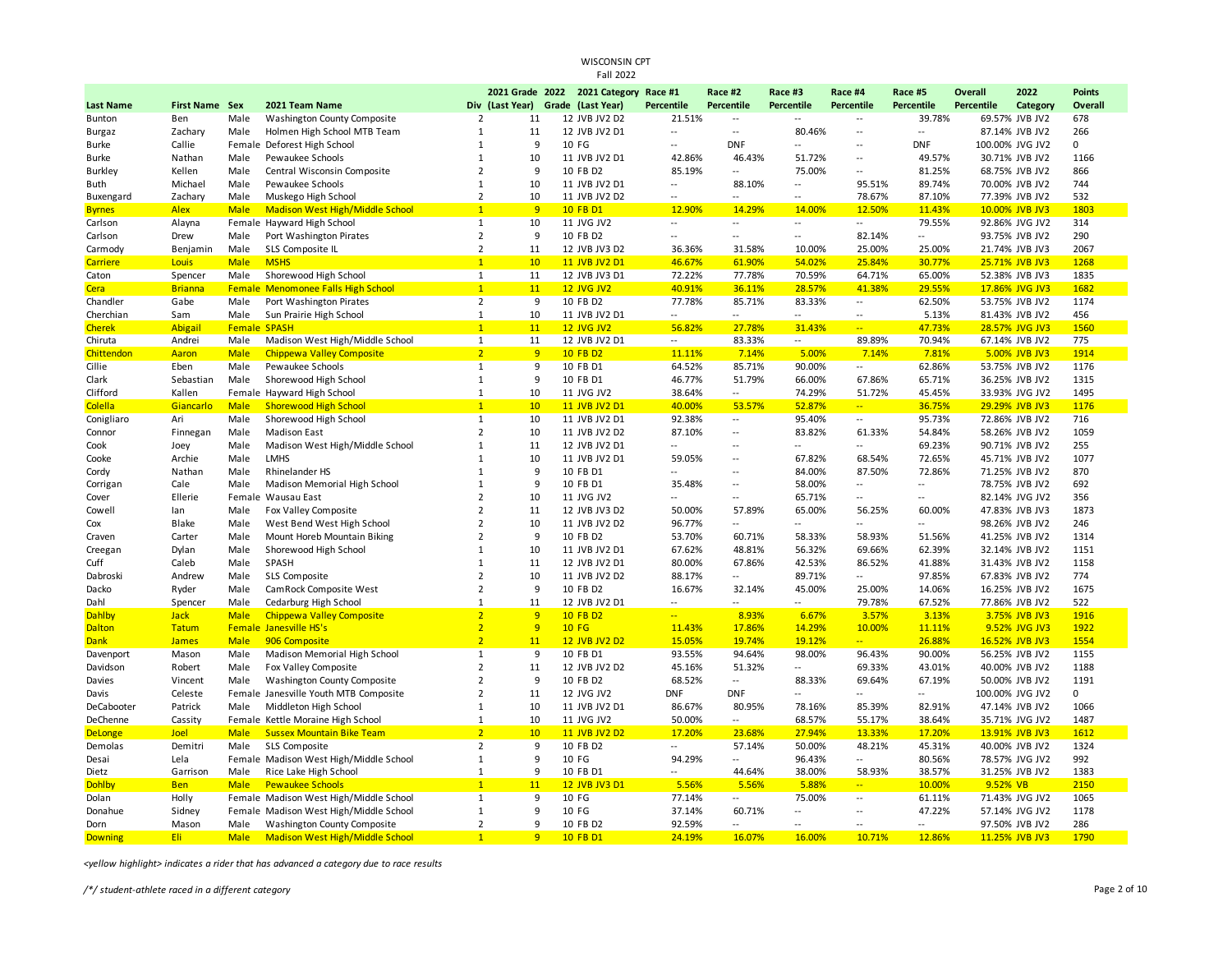|                  |                       |             |                                                  |                |                 | <b>Fall 2022</b>                      |                          |                          |                                 |                          |                          |                   |                 |               |
|------------------|-----------------------|-------------|--------------------------------------------------|----------------|-----------------|---------------------------------------|--------------------------|--------------------------|---------------------------------|--------------------------|--------------------------|-------------------|-----------------|---------------|
|                  |                       |             |                                                  |                |                 | 2021 Grade 2022 2021 Category Race #1 |                          | Race #2                  | Race #3                         | Race #4                  | Race #5                  | Overall           | 2022            | <b>Points</b> |
| <b>Last Name</b> | <b>First Name Sex</b> |             | 2021 Team Name                                   |                | Div (Last Year) | Grade (Last Year)                     | Percentile               | Percentile               | Percentile                      | Percentile               | Percentile               | <b>Percentile</b> | Category        | Overall       |
| Drall            | Glen                  | Male        | <b>Hayward Composite</b>                         | $\overline{2}$ | 9               | 10 FB D2                              | 48.15%                   | 69.64%                   | 40.00%                          | Ξ.                       | 42.19%                   |                   | 37.50% JVB JV2  | 1340          |
| Driesen          | Liam                  | Male        | La Crosse Logan High School                      | $\mathbf{1}$   | 9               | 10 FB D1                              | 25.81%                   | $\overline{\phantom{a}}$ | 30.00%                          | 37.50%                   | 30.00%                   |                   | 26.25% JVB JV2  | 1516          |
| Driscoll         | Owen                  | Male        | Milwaukee Recreation Composite                   | $\overline{2}$ | q               | 10 FB D2                              | 75.93%                   | 73.21%                   | 80.00%                          | 4                        | 76.56%                   |                   | 52.50% JVB JV2  | 1175          |
| Duckert          | <b>Bryce</b>          | Male        | Cambridge High School                            | $\overline{1}$ | 9               | 10 FB D1                              | 72.58%                   | 73.21%                   | 62.00%                          | Щ.                       | 91.43%                   |                   | 51.25% JVB JV2  | 1190          |
| Dwyer            | Tess                  |             | Female Sussex Mountain Bike Team                 | $\overline{2}$ | $\mathbf{q}$    | 10 FG                                 | $\overline{\phantom{a}}$ | 82.14%                   | 89.29%                          | 70.00%                   | $\sim$                   |                   | 69.05% JVG JV2  | 1069          |
| Dykstra          | Shane                 | Male        | Geneva Lakes Composite                           | $\overline{2}$ | 10              | 11 JVB JV2 D2                         | 61.29%                   | $\overline{\phantom{a}}$ | 72.06%                          | 64.00%                   | 67.74%                   |                   | 47.83% JVB JV2  | 1127          |
| Edwards          | Eleri                 |             | Female Lake Country Composite                    | $\overline{2}$ | 9               | 10 FG                                 | 54.29%                   | $\overline{\phantom{a}}$ | 44                              | 63.33%                   | 58.33%                   |                   | 59.52% JVG JV2  | 1115          |
| Edwards          | William               | Male        | Madison Memorial High School                     | $\overline{1}$ | 9               | 10 FB D1                              | 79.03%                   | 71.43%                   | 86.00%                          | 91.07%                   | 78.57%                   |                   | 50.00% JVB JV2  | 1195          |
| Elke             | Clarke                | Male        | Madison West High/Middle School                  | $\mathbf{1}$   | 9               | 10 FB D1                              | 56.45%                   | $\sim$                   | 44                              | 4                        | 52.86%                   |                   | 82.50% JVB JV2  | 622           |
| Elliott          | Sean                  | Male        | Deforest High School                             | $\mathbf{1}$   | 11              | 12 JVB JV2 D1                         | 73.33%                   | <b>DNF</b>               | 81.61%                          | 66.29%                   | 70.09%                   |                   | 48.57% JVB JV2  | 1055          |
| Ellison          | Phoebe                |             | Female Madison West High/Middle School           | $\mathbf{1}$   | 10              | 11 JVG JV2                            |                          | $\overline{\phantom{a}}$ | Ξ.                              | $\overline{a}$           | 52.27%                   |                   | 82.14% JVG JV2  | 356           |
| Engdahl          | Haylan                | <b>Male</b> | <b>SLS Composite</b>                             | $\overline{2}$ | 9               | 10 FB D2                              | 29.63%                   | 26.79%                   | 20.00%                          | 17.86%                   | 18.75%                   |                   | 15.00% JVB JV3  | 1676          |
| Erickson         | Adam                  | Male        | Oak Creek High School                            | $\mathbf 1$    | 11              | 12 JVB JV2 D1                         | 74.29%                   | $\overline{\phantom{a}}$ | $\sim$                          | 4                        | Ξ.                       |                   | 89.29% JVB JV2  | 258           |
| Erickson         | Cohen                 | Male        | Madison West High/Middle School                  | $\mathbf{1}$   | 9               | 10 FB D1                              | $\overline{\phantom{a}}$ | $\ddotsc$                | --                              | $\overline{a}$           | 88.57%                   |                   | 98.75% JVB JV2  | 274           |
| Eurich           | Noah                  | Male        | Cedarburg High School                            | $\mathbf{1}$   | 9               | 10 FB D1                              | 6.45%                    | $\ddotsc$                | $\overline{a}$                  | 28.57%                   | 25.71%                   |                   | 42.50% JVB JV2  | 1242          |
| Fast             | Carter                | Male        | Cedarburg High School                            | 1              | 10              | 11 JVB JV2 D1                         | 49.52%                   | $\overline{\phantom{a}}$ | 66.67%                          | 62.92%                   | 39.32%                   |                   | 36.43% JVB JV2  | 1132          |
| Feldmann         | Zach                  | <b>Male</b> | <b>Sun Prairie High School</b>                   | $\mathbf{1}$   | 11              | 12 JVB JV2 D1                         | 21.90%                   | 28.57%                   | 47.13%                          | 39.33%                   | 19.66%                   |                   | 19.29% JVB JV3  | 1403          |
| Felix            | Noah                  | Male        | Eau Claire Memorial High School                  | 1              | 10              | 11 JVB JV2 D1                         | $\overline{\phantom{a}}$ | 47.62%                   | $\overline{\phantom{a}}$        | $\overline{\phantom{a}}$ | $\overline{\phantom{a}}$ |                   | 84.29% JVB JV2  | 302           |
| Felton           | Cayden                | <b>Male</b> | <b>Muskego High School</b>                       | $\overline{2}$ | 10              | 11 JVB JV2 D2                         | 9.68%                    | 13.16%                   | 13.24%                          | <b>DNF</b>               | 25.81%                   |                   | 12.17% JVB JV3  | 1647          |
| Fingland         | Mailen                | Male        | Mukwonago High School                            | $\overline{2}$ | 10              | 11 JVB JV2 D2                         | 95.70%                   | $\overline{a}$           | $\ddotsc$                       | $\sim$                   | $\sim$                   |                   | 97.39% JVB JV2  | 247           |
| FitzGibbon       | Kate                  | Female LMHS |                                                  | $\mathbf{1}$   | 10              | 11 JVG JV2                            | 52.27%                   | 66.67%                   | 71.43%                          | 93.10%                   | 61.36%                   |                   | 37.50% JVG JV2  | 1421          |
| FitzGibbon       | Norah                 | Female LMHS |                                                  | $\mathbf{1}$   | 10              | 11 JVG JV2                            | 29.55%                   | 55.56%                   | 80.00%                          | 58.62%                   | 50.00%                   |                   | 30.36% JVG JV2  | 1548          |
| <b>Fletcher</b>  | <b>Brianna</b>        |             | Female SLS Composite                             | $\overline{2}$ | 10              | <b>11 JVG JV2</b>                     | 9.09%                    | 22.22%                   | 20.00%                          | 6.90%                    | 18.18%                   |                   | 12.50% JVG JV3  | 1876          |
| Forberger        | Anja                  |             | Female Madison West High/Middle School           | $\mathbf{1}$   | 11              | 12 JVG JV2                            | 54.55%                   | 72.22%                   | 77.14%                          | 75.86%                   | 75.00%                   |                   | 37.50% JVG JV2  | 1421          |
| Frank            | Isaiah                | Male        | Wildlands Science Research Charter School        | $\overline{2}$ | 9               | 10 FB D2                              | $\overline{\phantom{a}}$ | 55.36%                   | 60.00%                          | $\overline{a}$           | $\overline{\phantom{a}}$ |                   | 76.25% JVB JV2  | 637           |
| Frank            | <b>Justin</b>         | <b>Male</b> | <b>Wildlands Science Research Charter School</b> | $\overline{2}$ | 11              | 12 JVB JV2 D2                         | 16.13%                   | 11.84%                   | 8.82%                           | 17.33%                   | 11.83%                   |                   | 10.43% JVB JV3  | 1743          |
| Frazer           | Hayden                | Male        | Camrock Composite East                           | $\overline{2}$ | 10              | 11 JVB JV2 D2                         | 62.37%                   | $\overline{\phantom{a}}$ | $\overline{\phantom{a}}$        | Ξ.                       | 62.37%                   |                   | 74.78% JVB JV2  | 556           |
| Frost            | Caden                 | Male        | La Crosse Central High School                    | $\mathbf{1}$   | 9               | 10 FB D1                              | 59.68%                   | 98.21%                   | $\overline{a}$                  | 4                        | 70.00%                   |                   | 70.00% JVB JV2  | 876           |
| Frye             | <b>Brock</b>          | Male        | Wausau Composite                                 | $\overline{2}$ | 9               | 10 FB D2                              | 27.78%                   | 28.57%                   | 23.33%                          | 37.50%                   | 20.31%                   |                   | 20.00% JVB JV2  | 1621          |
| <b>Fuller</b>    | <b>Bodie</b>          | <b>Male</b> | <b>Camrock Composite East</b>                    | $\overline{2}$ | 9               | 10 FB D2                              | 20.37%                   | $\frac{1}{2}$            | 16.67%                          | 16.07%                   | 15.63%                   |                   | 12.50% JVB JV3  | 1708          |
| Fuller           | Chance                | Male        | La Crosse Composite                              | $\overline{2}$ | 11              | 12 JVB JV2 D2                         | 66.67%                   | 48.68%                   | $\overline{\phantom{a}}$        | 40.00%                   | 40.86%                   |                   | 35.65% JVB JV2  | 1217          |
| Gallagher        | Conor                 | Male        | Shorewood High School                            | $\mathbf{1}$   | 10              | 11 JVB JV2 D1                         | $\overline{a}$           | <b>DNF</b>               |                                 |                          | $\overline{\phantom{a}}$ |                   | 100.00% JVB JV2 | 0             |
| Galstad          | <b>Curtis</b>         | <b>Male</b> | <b>LMHS</b>                                      | $\overline{1}$ | 10              | 11 JVB JV2 D1                         | 13.33%                   | 9.52%                    | 14.94%                          | 29.21%                   | 13.68%                   | 9.29% VB          |                 | 1666          |
| gandhi           | Rohan                 | Male        | New Berlin Composite                             | $\overline{2}$ | 9               | 10 FB D2                              | <b>DNF</b>               | $\overline{\phantom{a}}$ | $\overline{\phantom{a}}$        | 4                        | $\sim$                   |                   | 100.00% JVB JV2 | $\mathbf 0$   |
| Gargulak         | Ellyn                 |             | Female Rice Lake High School                     | $\mathbf{1}$   | 9               | 10 FG                                 | 51.43%                   | 64.29%                   | 60.71%                          | 50.00%                   | 44.44%                   |                   | 38.10% JVG JV2  | 1576          |
| Garwick          | Max                   | Male        | Janesville Youth MTB Composite                   | $\overline{2}$ | 10              | 11 JVB JV3 D2                         | 13.64%                   | 36.84%                   | 25.00%                          | 43.75%                   | 35.00%                   |                   | 26.09% JVB JV3  | 2026          |
| Gascho           | Cole                  | Male        | Waunakee Area Mountain Biking                    | $\mathbf{1}$   | 9               | 10 FB D1                              | 40.32%                   | 28.57%                   | Ξ.                              | 35.71%                   | 15.71%                   |                   | 23.75% JVB JV2  | 1528          |
| Gengler          | <b>Hunter</b>         | <b>Male</b> | <b>Sheboygan County Composite</b>                | $\overline{2}$ | 9               | 10 FB D2                              | 3.70%                    | 5.36%                    | 10.00%                          | 5.36%                    | 4.69%                    |                   | 2.50% JVB JV3   | 1958          |
| Gera             | Lucas                 | Male        | SLS Composite Lake County                        | $\overline{2}$ | 10              | 11 JVB JV2 D2                         | 59.14%                   | $\overline{\phantom{a}}$ | 70.59%                          | 54.67%                   | 61.29%                   |                   | 45.22% JVB JV2  | 1148          |
| Gera             | Zachary               | Male        | SLS Composite Lake County                        | $\overline{2}$ | 10              | 11 JVB JV2 D2                         | 58.06%                   | $\overline{\phantom{a}}$ | 67.65%                          | 60.00%                   | 91.40%                   |                   | 50.43% JVB JV2  | 1115          |
| Giles-Pufahl     | Amelia                |             | Female Milwaukee North Shore Composite           | $\bullet$      | $\overline{9}$  | <b>10 FG</b>                          | 5.71%                    | 10.71%                   | $\frac{1}{2}$ and $\frac{1}{2}$ | 6.67%                    | <b>DNF</b>               |                   | 45.24% JVG JV3  | 1461          |
| Gleason          | Lily                  |             | Female Rhinelander-Northwoods Composite          | $\overline{2}$ | 9               | 10 FG                                 | 68.57%                   | $\sim$                   | 85.71%                          | $\sim$                   | 69.44%                   |                   | 73.81% JVG JV2  | 1052          |
| Golat            | Carter                | <b>Male</b> | <b>Rice Lake Composite</b>                       | $\overline{2}$ | 10              | 11 JVB JV2 D2                         | 26.88%                   | $\overline{\phantom{a}}$ | 45.59%                          | 29.33%                   | 31.18%                   |                   | 25.22% JVB JV3  | 1366          |
| Gonnering        | Anthony               | Male        | West Bend West High School                       | $\overline{2}$ | 9               | 10 FB D2                              | 83.33%                   | $\overline{\phantom{a}}$ | 76.67%                          | 80.36%                   | 75.00%                   |                   | 60.00% JVB JV2  | 1162          |
| Goold            | Gavin                 | <b>Male</b> | <b>Pewaukee Schools</b>                          | $\overline{1}$ | 11              | 12 JVB JV2 D1                         | 6.67%                    | 11.90%                   | 6.90%                           | 6.74%                    | 15.38%                   | 5.00% VB          |                 | 1812          |
| Gorectke         | David                 | Male        | Mukwonago Composite                              | $\overline{2}$ | 11              | 12 JVB JV2 D2                         | 33.33%                   | 53.95%                   | 61.76%                          | ц,                       | 52.69%                   |                   | 38.26% JVB JV2  | 1211          |
| Gormley          | Evan                  | Male        | Verona Area School District                      | $\mathbf{1}$   | 9               | 10 FB D1                              | 51.61%                   | $\overline{\phantom{a}}$ | --                              | 57.14%                   | 41.43%                   |                   | 63.75% JVB JV2  | 978           |
| Gossman          | Konner                | Male        | Holmen High School MTB Team                      | $\mathbf{1}$   | 11              | 12 JVB JV2 D1                         | 62.86%                   | 57.14%                   | $\overline{\phantom{a}}$        | 75.28%                   | 55.56%                   |                   | 42.86% JVB JV2  | 1098          |
| Gottschalk       | Matthew               | Male        | Milwaukee North Shore Composite                  | $\overline{2}$ | 10              | 11 JVB JV2 D2                         | $\mathbb{L}$             | 90.79%                   | $\overline{a}$                  | u.                       | $\sim$                   |                   | 92.17% JVB JV2  | 267           |
| Gould            | Riley                 |             | Female Hayward High School                       | $\overline{1}$ | 10              | 11 JVG JV2                            | <b>DNF</b>               | 77.78%                   | 62.86%                          | 82.76%                   | 72.73%                   |                   | 44.64% JVG JV2  | 1371          |
| Graham           | Corinne               |             | Female SLS Composite                             | $\overline{2}$ | 11              | 12 JVG JV2                            | $\sim$                   | <b>DNF</b>               | 88.57%                          |                          | $\sim$                   |                   | 87.50% JVG JV2  | 326           |
| Graham           | Jakob                 | Male        | Kettle Moraine High School                       | $\mathbf{1}$   | 11              | 12 JVB JV2 D1                         | 55.24%                   | 78.57%                   | $\overline{\phantom{a}}$        | 82.02%                   | 71.79%                   |                   | 47.86% JVB JV2  | 1063          |
| Graveen          | Katie                 |             | Female Eau Claire Memorial High School           | $\mathbf{1}$   | 10              | 11 JVG JV2                            | <b>DNF</b>               | 47.22%                   | <b>DNF</b>                      | $\overline{a}$           | $\sim$ $\sim$            |                   | 78.57% JVG JV2  | 385           |
| Green            | Adam                  | <b>Male</b> | La Crosse Logan High School                      | $\mathbf{1}$   | $\mathbf{q}$    | 10 FB D1                              | 20.97%                   | 21.43%                   | 28.00%                          | 16.07%                   | 14.29%                   |                   | 12.50% JVB JV3  | 1708          |
| Greengo          | Tyler                 | Male        | Menomonee Falls High School                      | $\mathbf{1}$   | 9               | 10 FB D1                              | 33.87%                   | 42.86%                   | 34.00%                          | 26.79%                   | 22.86%                   |                   | 21.25% JVB JV2  | 1561          |
| Greiveldinger    | Annabel               |             | <b>Female Sun Prairie Composite</b>              | $\overline{2}$ | 10              | <b>11 JVG JV2</b>                     | 20.45%                   | 38.89%                   | 25.71%                          | 31.03%                   | 31.82%                   |                   | 16.07% JVG JV3  | 1729          |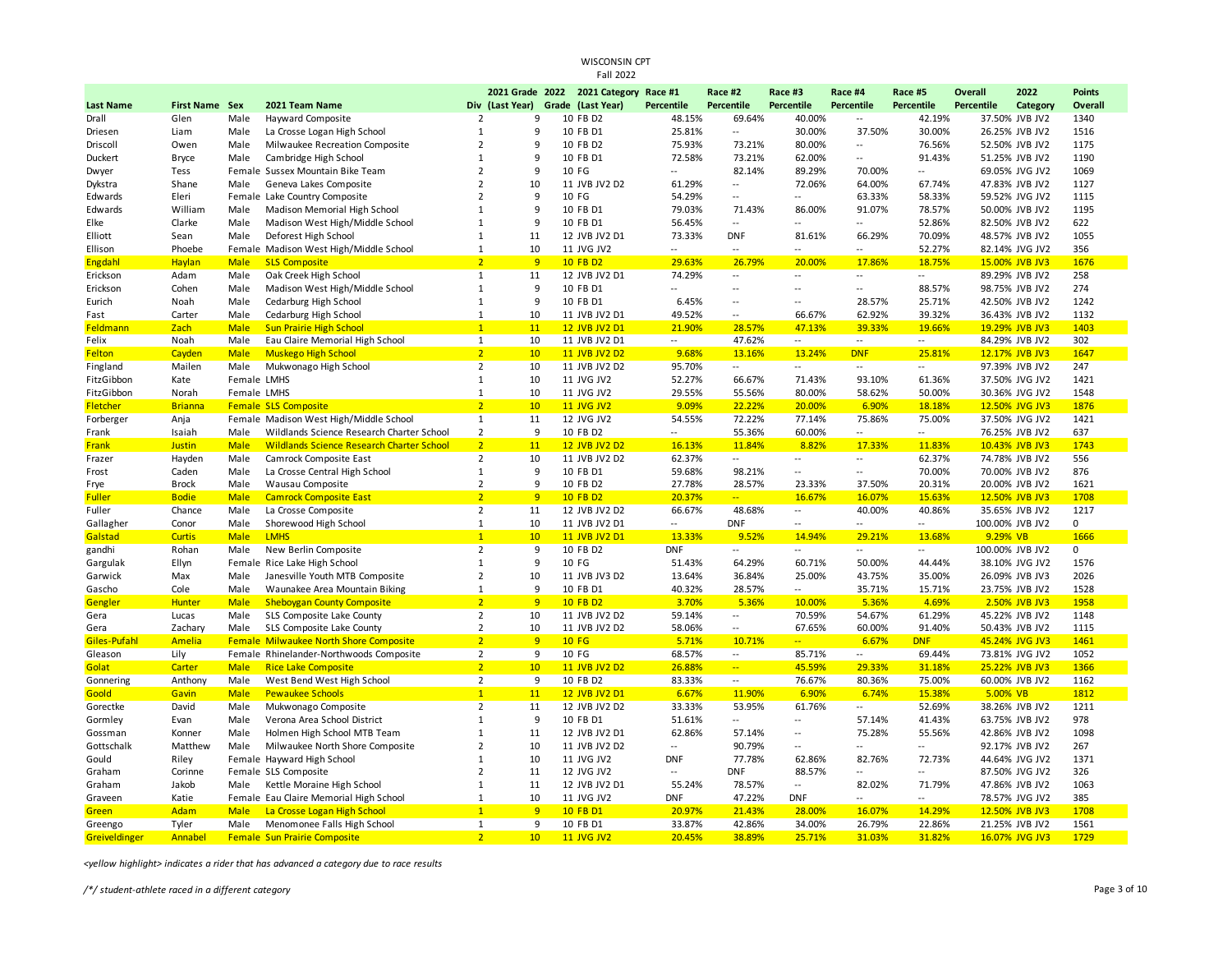|                            |                       |                     |                                                               |                             |                 | Fall 2022                             |                         |                          |                             |                                    |                          |                   |                                  |               |
|----------------------------|-----------------------|---------------------|---------------------------------------------------------------|-----------------------------|-----------------|---------------------------------------|-------------------------|--------------------------|-----------------------------|------------------------------------|--------------------------|-------------------|----------------------------------|---------------|
|                            |                       |                     |                                                               |                             |                 | 2021 Grade 2022 2021 Category Race #1 |                         | Race #2                  | Race #3                     | Race #4                            | Race #5                  | <b>Overall</b>    | 2022                             | <b>Points</b> |
| <b>Last Name</b>           | <b>First Name Sex</b> |                     | 2021 Team Name                                                |                             | Div (Last Year) | Grade (Last Year)                     | Percentile              | Percentile               | Percentile                  | <b>Percentile</b>                  | Percentile               | <b>Percentile</b> | Category                         | Overall       |
| Greymont                   | William               | <b>Male</b>         | <b>Cedarburg High School</b>                                  | $\mathbf{1}$                | 9               | 10 FB D1                              | 8.06%                   | 8.93%                    | 6.00%                       | <b>DNF</b>                         | 5.71%                    |                   | 5.00% JVB JV3                    | 1881          |
| Grim                       | Corbin                | <b>Male</b>         | <b>MSHS</b>                                                   | $\overline{1}$              | 10              | 11 JVB JV2 D1                         | 0.95%                   | 1.19%                    | 2.30%                       | 1.12%                              | 0.85%                    | 0.71% VB          |                                  | 2025          |
| Grimshaw                   | Jack                  | Male                | Cedarburg High School                                         | $\mathbf{1}$                | 10              | 11 JVB JV2 D1                         | 75.24%                  | 58.33%                   | 59.77%                      | $\overline{\phantom{a}}$           | $\overline{\phantom{a}}$ |                   | 63.57% JVB JV2                   | 828           |
| Grochowski                 | Mitch                 | Male                | Geneva Lakes Composite                                        | $\overline{2}$              | 11              | 12 JVB JV2 D2                         | 38.71%                  | ۰.                       | Ξ.                          | $\overline{a}$                     | 58.06%                   |                   | 70.43% JVB JV2                   | 593           |
| Groff                      | Cooper                | Male                | Whitefish Bay High School                                     | $\mathbf{1}$                | 10              | 11 JVB JV2 D1                         | 51.43%                  | 64.29%                   | 72.41%                      | 78.65%                             | 47.01%                   |                   | 34.29% JVB JV2                   | 1143          |
| Grosse                     | Noah                  | Male                | Madison West High/Middle School                               | $\mathbf{1}$                | 9               | 10 FB D1                              | Ξ.                      | Ξ.                       | 96.00%                      | $\overline{\phantom{a}}$           | $\overline{\phantom{a}}$ |                   | 92.50% JVB JV2                   | 288           |
| Grundin                    | Dorothy               |                     | Female Rice Lake High School                                  | $\overline{1}$              | 11              | <b>12 JVG JV2</b>                     | 11.36%                  | 5.56%                    | 5.71%                       | 13.79%                             | 4.55%                    | 3.57% VG          |                                  | 1967          |
| Grundin                    | Jack                  | Male                | Rice Lake High School                                         | $\mathbf{1}$                | 9               | 10 FB D1                              | 32.26%                  | 25.00%                   | 24.00%                      | 23.21%                             | 28.57%                   |                   | 20.00% JVB JV2                   | 1619          |
| Haak                       | Kylee                 |                     | Female Sun Prairie High School                                | $\mathbf{1}$                | 10              | 11 JVG JV2                            | 61.36%                  | 63.89%                   | Ξ.                          | 86.21%                             | 63.64%                   |                   | 42.86% JVG JV2                   | 1380          |
| Haas                       | Keanan                | Male                | SPASH                                                         | $\mathbf{1}$                | 9               | 10 FB D1                              | $\ddotsc$               | Щ.                       | 88.00%                      | 69.64%                             | 61.43%                   |                   | 68.75% JVB JV2                   | 894           |
| Hagen                      | Quentin               | Male                | Sun Prairie Composite                                         | $\overline{2}$              | 9               | 10 FB D2                              | 90.74%                  | 91.07%                   | 96.67%                      | <b>DNF</b>                         | 90.63%                   |                   | 62.50% JVB JV2                   | 1128          |
| Hager                      | Michael               | Male                | Chippewa Valley Composite                                     | $\overline{2}$              | 9               | 10 FB D2                              | $\overline{a}$          | 89.29%                   | 86.67%                      | 75.00%                             | 79.69%                   |                   | 61.25% JVB JV2                   | 1153          |
| Hahn                       | Parker                | Male                | Shorewood High School                                         | $\mathbf{1}$                | 9               | 10 FB D1                              | 82.26%                  | 44                       | <b>DNF</b>                  | u.                                 | 87.14%                   |                   | 88.75% JVB JV2                   | 560           |
| <b>Hale</b>                | Ruthie                |                     | Female La Crosse Composite                                    | $\overline{2}$              | 10              | <b>11 JVG JV2</b>                     | 63.64%                  | 2.78%                    | 2.86%                       | 3.45%                              | 2.27%                    | 1.79% VG          |                                  | 2025          |
| Hamilton                   | Andrew                | Male                | <b>LMHS</b>                                                   | $\mathbf{1}$                | 11              | 12 JVB JV2 D1                         | Ξ.                      | Ξ.                       | $\mathbb{L}$                | $\overline{\phantom{a}}$           | 82.05%                   |                   | 94.29% JVB JV2                   | 240           |
| Hansen                     | Aaron                 | Male                | <b>Marshfield Schools</b>                                     | $\mathbf{1}$                | 9               | 10 FB D1                              | 48.39%                  | 58.93%                   | 44.00%                      | 39.29%                             | 34.29%                   |                   | 30.00% JVB JV2                   | 1426          |
| Harer                      | Nathan                | Male                | SPASH                                                         | $\mathbf{1}$                | 10              | 11 JVB JV2 D1                         | $\ddotsc$               | 92.86%                   | 4                           | 65.17%                             | 54.70%                   |                   | 64.29% JVB JV2                   | 808           |
| <b>Hart</b>                | <b>Dylan</b>          | <b>Male</b>         | Janesville Youth MTB Composite                                | $\overline{2}$              | 11              | 12 JVB JV3 D2                         | 4.55%                   | 10.53%                   | 30.00%                      | 6.25%                              | 15.00%                   | 8.70% VB          |                                  | 2156          |
| Hartzell                   | Elena                 |                     | Female Madison West High/Middle School                        | $\mathbf 1$                 | 9               | 10 FG                                 | 40.00%                  | $\overline{a}$           | 39.29%                      | $\overline{a}$                     | 33.33%                   |                   | 54.76% JVG JV2                   | 1236          |
| Harvey                     | Eric                  | Male                | West Allis Composite                                          | $\overline{2}$              | 10              | 11 JVB JV2 D2                         | 80.65%<br>÷.            | --                       | $\sim$                      | 86.67%<br>$\overline{\phantom{a}}$ | 76.34%                   |                   | 66.96% JVB JV2                   | 797           |
| Hawklove                   | Schuyler              | Male                | Vernon Trails Area Composite                                  | $\overline{2}$              | 11<br>9         | 12 JVB JV2 D2                         |                         | 60.53%                   | Ξ.                          |                                    | 49.46%                   |                   | 73.04% JVB JV2                   | 580           |
| Hayes                      | Paul                  | Male                | Shorewood High School                                         | $\mathbf{1}$                |                 | 10 FB D1                              | 83.87%                  | 75.00%                   | 68.00%                      | 80.36%                             | 57.14%                   |                   | 43.75% JVB JV2                   | 1234          |
| Heath                      | Logan<br><b>Hakon</b> | Male<br><b>Male</b> | Menomonee Falls High School<br><b>Sun Prairie High School</b> | $\mathbf 1$<br>$\mathbf{1}$ | 9<br>9          | 10 FB D1<br>10 FB D1                  | 30.65%<br>$\frac{1}{2}$ | 37.50%<br>23.21%         | 36.00%<br>32.00%            | 33.93%<br>21.43%                   | 24.29%<br>8.57%          |                   | 22.50% JVB JV2<br>15.00% JVB JV3 | 1540<br>1668  |
| <b>Heggland</b><br>Hibbard |                       |                     | SPASH                                                         | $\mathbf{1}$                | 10              | 11 JVB JV2 D1                         | 66.67%                  | 90.48%                   | 60.92%                      | 55.06%                             | 59.83%                   |                   | 37.14% JVB JV2                   | 1127          |
| <b>Hilbelink</b>           | Isaac<br>Henry        | Male<br><b>Male</b> | <b>Marshfield Schools</b>                                     | $\overline{1}$              | 10              | 11 JVB JV2 D1                         | 22.86%                  | 16.67%                   | 34.48%                      | 32.58%                             | 29.91%                   |                   | 18.57% JVB JV3                   | 1440          |
| <b>Hill-Gorman</b>         | <b>Finn</b>           | <b>Male</b>         | <b>CamRock Composite West</b>                                 | $\overline{2}$              | 10              | 11 JVB JV2 D2                         | 39.78%                  | 25.00%                   | 25.00%                      | 21.33%                             | 19.35%                   |                   | 15.65% JVB JV3                   | 1555          |
| Hintgen                    | Anaya                 |                     | Female Eau Claire Memorial High School                        | $\mathbf 1$                 | 9               | 10 FG                                 | 31.43%                  | 39.29%                   | 50.00%                      | 33.33%                             | 36.11%                   |                   | 30.95% JVG JV2                   | 1700          |
| <b>Hoard</b>               | <b>Dylan</b>          | <b>Male</b>         | <b>Green Bay Composite</b>                                    | $\overline{2}$              | 10              | 11 JVB JV2 D2                         | 4.30%                   | <b>DNF</b>               | 14.71%                      | 12.00%                             | 12.90%                   | 9.57% VB          |                                  | 1747          |
| Hope                       | Gavin                 | Male                | Madison West High/Middle School                               | $\mathbf{1}$                | 10              | 11 JVB JV2 D1                         | 69.52%                  | $\sim$                   | 71.26%                      | 84.27%                             | 44.44%                   |                   | 44.29% JVB JV2                   | 1082          |
| Hope                       | Henry                 | Male                | Madison West High/Middle School                               | $\mathbf{1}$                | 9               | 10 FB D1                              | 54.84%                  | $\overline{a}$           | 60.00%                      | 55.36%                             | $\overline{\phantom{a}}$ |                   | 65.00% JVB JV2                   | 972           |
| Horan                      | Jason                 | Male                | Mukwonago High School                                         | $\overline{2}$              | 9               | 10 FB D2                              | 57.41%                  | 62.50%                   | 66.67%                      | 62.50%                             | 59.38%                   |                   | 43.75% JVB JV2                   | 1285          |
| <b>Horne</b>               | Wesley                | <b>Male</b>         | <b>Mount Horeb Mountain Biking</b>                            | $\overline{2}$              | 10              | 11 JVB JV2 D2                         | 29.03%                  | 43.42%                   | 55.88%                      | 28.00%                             | 30.11%                   |                   | 21.74% JVB JV3                   | 1386          |
| Howden                     | Caleb                 | Male                | Kettle Moraine High School                                    | 1                           | 9               | 10 FB D1                              | 43.55%                  | --                       | $\overline{\phantom{a}}$    | $\sim$                             | $\sim$                   |                   | 91.25% JVB JV2                   | 340           |
| <b>HUBANKS</b>             | <b>Theo</b>           | <b>Male</b>         | <b>Madison West High/Middle School</b>                        | $\mathbf{1}$                | 10              | 11 JVB JV2 D1                         | 1.90%                   | 2.38%                    | 1.15%                       | 2.25%                              | 1.71%                    | 1.43% VB          |                                  | 1995          |
| Hubbard                    | Levi                  | Male                | SPASH                                                         | $\mathbf{1}$                | 9               | 10 FB D1                              | $\overline{a}$          | $\overline{\phantom{a}}$ | 72.00%                      | 50.00%                             | 64.29%                   |                   | 66.25% JVB JV2                   | 939           |
| <b>Hudacek</b>             | <b>Kristian</b>       | <b>Male</b>         | <b>Eau Claire Memorial High School</b>                        | $\overline{1}$              | 10              | 11 JVB JV2 D1                         | 3.81%                   | 5.95%                    | 9.20%                       | 4.49%                              | 3.42%                    | 2.14% VB          |                                  | 1905          |
| Huibregtse                 | Caleb                 | Male                | Sussex Mountain Bike Team                                     | $\overline{2}$              | 10              | 11 JVB JV2 D2                         | Ξ.                      | $\overline{\phantom{a}}$ | $\mathcal{L} = \mathcal{L}$ | $\sim$                             | 84.95%                   |                   | 95.65% JVB JV2                   | 257           |
| Humphreys                  | Aiden                 | Male                | Fox Valley Composite                                          | $\overline{2}$              | 9               | 10 FB D2                              | 9.26%                   | $\overline{\phantom{a}}$ | 4                           | $\overline{\phantom{a}}$           | $\overline{\phantom{a}}$ |                   | 86.25% JVB JV2                   | 464           |
| Hunsicker                  | Bill                  | Male                | Sun Prairie High School                                       | $\mathbf{1}$                | 9               | 10 FB D1                              | 85.48%                  | 92.86%                   | 92.00%                      | 94.64%                             | 94.29%                   |                   | 55.00% JVB JV2                   | 1165          |
| <b>Hutchens</b>            | Tanner                | <b>Male</b>         | <b>Cambridge High School</b>                                  | $\overline{1}$              | 10              | 11 JVB JV2 D1                         | 17.14%                  | 25.00%                   | 16.09%                      | 15.73%                             | 17.09%                   |                   | 12.86% JVB JV3                   | 1579          |
| Ikeyama                    | Ryushin               | Male                | La Crosse Logan High School                                   | $\mathbf{1}$                | 9               | 10 FB D1                              | 70.97%                  | 55.36%                   | 64.00%                      | 44.64%                             | 60.00%                   |                   | 35.00% JVB JV2                   | 1320          |
| Imhoff                     | Connor                | Male                | Wausau East                                                   | $\overline{2}$              | 9               | 10 FB D2                              | ÷.                      | 35.71%                   | 35.00%                      | 42.86%                             | 39.06%                   |                   | 31.25% JVB JV2                   | 1435          |
| Iverson                    | Spencer               | Male                | Madison West High/Middle School                               | $\mathbf{1}$                | 9               | 10 FB D1                              | 17.74%                  | 19.64%                   | 22.00%                      | Ξ.                                 | 20.00%                   |                   | 16.25% JVB JV2                   | 1662          |
| lwen                       | Conrad                | Male                | Shorewood High School                                         | $\mathbf{1}$                | 9               | 10 FB D1                              | 50.00%                  | 80.36%                   | 42.00%                      | 46.43%                             | 51.43%                   |                   | 33.75% JVB JV2                   | 1371          |
| Jaeger                     | Annalisa              | Female SPASH        |                                                               | $\mathbf{1}$                | 9               | 10 FG                                 | 22.86%                  | 50.00%                   | 32.14%                      | 20.00%                             | 75.00%                   |                   | 19.05% JVG JV2                   | 1758          |
| Jaeger                     | Clarabella            | Female SPASH        |                                                               | $\mathbf{1}$                | 11              | 12 JVG JV3                            | 55.56%                  | 45.45%                   | 55.56%                      | 50.00%                             | 45.45%                   |                   | 45.45% JVG JV3                   | 2049          |
| Jakowski                   | JJ                    | Male                | Whitefish Bay High School                                     | $\mathbf{1}$                | 10              | 11 JVB JV2 D1                         | 78.10%                  | 76.19%                   | 83.91%                      | $\sim$                             | 87.18%                   |                   | 51.43% JVB JV2                   | 1023          |
| Jilek                      | Ben                   | Male                | Whitefish Bay High School                                     | $\mathbf{1}$                | 9               | 10 FB D1                              | 27.42%                  | 26.79%                   | $\overline{\phantom{a}}$    | $\overline{\phantom{a}}$           | 40.00%                   |                   | 61.25% JVB JV2                   | 1117          |
| Joel                       | <b>Dylan</b>          | <b>Male</b>         | <b>Washington County Composite</b>                            | $\overline{2}$              | 11              | 12 JVB JV2 D2                         | 22.58%                  | 27.63%                   | 22.06%                      | 25.33%                             | 20.43%                   |                   | 17.39% JVB JV3                   | 1536          |
| <b>Johnson</b>             | Carter                | <b>Male</b>         | Rhinelander-Northwoods Composite                              | $\overline{2}$              | 11              | 12 JVB JV2 D2                         | 24.73%                  | ш,                       | 41.18%                      | 22.67%                             | 15.05%                   |                   | 19.13% JVB JV3                   | 1479          |
| Johnson                    | Cole                  | <b>Male</b>         | <b>MSHS</b>                                                   | $\mathbf{1}$                | 11              | 12 JVB JV2 D1                         | 16.19%                  | 36.90%                   | 29.89%                      | 22.47%                             | 16.24%                   |                   | 16.43% JVB JV3                   | 1499          |
| <b>Jondreau</b>            | Jacob                 | <b>Male</b>         | <b>Rice Lake High School</b>                                  | $\overline{1}$              | $\overline{9}$  | 10 FB D1                              | 9.68%                   | 12.50%                   | 12.00%                      | 14.29%                             | 10.00%                   |                   | 8.75% JVB JV3                    | 1833          |
| Jones                      | Hadley                | Male                | Deforest High School                                          | $\mathbf{1}$                | 9               | 10 FB D1                              | 37.10%                  | 39.29%                   | 46.00%                      | 41.07%                             | 37.14%                   |                   | 28.75% JVB JV2                   | 1453          |
| Kahl                       | Ryan                  |                     | Female Madison West High/Middle School                        | $\overline{1}$              | 9               | <b>10 FG</b>                          | 14.29%                  | 21.43%                   | 17.86%                      | 13.33%                             | 13.89%                   |                   | 11.90% JVG JV3                   | 1889          |
| <b>Kalbas</b>              | <b>Meira</b>          |                     | <b>Female Unattached/Staff</b>                                | $\overline{2}$              | 9               | 10 FG                                 | 2.86%                   | 7.14%                    | 7.14%                       | 3.33%                              | 2.78%                    |                   | 2.38% JVG JV3                    | 2015          |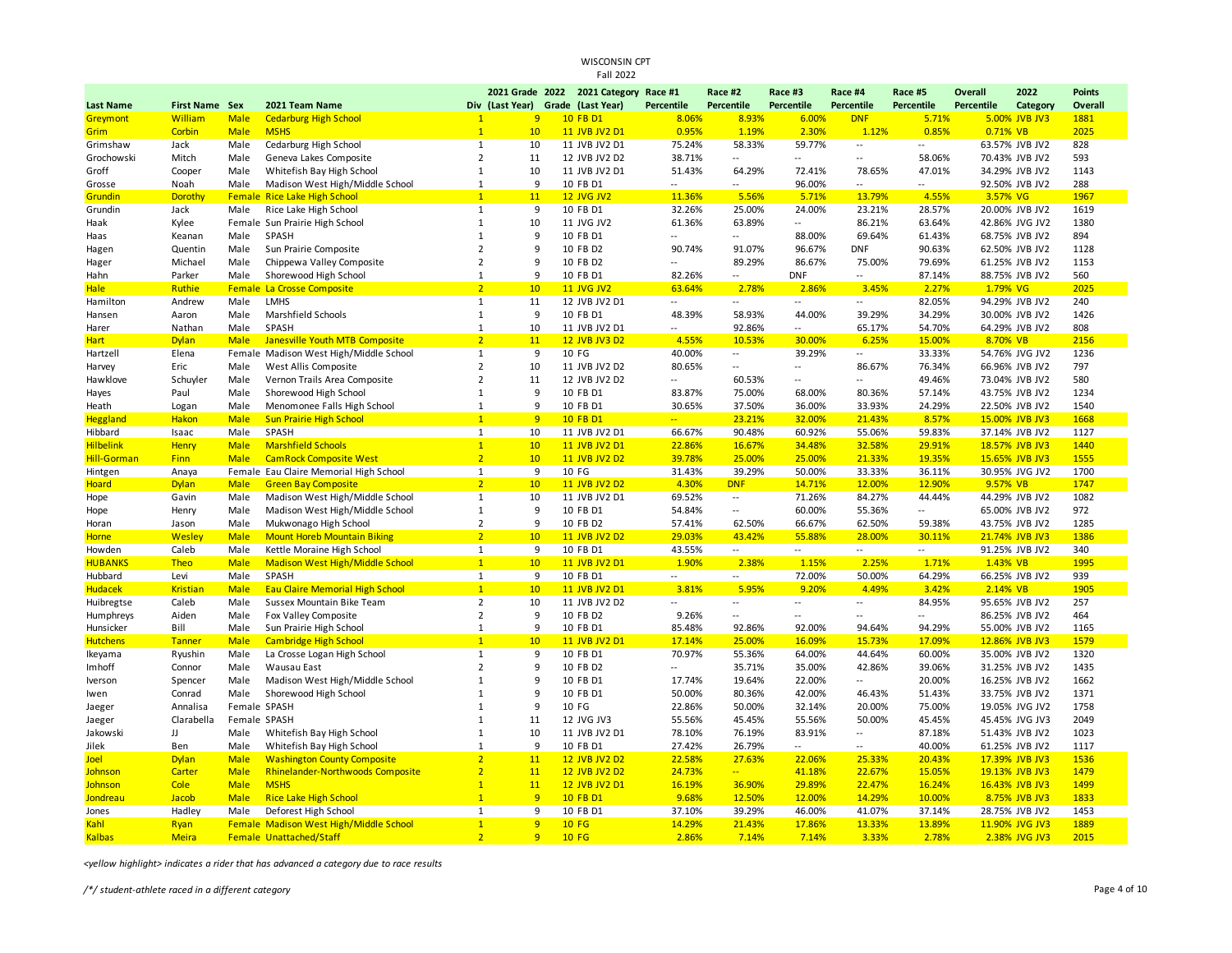|                          |                       |                     |                                                            |                                |                 | Fall 2022                      |                          |                          |                          |                                    |                          |                |                |               |
|--------------------------|-----------------------|---------------------|------------------------------------------------------------|--------------------------------|-----------------|--------------------------------|--------------------------|--------------------------|--------------------------|------------------------------------|--------------------------|----------------|----------------|---------------|
|                          |                       |                     |                                                            |                                |                 | 2021 Grade 2022 2021 Category  | Race #1                  | Race #2                  | Race #3                  | Race #4                            | Race #5                  | <b>Overall</b> | 2022           | <b>Points</b> |
| <b>Last Name</b>         | <b>First Name Sex</b> |                     | 2021 Team Name                                             |                                | Div (Last Year) | Grade (Last Year)              | Percentile               | Percentile               | Percentile               | Percentile                         | Percentile               | Percentile     | Category       | Overall       |
| Kaminski                 | Kason                 | Male                | Cedarburg High School                                      | $\mathbf{1}$                   | 9               | 10 FB D1                       | 75.81%                   | 69.64%                   | 56.00%                   | 53.57%                             | 58.57%                   |                | 40.00% JVB JV2 | 1294          |
| <b>Kangas</b>            | lan                   | <b>Male</b>         | <b>MSHS</b>                                                | $\mathbf{1}$                   | 10              | 11 JVB JV2 D1                  | 9.52%                    | 7.14%                    | 12.64%                   | 7.87%                              | 7.69%                    | 5.71% VB       |                | 1790          |
| Kasza-James              | Emma                  |                     | Female Port Washington Pirates                             | $\overline{2}$                 | 11              | 12 VG                          | 30.00%                   | 22.22%                   | 27.27%                   | 55.56%                             | 33.33%                   | 25.00% VG      |                | 2249          |
| Kaukl                    | Austin                | Male                | Sauk Prairie High School                                   | $\overline{2}$                 | 11              | 12 VB                          | 29.17%                   | 20.00%                   | 29.17%                   | 33.33%                             | 20.00%                   | 24.00% VB      |                | 2149          |
| Kebbekus                 | Sydney                |                     | Female Slinger High School                                 | $\overline{2}$                 | 10              | 11 JVG JV2                     | 84.09%                   | $\mathbb{L}$             | $\overline{a}$           | $\overline{\phantom{a}}$           | 95.45%                   |                | 75.00% JVG JV2 | 606           |
| Keller                   | Max                   | Male                | Madison West High/Middle School                            | $\mathbf{1}$                   | 10              | 11 JVB JV2 D1                  | 76.19%                   | $\overline{\phantom{a}}$ | $\sim$                   | $\ddotsc$                          | $\overline{\phantom{a}}$ |                | 90.00% JVB JV2 | 256           |
| Kendrick                 | Roman                 | Male                | Westside Composite                                         | $\overline{2}$                 | 11              | 12 JVB JV2 D2                  | 75.27%                   | $\sim$                   | $\sim$                   | 70.67%                             | 74.19%                   |                | 63.48% JVB JV2 | 816           |
| <b>Kent</b>              | Jacob                 | <b>Male</b>         | <b>Whitefish Bay High School</b>                           | $\overline{1}$                 | 10              | 11 JVB JV2 D1                  | 72.38%                   | 60.71%                   | 50.57%                   | 57.30%                             | 45.30%                   |                | 30.00% JVB JV3 | 1172          |
| Klessig                  | Nevyn                 | Male                | SPASH                                                      | $\mathbf{1}$                   | 11              | 12 JVB JV3 D1                  | 27.78%                   | 33.33%                   | 29.41%                   | 35.29%                             | 30.00%                   |                | 28.57% JVB JV3 | 2025          |
| Kluetmeier               | Luka                  | Male                | Madison West High/Middle School                            | $\mathbf{1}$                   | 11              | 12 JVB JV3 D1                  | 33.33%                   | 27.78%                   | 23.53%                   | 23.53%                             | 25.00%                   |                | 23.81% JVB JV3 | 2057          |
| <b>Knick</b>             | Aiden                 | <b>Male</b>         | <b>Lake View High School</b>                               | $\overline{2}$                 | 10              | 11 JVB JV2 D2                  | 98.92%                   | 40.79%                   | 36.76%                   | 32.00%                             | 41.94%                   |                | 27.83% JVB JV3 | 1355          |
| Knox                     | Matthew               | Male                | Shorewood High School                                      | $\mathbf{1}$                   | 9               | 10 FB D1                       | 66.13%                   | 83.93%                   | 82.00%                   | 75.00%                             | 75.71%                   |                | 48.75% JVB JV2 | 1212          |
| <b>Koch</b>              | Luke                  | Male                | La Crosse Logan High School                                | $\mathbf{1}$                   | 10              | 11 JVB JV2 D1                  | 41.90%                   | 35.71%                   | 45.98%                   | 31.46%                             | 32.48%                   |                | 22.14% JVB JV3 | 1298          |
| <b>Koehler</b>           | lan                   | <b>Male</b>         | <b>Camrock Composite East</b>                              | $\overline{2}$                 | 11              | 12 JVB JV2 D2                  | 23.66%                   | 35.53%                   | 51.47%                   | 38.67%                             | 36.56%                   |                | 24.35% JVB JV3 | 1374          |
| Koehn                    | Carlos                | Male                | Marshfield Schools                                         | $\mathbf{1}$                   | 10              | 11 JVB JV2 D1                  | 25.71%                   | 29.76%                   | $\ddotsc$                | Щ,                                 | $\overline{\phantom{a}}$ |                | 73.57% JVB JV2 | 688           |
| Kohl                     | Dylan                 | Male                | Marshfield Schools                                         | 1                              | 9               | 10 FB D1                       | 22.58%                   | 30.36%                   | 26.00%                   | 17.86%                             | 21.43%                   |                | 17.50% JVB JV2 | 1658          |
| Komp                     | Riley                 |                     | Female Rice Lake Composite                                 | $\overline{2}$                 | 9               | 10 FG                          | 62.86%                   | 67.86%                   | 67.86%                   | <b>DNF</b>                         | $\sim$                   |                | 61.90% JVG JV2 | 1110          |
| Kopp                     | Joah                  | Male                | Port Washington Pirates                                    | $\overline{2}$                 | 9               | 10 FB D2                       | $\overline{a}$           | $\overline{\phantom{a}}$ | 56.67%                   | $\overline{a}$                     | $\overline{\phantom{a}}$ |                | 91.25% JVB JV2 | 317           |
| <b>Kopp</b>              | <b>Kaden</b>          | <b>Male</b>         | <b>Port Washington Pirates</b>                             | $\overline{2}$                 | 10              | 11 JVB JV2 D2                  | 11.83%                   | 9.21%                    | 11.76%                   | 16.00%                             | 13.98%                   | 8.70% VB       |                | 1748          |
| Kormanik                 | Richard               | Male                | Sussex Mountain Bike Team                                  | $\overline{2}$                 | 9               | 10 FB D2                       | 40.74%                   | 64.29%                   | 46.67%                   | 33.93%                             | 35.94%                   |                | 30.00% JVB JV2 | 1452          |
| Kovell                   | Braiden               | Male                | Middleton High School                                      | $\mathbf{1}$                   | 9               | 10 FB D1                       | 69.35%                   | 76.79%                   | 70.00%                   | 76.79%                             | 74.29%                   |                | 45.00% JVB JV2 | 1227          |
| <b>Krayer</b>            | <b>Kelsey</b>         |                     | <b>Female Sauk Prairie High School</b>                     | $\overline{2}$                 | 10              | <b>11 JVG JV2</b>              | 13.64%                   | 13.89%                   | 22.86%                   | 20.69%                             | 6.82%                    |                | 10.71% JVG JV3 | 1882          |
| Kreitlow                 | Nick                  | Male                | Lake Country Composite                                     | $\overline{2}$                 | 10              | 11 JVB JV2 D2                  | 53.76%                   | $\sim$                   | $\sim$                   | $\sim$                             | $\mathbb{L}^2$           |                | 88.70% JVB JV2 | 286           |
| <b>Krieger-Fritsch</b>   | Oliver                | <b>Male</b>         | <b>Vernon Trails Area Composite</b>                        | $\overline{2}$                 | 11              | 12 JVB JV2 D2                  | 8.60%                    | 7.89%                    | 10.29%                   | 9.33%                              | 5.38%                    | 5.22% VB       |                | 1841          |
| Krueger                  | Aiden                 | Male                | Arrowhead High School                                      | $\mathbf{1}$                   | 10              | 11 JVB JV2 D1                  | $\sim$                   | 42.86%                   | 27.59%                   | 35.96%                             | <b>DNF</b>               |                | 54.29% JVB JV2 | 986           |
| Kruse                    | Macie                 |                     | Female Geneva Lakes Composite                              | $\overline{2}$                 | 11              | 12 JVG JV2                     | 77.27%                   | 80.56%                   | $\mathbb{L}$             | $\overline{\phantom{a}}$           | 77.27%                   |                | 64.29% JVG JV2 | 966           |
| Kruse                    | Sam<br><b>Francis</b> | Male<br><b>Male</b> | Madison Memorial High School                               | $\mathbf{1}$<br>$\overline{2}$ | 11<br>10        | 12 JVB JV2 D1<br>11 JVB JV3 D2 | 94.29%<br>18.18%         | 94.05%<br>15.79%         | 90.80%<br>40.00%         | $\overline{\phantom{a}}$<br>31.25% | 96.58%<br>10.00%         | 17.39% VB      | 55.71% JVB JV2 | 974<br>2092   |
| <b>Kuefler</b>           | Jude                  | <b>Male</b>         | <b>Camrock Composite East</b><br><b>Westside Composite</b> | $\overline{2}$                 | 11              |                                | 7.53%                    | 1.32%                    | $\rightarrow$            | 2.67%                              | 2.15%                    | 3.48% VB       |                | 1928          |
| <b>Kunkel</b><br>LaBelle | Tyler                 | Male                | Chippewa Valley Composite                                  | $\overline{2}$                 | 10              | 12 JVB JV2 D2<br>11 JVB JV2 D2 | $\sim$ $\sim$            | 56.58%                   | 50.00%                   | 33.33%                             | 24.73%                   |                | 32.17% JVB JV2 | 1317          |
| Lackman                  | Jack                  | Male                | Wausau Composite                                           | $\overline{2}$                 | 10              | 11 JVB JV3 D2                  | 40.91%                   | 52.63%                   | 15.00%                   | $\overline{\phantom{a}}$           | 45.00%                   |                | 43.48% JVB JV3 | 1936          |
| Lange                    | <b>Tyler</b>          | <b>Male</b>         | <b>Deforest High School</b>                                | $\overline{1}$                 | 11              | 12 JVB JV2 D1                  | 24.76%                   | $\sim$                   | 48.28%                   | 51.69%                             | 29.06%                   |                | 27.14% JVB JV3 | 1249          |
| Lanser                   | Anja Louise           |                     | <b>Female West Bend East High School</b>                   | $\overline{2}$                 | 10              | <b>11 JVG JV3</b>              | 11.11%                   | 9.09%                    | 11.11%                   | 12.50%                             | 9.09%                    | 9.09% VG       |                | 2185          |
| Lara                     | Nick                  | Male                | CamRock Composite West                                     | $\overline{2}$                 | 9               | 10 FB D2                       | $\overline{\phantom{a}}$ | $\overline{\phantom{a}}$ | 51.67%                   | 46.43%                             | 48.44%                   |                | 66.25% JVB JV2 | 996           |
| Larson                   | Charlotte             |                     | Female Sauk Prairie High School                            | $\overline{2}$                 | 11              | 12 JVG JV3                     | 66.67%                   | 63.64%                   | 88.89%                   | 62.50%                             | 63.64%                   |                | 54.55% JVG JV3 | 2001          |
| Larson                   | <b>Ethan</b>          | <b>Male</b>         | La Crosse Central High School                              | $\overline{1}$                 | 10              | 11 JVB JV2 D1                  | 19.05%                   | 20.24%                   | 24.14%                   | 17.98%                             | 24.79%                   |                | 15.00% JVB JV3 | 1535          |
| Larson                   | Jim                   | Male                | Mount Horeb Mountain Biking                                | $\overline{2}$                 | 10              | 11 JVB JV2 D2                  | 55.91%                   | $\sim$                   | 82.35%                   | $\overline{\phantom{a}}$           | 55.91%                   |                | 60.87% JVB JV2 | 848           |
| Larson                   | Oliver                | Male                | La Crosse Logan High School                                | $\mathbf{1}$                   | 10              | 11 JVB JV2 D1                  |                          | $\overline{\phantom{a}}$ | $\overline{\phantom{a}}$ | $\ddotsc$                          | 60.68%                   |                | 87.86% JVB JV2 | 265           |
| Lauritzen                | Shauna                |                     | Female Sun Prairie High School                             | $\mathbf{1}$                   | 10              | 11 JVG JV2                     | 36.36%                   | $\sim$                   | $\sim$ $\sim$            | 68.97%                             | 27.27%                   |                | 50.00% JVG JV2 | 1174          |
| Lawrence                 | James                 | Male                | Hayward High School                                        | $\mathbf{1}$                   | 9               | 10 FB D1                       | 29.03%                   | 17.86%                   | 18.00%                   | 30.36%                             | 27.14%                   |                | 18.75% JVB JV2 | 1651          |
| LeBarron                 | Sebby                 | Male                | Madison West High/Middle School                            | $\mathbf{1}$                   | 9               | 10 FB D1                       | <b>DNF</b>               | $\sim$                   | $\overline{\phantom{a}}$ | 85.71%                             | 77.14%                   |                | 87.50% JVB JV2 | 570           |
| Leighty                  | Cameron               | <b>Male</b>         | <b>Lake View High School</b>                               | $\overline{2}$                 | 10              | 11 JVB JV2 D2                  | 10.75%                   | 10.53%                   | 17.65%                   | 10.67%                             | 8.60%                    | 7.83% VB       |                | 1775          |
| Lenhart                  | Ari                   | Male                | Cedarburg High School                                      | $\mathbf{1}$                   | 11              | 12 JVB JV2 D1                  | 50.48%                   | $\sim$                   | 62.07%                   | $\overline{\phantom{a}}$           | 56.41%                   |                | 62.86% JVB JV2 | 835           |
| Lenhart                  | Lucas                 | Male                | Ozaukee County Composite Team                              | $\overline{2}$                 | 10              | 11 JVB JV2 D2                  | 72.04%                   | $\sim$ $\sim$            | $\sim$                   | $\sim$                             | $\sim$                   |                | 90.43% JVB JV2 | 269           |
| Lester                   | <b>Macy</b>           |                     | Female Rhinelander-Northwoods Composite                    | $\overline{2}$                 | $\overline{9}$  | 10 FG                          | 17.14%                   | 14.29%                   | 10.71%                   | 16.67%                             | 8.33%                    |                | 7.14% JVG JV3  | 1923          |
| Lewis                    | Aaron                 | Male                | Milwaukee Recreation Composite                             | $\overline{2}$                 | 10              | 11 JVB JV2 D2                  | $\overline{a}$           | 93.42%                   | $\overline{\phantom{a}}$ | Ξ.                                 | $\sim$                   |                | 93.04% JVB JV2 | 265           |
| Linder                   | Owen                  | Male                | Verona Area School District                                | $\mathbf{1}$                   | 9               | 10 FB D1                       | 87.10%                   | $\sim$ $\sim$            | $\sim$ $\sim$            | 92.86%                             | 82.86%                   |                | 72.50% JVB JV2 | 844           |
| Lindsey                  | Blake                 | Male                | Middleton High School                                      | $\mathbf{1}$                   | 10              | 11 JVB JV2 D1                  | 77.14%                   | 63.10%                   | <b>DNF</b>               | 52.81%                             | 47.86%                   |                | 42.14% JVB JV2 | 1107          |
| Lindstrom                | Gavin                 | Male                | Warren High School                                         | $\overline{2}$                 | 9               | 10 FB D2                       | 44.44%                   | 50.00%                   | 43.33%                   | 53.57%                             | 43.75%                   |                | 33.75% JVB JV2 | 1393          |
| <b>Littlefair</b>        | <b>James</b>          | <b>Male</b>         | <b>Wildlands Science Research Charter School</b>           | 2 <sup>2</sup>                 | 10              | 11 JVB JV2 D2                  | 18.28%                   | 18.42%                   | $\overline{\phantom{a}}$ | 26.67%                             | 35.48%                   |                | 20.00% JVB JV3 | 1477          |
| Litz                     | Enzo                  | Male                | Shorewood High School                                      | $\mathbf{1}$                   | 9               | 10 FB D1                       | н.                       | 87.50%                   | $\sim$                   | $\overline{\phantom{a}}$           | <b>DNF</b>               |                | 93.75% JVB JV2 | 287           |
| Logothetis               | Yianni                | Male                | <b>LMHS</b>                                                | $\mathbf{1}$                   | 10              | 11 JVB JV2 D1                  | 54.29%                   | 59.52%                   | 70.11%                   | $\overline{\phantom{a}}$           | 57.26%                   |                | 40.71% JVB JV2 | 1109          |
| Loka                     | Hayden                | Male                | Rhinelander-Northwoods Composite                           | $\overline{2}$                 | 10              | 11 JVB JV2 D2                  | ÷.                       | $\mathbb{L}$             | 60.29%                   | $\overline{\phantom{a}}$           | --                       |                | 86.09% JVB JV2 | 300           |
| Loka                     | Wyatt                 | Male                | Rhinelander-Northwoods Composite                           | $\overline{2}$                 | 10              | 11 JVB JV2 D2                  |                          | $\overline{\phantom{a}}$ | 64.71%                   | $\ddotsc$                          | $\ddotsc$                |                | 86.96% JVB JV2 | 294           |
| Lopas                    | Miles                 | Male                | Cedarburg High School                                      | $\mathbf{1}$                   | 10              | 11 JVB JV2 D1                  | 71.43%                   | $\sim$                   | 87.36%                   | 77.53%                             | 74.36%                   |                | 50.00% JVB JV2 | 1037          |
| Loya                     | Alec                  | Male                | Pewaukee Schools                                           | $\mathbf{1}$                   | 11              | 12 JVB JV2 D1                  | 97.14%                   | ц.                       | 96.55%                   | 100.00%                            | $\overline{a}$           |                | 71.43% JVB JV2 | 733           |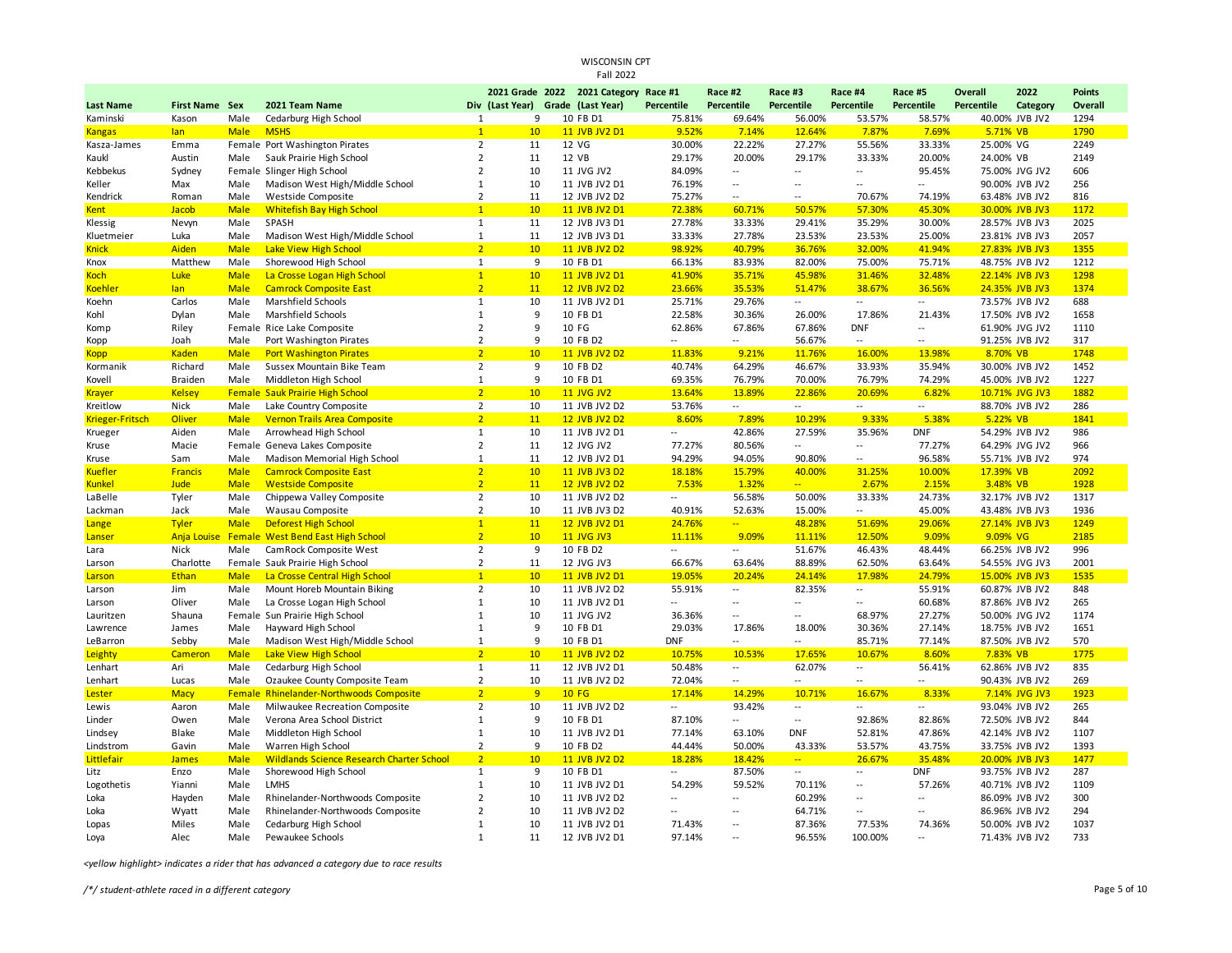|                   |                       |             |                                           |                |                 | <b>Fall 2022</b>                      |                          |                          |                          |                          |                          |            |                 |               |
|-------------------|-----------------------|-------------|-------------------------------------------|----------------|-----------------|---------------------------------------|--------------------------|--------------------------|--------------------------|--------------------------|--------------------------|------------|-----------------|---------------|
|                   |                       |             |                                           |                |                 | 2021 Grade 2022 2021 Category Race #1 |                          | Race #2                  | Race #3                  | Race #4                  | Race #5                  | Overall    | 2022            | <b>Points</b> |
| <b>Last Name</b>  | <b>First Name Sex</b> |             | 2021 Team Name                            |                | Div (Last Year) | Grade (Last Year)                     | Percentile               | Percentile               | Percentile               | Percentile               | <b>Percentile</b>        | Percentile | Category        | Overall       |
| Luebke            | Nate                  | Male        | Onalaska High School MTB Team             | $\overline{2}$ | 11              | 12 VB                                 | 45.83%                   | 56.00%                   | 50.00%                   | 66.67%                   | 56.00%                   | 56.00% VB  |                 | 1963          |
| Luedtke           | Rowan                 | Male        | Madison West High/Middle School           | $\mathbf{1}$   | 9               | 10 FB D1                              | 61.29%                   | 62.50%                   | Ц,                       | 42.86%                   | 45.71%                   |            | 38.75% JVB JV2  | 1295          |
| Luke              | Svend                 | Male        | Milwaukee North Shore Composite           | $\overline{2}$ | 9               | 10 FB D2                              | 70.37%                   | ÷.                       | 78.33%                   | 67.86%                   | 65.63%                   |            | 47.50% JVB JV2  | 1199          |
| Maki              | Greta                 |             | Female Hayward High School                | 1              | 9               | 10 FG                                 | 34.29%                   | 42.86%                   | 46.43%                   | 30.00%                   | 30.56%                   |            | 28.57% JVG JV2  | 1707          |
| Maloney           | Violet                |             | Female Shorewood High School              | $\mathbf{1}$   | 9               | 10 FG                                 | 97.14%                   | Ξ.                       | $\overline{a}$           | 93.33%                   | 88.89%                   |            | 80.95% JVG JV2  | 976           |
| Mankus            | Emma                  |             | Female Rhinelander HS                     | $\mathbf{1}$   | 9               | 10 FG                                 | 100.00%                  | 89.29%                   | 92.86%                   | 90.00%                   | 83.33%                   |            | 50.00% JVG JV2  | 1386          |
| Manspeaker        | Zaiah                 |             | Female Vernon Trails Area Composite       | $\overline{2}$ | 9               | 10 FG                                 |                          | <b>DNF</b>               | 64.29%                   | 56.67%                   | 86.11%                   |            | 66.67% JVG JV2  | 1091          |
| Marquardt         | <b>Tyler</b>          | <b>Male</b> | Rhinelander-Northwoods Composite          | $\overline{2}$ | 11              | 12 JVB JV2 D2                         | 25.81%                   | 31.58%                   | 32.35%                   | 20.00%                   | 23.66%                   |            | 18.26% JVB JV3  | 1493          |
| <b>Marsteller</b> | <b>Sam</b>            | <b>Male</b> | Oak Creek High School                     | $\mathbf{1}$   | $\overline{9}$  | 10 FB D1                              | 1.61%                    | 1.79%                    | 50.00%                   | 1.79%                    | 1.43%                    |            | 1.25% JVB JV3   | 2025          |
| <b>McBroom</b>    | <b>Keegan</b>         | <b>Male</b> | <b>Cedarburg High School</b>              | $\overline{1}$ | 11              | 12 JVB JV2 D1                         | 40.95%                   | 45.24%                   | 41.38%                   | 56.18%                   | 35.04%                   |            | 27.86% JVB JV3  | 1238          |
| McCauley          | Jack                  | Male        | Whitefish Bay High School                 | $\mathbf{1}$   | 9               | 10 FB D1                              | $\overline{\phantom{a}}$ | 57.14%                   | $\overline{\phantom{a}}$ | $\overline{\phantom{a}}$ | 47.14%                   |            | 81.25% JVB JV2  | 643           |
| McGarry           | Nola                  |             | Female Madison West High/Middle School    | $\mathbf{1}$   | 9               | 10 FG                                 | $\sim$                   | ÷.                       | $\overline{a}$           | $\overline{a}$           | 91.67%                   |            | 97.62% JVG JV2  | 320           |
| McKay             | Bria                  |             | Female Vernon Trails Area Composite       | $\overline{2}$ | 9               | 10 FG                                 | 42.86%                   | 28.57%                   | 42.86%                   | 26.67%                   | 27.78%                   |            | 23.81% JVG JV2  | 1748          |
| McLain            | Sam                   |             | Female Madison West High/Middle School    | $\mathbf{1}$   | 11              | 12 JVG JV3                            | $\overline{a}$           | 54.55%                   | 66.67%                   | ш.                       | 54.55%                   |            | 81.82% JVG JV3  | 1488          |
| McNally           | Chase                 | Male        | Shorewood High School                     | $\mathbf{1}$   | 11              | 12 JVB JV3 D1                         | 55.56%                   | 50.00%                   | 47.06%                   | 47.06%                   | 50.00%                   |            | 42.86% JVB JV3  | 1928          |
| McNamar           | Jack                  | Male        | Madison West High/Middle School           | $\mathbf{1}$   | 10              | 11 JVB JV2 D1                         | $\ddotsc$                | $\overline{\phantom{a}}$ | 55.17%                   | 40.45%                   | 26.50%                   |            | 58.57% JVB JV2  | 925           |
| Melzl             | Henry                 | Male        | Mukwonago Composite                       | $\overline{2}$ | 9               | 10 FB D2                              | 79.63%                   | $\overline{\phantom{a}}$ | 81.67%                   | 85.71%                   | 64.06%                   |            | 55.00% JVB JV2  | 1171          |
| <b>Meyers</b>     | <b>Sam</b>            | <b>Male</b> | <b>Hayward Composite</b>                  | $\overline{2}$ | 11              | 12 JVB JV2 D2                         | 40.86%                   | 59.21%                   | 33.82%                   | 30.67%                   | 34.41%                   |            | 25.22% JVB JV3  | 1366          |
| Micklinghoff      | Maddie                |             | Female SLS Composite IL                   | $\overline{2}$ | 11              | 12 JVG JV3                            | 44.44%                   | 27.27%                   | 44.44%                   | 37.50%                   | 36.36%                   |            | 36.36% JVG JV3  | 2091          |
| Miles             | Eliot                 | Male        | La Crosse Logan High School               | $\mathbf{1}$   | 9               | 10 FB D1                              | 80.65%                   | 78.57%                   | $\overline{a}$           | ÷.                       | $\sim$                   |            | 86.25% JVB JV2  | 580           |
| <b>Milkey</b>     | Ty                    | <b>Male</b> | <b>MSHS</b>                               | $\overline{1}$ | 11              | 12 JVB JV2 D1                         | 32.38%                   | 15.48%                   | 22.99%                   | 20.22%                   | 6.84%                    |            | 10.71% JVB JV3  | 1624          |
| Miller            | Aaron                 | Male        | Sauk Prairie Comp                         | $\overline{2}$ | 9               | 10 FB D2                              | 42.59%                   | 67.86%                   | 48.33%                   | 50.00%                   | 73.44%                   |            | 35.00% JVB JV2  | 1355          |
| Miller            | Zachary               | Male        | Pewaukee Schools                          | $\mathbf{1}$   | 11              | 12 JVB JV2 D1                         | 91.43%                   | <b>DNF</b>               | 88.51%                   | 91.01%                   | 88.89%                   |            | 54.29% JVB JV2  | 986           |
| Millikin          | Sean                  | Male        | Arrowhead High School                     | $\mathbf{1}$   | 10              | 11 JVB JV2 D1                         | 60.95%                   | 65.48%                   | $\sim$                   | 64.04%                   | 51.28%                   |            | 41.43% JVB JV2  | 1108          |
| Milne             | Sam                   | Male        | Eau Claire Memorial High School           | $\mathbf{1}$   | 9               | 10 FB D1                              | 53.23%                   | $\overline{a}$           | $\overline{a}$           | 78.57%                   | $\sim$ $\sim$            |            | 83.75% JVB JV2  | 614           |
| Miner             | Soren                 | Male        | La Crosse Logan High School               | $\mathbf{1}$   | 11              | 12 JVB JV3 D1                         | $\overline{a}$           | 61.11%                   | Ξ.                       | $\overline{a}$           | 75.00%                   |            | 95.24% JVB JV3  | 896           |
| Mlaker            | Maxwell               | Male        | Franklin Composite                        | $\overline{2}$ | 10              | 11 JVB JV2 D2                         | 86.02%                   | $\overline{\phantom{a}}$ | $\overline{a}$           | $\overline{a}$           | 95.70%                   |            | 81.74% JVB JV2  | 503           |
| MOE               | ANNIKKA               |             | Female Rice Lake Composite                | $\overline{2}$ | 11              | 12 JVG JV2                            |                          |                          |                          |                          | 59.09%                   |            | 85.71% JVG JV2  | 344           |
| <b>Moesch</b>     | Oscar                 | <b>Male</b> | La Crosse Logan High School               | $\overline{1}$ | 10              | 11 JVB JV2 D1                         | 27.62%                   | 44.05%                   | 44.83%                   | 46.07%                   | 35.90%                   |            | 25.00% JVB JV3  | 1269          |
| Monis             | Garrett               | Male        | Arrowhead High School                     | 1              | 11              | 12 JVB JV2 D1                         | 96.19%                   | Ξ.                       | ÷.                       | $\overline{a}$           | $\overline{\phantom{a}}$ |            | 95.71% JVB JV2  | 235           |
| Moon              | Nick                  | Male        | Middleton High School                     | 1              | 10              | 11 JVB JV2 D1                         | 68.57%                   | 72.62%                   | 68.97%                   | 70.79%                   | 73.50%                   |            | 40.00% JVB JV2  | 1113          |
| Moore             | Erik                  | Male        | La Crosse Logan High School               | $\mathbf{1}$   | 11              | 12 JVB JV3 D1                         | <b>DNF</b>               | 66.67%                   | 58.82%                   | u.                       | 70.00%                   |            | 85.71% JVB JV3  | 1363          |
| Moose             | Alex                  | Male        | Kettle Moraine High School                | $\mathbf{1}$   | 9               | 10 FB D1                              | 67.74%                   | Щ,                       | 74.00%                   | 83.93%                   | 71.43%                   |            | 52.50% JVB JV2  | 1181          |
| Mork              | Jayce                 | Male        | Wausau Composite                          | $\overline{2}$ | 9               | 10 FB D2                              | 37.04%                   | 37.50%                   | 30.00%                   | 57.14%                   | 46.88%                   |            | 28.75% JVB JV2  | 1469          |
| Morris            | Andrew                | Male        | Madison Memorial High School              | $\mathbf{1}$   | 10              | 11 JVB JV2 D1                         | $\ddotsc$                | $\overline{a}$           | ÷.                       | $\overline{a}$           | 97.44%                   |            | 97.86% JVB JV2  | 222           |
| Morris            | David                 | Male        | Kettle Moraine High School                | $\mathbf{1}$   | 10              | 11 JVB JV2 D1                         | 98.10%                   | Ξ.                       | $\overline{a}$           | $\overline{a}$           | $\mathbb{L}$             |            | 96.43% JVB JV2  | 233           |
| Morris            | Toby                  | Male        | Milwaukee Recreation Composite            | $\overline{2}$ | 10              | 11 JVB JV2 D2                         | 97.85%                   | <b>DNF</b>               |                          |                          |                          |            | 99.13% JVB JV2  | 245           |
| <b>Morse</b>      | Arlo                  | <b>Male</b> | <b>Hayward High School</b>                | $\overline{1}$ | $\overline{9}$  | 10 FB D1                              | 3.23%                    | 5.36%                    | 4.00%                    | 5.36%                    | 4.29%                    |            | 3.75% JVB JV3   | 1967          |
| Moser             | Alex                  | Male        | Pewaukee Schools                          | $\mathbf{1}$   | 10              | 11 JVB JV2 D1                         | 81.90%                   | ÷.                       | 77.01%                   | 71.91%                   | 65.81%                   |            | 49.29% JVB JV2  | 1050          |
| Mould             | Barrett               | Male        | Sun Prairie High School                   | $\mathbf{1}$   | 10              | 11 JVB JV2 D1                         | 20.95%                   | $\overline{a}$           | u.                       | 37.08%                   | 23.08%                   |            | 52.14% JVB JV2  | 1020          |
| Mrozinski         | Henry                 | Male        | Sussex Mountain Bike Team                 | $\overline{2}$ | 9               | 10 FB D2                              | 38.89%                   | 44.64%                   | 28.33%                   | 32.14%                   | 26.56%                   |            | 21.25% JVB JV2  | 1540          |
| Mueller           | Abram                 | Male        | Madison West High/Middle School           | $\mathbf{1}$   | 10              | 11 JVB JV2 D1                         | $\sim$                   | ÷.                       | $\overline{a}$           | u.                       | 20.51%                   |            | 82.14% JVB JV2  | 352           |
| Mueller           | Courtney              |             | Female Deforest High School               | $\mathbf{1}$   | 10              | 11 JVG JV2                            | 34.09%                   | Ξ.                       | 94.29%                   | --                       | $\overline{\phantom{a}}$ |            | 67.86% JVG JV2  | 716           |
| Muirhead          | Santiago              | Male        | Shorewood High School                     | $\mathbf{1}$   | 9               | 10 FB D1                              | 58.06%                   | 53.57%                   | 78.00%                   | 89.29%                   | 67.14%                   |            | 41.25% JVB JV2  | 1258          |
| Murray            | Lee                   | Male        | Mukwonago Composite                       | $\overline{2}$ | 9               | 10 FB D2                              | 81.48%                   | $\overline{\phantom{a}}$ | 85.00%                   | 87.50%                   | $\mathbb{L}$             |            | 68.75% JVB JV2  | 866           |
| <b>Myers</b>      | Tori                  |             | <b>Female Wausau Composite</b>            | $\overline{2}$ | 10              | <b>11 JVG JV2</b>                     | 6.82%                    | 11.11%                   | 14.29%                   | 17.24%                   | 15.91%                   | 8.93% VG   |                 | 1906          |
| Myren-Celkis      | Trevor                | Male        | Camrock Composite East                    | $\overline{2}$ | 9               | 10 FB D2                              | 88.89%                   | <b>DNF</b>               | ÷.                       | $\sim$                   | <b>DNF</b>               |            | 96.25% JVB JV2  | 288           |
| Naporski          | Vincent               | Male        | Vernon Trails Area Composite              | $\overline{2}$ | 9               | 10 FB D2                              | 51.85%                   | 76.79%                   | 61.67%                   | 55.36%                   | 40.63%                   |            | 38.75% JVB JV2  | 1339          |
| <b>Nesler</b>     | <b>Bode</b>           | <b>Male</b> | La Crosse Central High School             | $\mathbf{1}$   | 9               | 10 FB D1                              | 11.29%                   | 10.71%                   | 10.00%                   | 8.93%                    | 7.14%                    |            | 6.25% JVB JV3   | 1873          |
| Ness              | Carter                | Male        | Westside Composite                        | $\overline{2}$ | 11              | 12 JVB JV2 D2                         | 77.42%                   | $\overline{a}$           | $\sim$                   | 81.33%                   | 73.12%                   |            | 65.22% JVB JV2  | 807           |
| Nitschke-Alonso   | Shakti                | Male        | Madison West High/Middle School           | $\mathbf{1}$   | 10              | 11 JVB JV2 D1                         | $\sim$                   | $\overline{a}$           | $-$                      | $\sim$                   | <b>DNF</b>               |            | 100.00% JVB JV2 | 0             |
| Noel              | Cash                  | Male        | Wildlands Science Research Charter School | $\overline{2}$ | 10              | 11 JVB JV2 D2                         | 51.61%                   | 47.37%                   | 66.18%                   | $\overline{\phantom{a}}$ | 56.99%                   |            | 41.74% JVB JV2  | 1174          |
| <b>Nordin</b>     | Harper                | <b>Male</b> | <b>Eau Claire Memorial High School</b>    | $\mathbf{1}$   | 11              | 12 JVB JV2 D1                         | 7.62%                    | <b>DNF</b>               | 11.49%                   | $\overline{a}$           | $\overline{a}$           |            | 60.71% JVB JV3  | 868           |
| Nye               | Keegan                | Male        | Wausau Composite                          | $\overline{2}$ | 9               | 10 FB D2                              | 33.33%                   | 53.57%                   | 41.67%                   | 41.07%                   | 31.25%                   |            | 26.25% JVB JV2  | 1479          |
| O'Carroll         | <b>Sam</b>            | <b>Male</b> | <b>Central Wisconsin Composite</b>        | $\overline{2}$ | 11              | 12 JVB JV3 D2                         | 9.09%                    | 5.26%                    | 35.00%                   | 12.50%                   | 5.00%                    | 4.35% VB   |                 | 2165          |
| O'Connell         | Declan                | Male        | Sauk Prairie High School                  | $\overline{2}$ | 9               | 10 FB D2                              | 74.07%                   | 87.50%                   | 90.00%                   | 78.57%                   | $\overline{\phantom{a}}$ |            | 56.25% JVB JV2  | 1165          |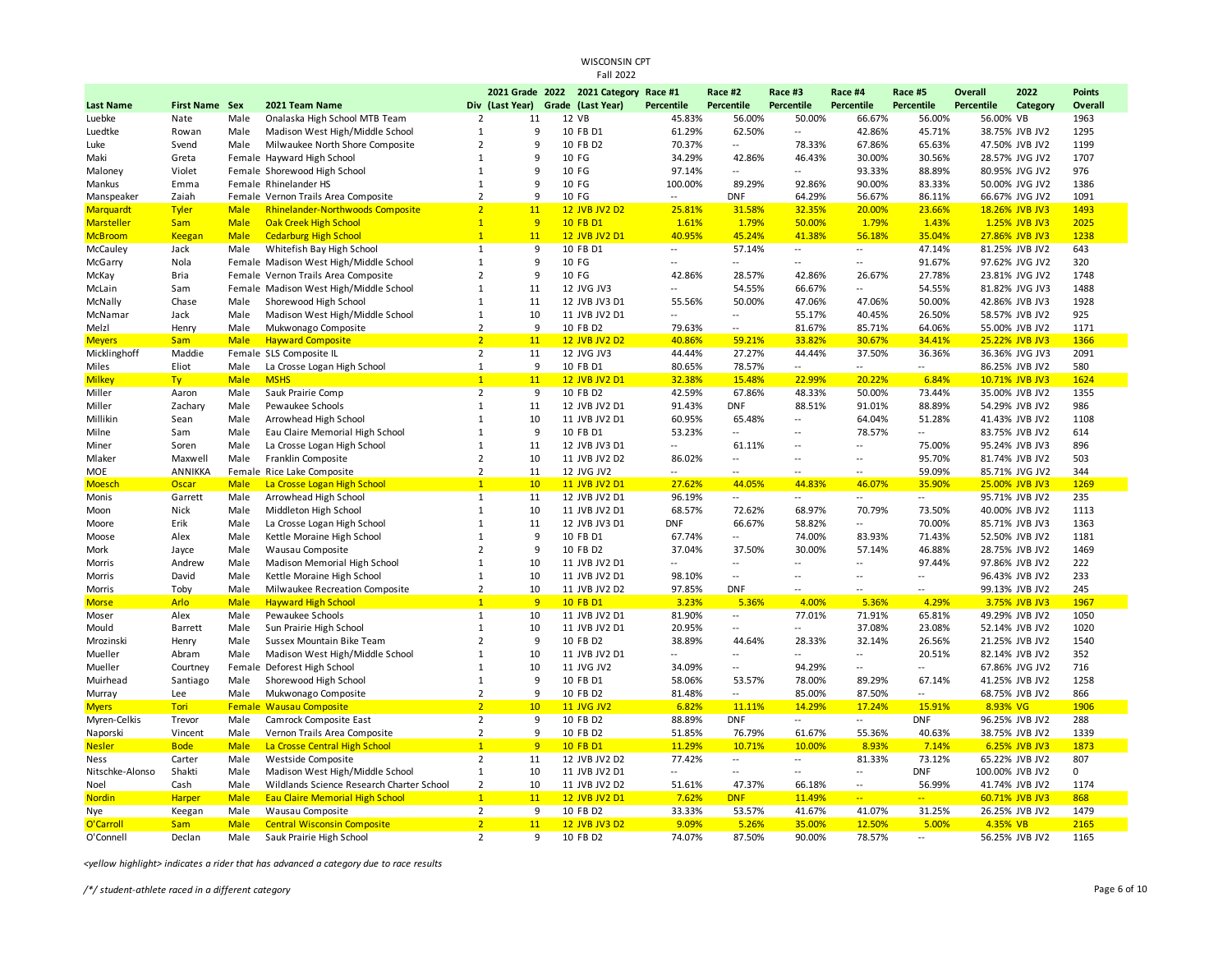|                    |                       |                |                                                  |                                  |                 | <b>Fall 2022</b>                      |                          |                          |                          |                          |                          |                   |                                 |               |
|--------------------|-----------------------|----------------|--------------------------------------------------|----------------------------------|-----------------|---------------------------------------|--------------------------|--------------------------|--------------------------|--------------------------|--------------------------|-------------------|---------------------------------|---------------|
|                    |                       |                |                                                  |                                  |                 | 2021 Grade 2022 2021 Category Race #1 |                          | Race #2                  | Race #3                  | Race #4                  | Race #5                  | <b>Overall</b>    | 2022                            | <b>Points</b> |
| <b>Last Name</b>   | <b>First Name Sex</b> |                | 2021 Team Name                                   |                                  | Div (Last Year) | Grade (Last Year)                     | <b>Percentile</b>        | Percentile               | Percentile               | Percentile               | Percentile               | <b>Percentile</b> | Category                        | Overall       |
| O'Callaghan        | Abby                  |                | Female Madison West High/Middle School           | $\mathbf{1}$                     | 11              | 12 JVG JV3                            | 88.89%                   | 90.91%                   | 100.00%                  | 75.00%                   | 90.91%                   |                   | 72.73% JVG JV3                  | 1943          |
| Odegaard           | Michael               | Male           | Onalaska High School MTB Team                    | $\overline{2}$                   | 9               | 10 FB D2                              | $\overline{\phantom{a}}$ | 82.14%                   | Ξ.                       | 83.93%                   | 78.13%                   |                   | 71.25% JVB JV2                  | 865           |
| Oistad             | Magnus                | Male           | Madison West High/Middle School                  | $\mathbf{1}$                     | 9               | 10 FB D1                              | 38.71%                   | 50.00%                   | 52.00%                   | 32.14%                   | 31.43%                   |                   | 27.50% JVB JV2                  | 1461          |
| <u>Oksiuta</u>     | <b>Ben</b>            | <b>Male</b>    | <b>SPASH</b>                                     | $\mathbf{1}$                     | 10              | 11 JVB JV2 D1                         | 34.29%                   | 50.00%                   | 32.18%                   | 19.10%                   | 23.93%                   |                   | 20.00% JVB JV3                  | 1393          |
| Olenick            | Emilee                |                | Female Wilmot Union High School                  | $\overline{2}$                   | 11              | 12 JVG JV2                            | 45.45%                   | $\sim$                   | $\overline{\phantom{a}}$ | $\overline{a}$           | $\sim$                   |                   | 80.36% JVG JV2                  | 370           |
| <b>Olenick</b>     | <b>Jon</b>            | <b>Male</b>    | <b>Wilmot Union High School</b>                  | $\overline{2}$                   | 9               | 10 FB D2                              | 5.56%                    | 23.21%                   | 8.33%                    | 8.93%                    | 9.38%                    |                   | 6.25% JVB JV3                   | 1890          |
| Olesen             | Matthew               | Male           | Fox Valley Composite                             | $\overline{2}$                   | 10              | 11 JVB JV2 D2                         | 48.39%                   | н.                       | 69.12%                   | 58.67%                   | 50.54%                   |                   | 43.48% JVB JV2                  | 1164          |
| Olson              | Aidan                 | Male           | Madison West High/Middle School                  | $\mathbf 1$                      | 9               | 10 FB D1                              | 19.35%                   | $\ddotsc$                | 44                       | Ц,                       | 18.57%                   |                   | 75.00% JVB JV2                  | 822           |
| Olson              | Fischer               | Male           | Vernon Trails Area Composite                     | $\overline{2}$                   | 11              | 12 JVB JV2 D2                         | 37.63%                   | <b>DNF</b>               | 44                       | --                       | $\overline{a}$           |                   | 83.48% JVB JV2                  | 314           |
| Olson              | Ollie                 | Male           | La Crosse Central High School                    | $\mathbf{1}$                     | 9               | 10 FB D1                              | $\overline{\phantom{a}}$ | 66.07%                   | $\overline{a}$           | --                       | 68.57%                   |                   | 85.00% JVB JV2                  | 596           |
| Orberg             | Ryan                  | Male           | Cedarburg High School                            | $\mathbf{1}$                     | 10              | 11 JVB JV2 D1                         | 65.71%                   | Ξ.                       | $\overline{a}$           | 80.90%                   | 85.47%                   |                   | 67.86% JVB JV2                  | 767           |
| Osuna              | Allan                 | Male           | Wilmot Union High School                         | $\overline{2}$                   | 11              | 12 JVB JV3 D2                         | 63.64%                   | 68.42%                   | 75.00%                   | 75.00%                   | $\overline{\phantom{a}}$ |                   | 60.87% JVB JV3                  | 1780          |
| Panasuk            | Norah                 |                | Female Rice Lake High School                     | $\mathbf{1}$                     | 9               | 10 FG                                 | 28.57%                   | 25.00%                   | 57.14%                   | 36.67%                   | 16.67%                   |                   | 16.67% JVG JV2                  | 1776          |
| Parisi             | Jade                  |                | Female Wildlands Science Research Charter School | $\overline{2}$                   | 9               | 10 FG                                 | 45.71%                   | 35.71%                   | 28.57%                   | 66.67%                   | 38.89%                   |                   | 33.33% JVG JV2                  | 1685          |
| Parker             | Dominic               | Male           | SLS Composite Lake County                        | $\overline{2}$<br>$\overline{1}$ | 9<br>9          | 10 FB D2                              | 18.52%                   | 25.00%                   | 26.67%                   | 21.43%                   | 21.88%<br>5.56%          |                   | 17.50% JVB JV2                  | 1670          |
| <b>Paternoster</b> | <b>Sam</b><br>Brandon | Female<br>Male | <b>MSHS</b>                                      | $\overline{2}$                   | 9               | <b>10 FG</b><br>10 FB D2              | 8.57%<br>50.00%          | 3.57%<br>51.79%          | 3.57%<br>55.00%          | <b>DNF</b><br>51.79%     | 56.25%                   |                   | 4.76% JVG JV3<br>36.25% JVB JV2 | 1971<br>1349  |
| Paulson<br>Pease   | Charlie               | <b>Male</b>    | Slinger High School<br><b>Pewaukee Schools</b>   | $\mathbf{1}$                     | 9               | 10 FB D1                              | 14.52%                   | 32.14%                   | 20.00%                   | 19.64%                   | 48.57%                   |                   | 13.75% JVB JV3                  | 1686          |
| Pederson           | <b>Eric</b>           | <b>Male</b>    | <b>Sun Prairie High School</b>                   | $\overline{1}$                   | 10              | 11 JVB JV2 D1                         | 31.43%                   | 22.62%                   | 19.54%                   | 30.34%                   | 84.62%                   |                   | 17.86% JVB JV3                  | 1445          |
| Pendzick           | Damien                | Male           | Shorewood High School                            | $\mathbf{1}$                     | 10              | 11 JVB JV2 D1                         | 56.19%                   | 52.38%                   | 65.52%                   | $\overline{\phantom{a}}$ | 58.12%                   |                   | 39.29% JVB JV2                  | 1118          |
| Peterson           | Benjamin              | Male           | Madison West High/Middle School                  | $\mathbf{1}$                     | 9               | 10 FB D1                              | 88.71%                   | 96.43%                   | 94.00%                   | u.                       | 92.86%                   |                   | 60.00% JVB JV2                  | 1123          |
| Peterson           | Grace                 | Female SPASH   |                                                  | $\mathbf{1}$                     | 9               | 10 FG                                 | 57.14%                   | 46.43%                   | 35.71%                   | 23.33%                   | 25.00%                   |                   | 26.19% JVG JV2                  | 1742          |
| Pether             | Lucy                  |                | Female Geneva Lakes Composite                    | $\overline{2}$                   | 10              | 11 JVG JV2                            | 27.27%                   | 50.00%                   | $\overline{a}$           | Ξ.                       | 43.18%                   |                   | 51.79% JVG JV2                  | 1169          |
| <b>Phillips</b>    | <b>Jack</b>           | <b>Male</b>    | <b>LMHS</b>                                      | $\overline{1}$                   | 10              | 11 JVB JV2 D1                         | 20.00%                   | 21.43%                   | 20.69%                   | 26.97%                   | 31.62%                   |                   | 15.71% JVB JV3                  | 1502          |
| Piehl              | Frankie               | Male           | SLS Composite IL                                 | $\overline{2}$                   | 9               | 10 FB D2                              | $\mathbb{L}^2$           | 48.21%                   | 31.67%                   | 35.71%                   | 25.00%                   |                   | 27.50% JVB JV2                  | 1475          |
| Piontek            | Anthony               | Male           | Pewaukee Schools                                 | $\mathbf{1}$                     | 9               | 10 FB D1                              | 96.77%                   | Щ,                       | ÷.                       | Щ.                       | 85.71%                   |                   | 90.00% JVB JV2                  | 552           |
| Pitts              | Elysia                |                | Female Green Bay Composite                       | $\overline{2}$                   | 9               | 10 FG                                 | 65.71%                   | Ξ.                       | Ξ.                       | Ξ.                       | $\sim$                   |                   | 90.48% JVG JV2                  | 356           |
| Plant              | Milo                  | Male           | Madison West High/Middle School                  | $\mathbf{1}$                     | 10              | 11 JVB JV2 D1                         | 52.38%                   | 51.19%                   | --                       | 44.94%                   | <b>DNF</b>               |                   | 60.00% JVB JV2                  | 879           |
| Polden             | Kyndra                |                | Female Wildlands Science Research Charter School | $\overline{2}$                   | 9               | 10 FG                                 | 88.57%                   | 85.71%                   | Ξ.                       | 4                        | $\mathbb{L}$             |                   | 85.71% JVG JV2                  | 678           |
| Pollock-Stipe      | Felix                 | Male           | Madison West High/Middle School                  | $\mathbf{1}$                     | 10              | 11 JVB JV2 D1                         | 48.57%                   | 69.05%                   | 73.56%                   | 58.43%                   | 53.85%                   |                   | 33.57% JVB JV2                  | 1145          |
| Porreca            | Stella                |                | Female Shorewood High School                     | $\mathbf 1$                      | 9               | 10 FG                                 | $\sim$                   | 92.86%                   | 82.14%                   | 80.00%                   | 72.22%                   |                   | 47.62% JVG JV2                  | 1396          |
| <b>Powers</b>      | Logan                 | <b>Male</b>    | <b>SLS Composite</b>                             | $\overline{2}$                   | 9               | 10 FB D2                              | 1.85%                    | 3.57%                    | 3.33%                    | 1.79%                    | 1.56%                    |                   | 1.25% JVB JV3                   | 2015          |
| Quarne             | Nolan                 | Male           | Marshfield Schools                               | $\mathbf 1$                      | 11              | 12 JVB JV2 D1                         | $\sim$                   | 84.52%                   | $\overline{a}$           | $\mathbf{L}$             | $\overline{\phantom{a}}$ |                   | 87.86% JVB JV2                  | 265           |
| Rasmus             | Sean                  | Male           | Chippewa Valley Composite                        | $\overline{2}$                   | 9               | 10 FB D2                              | $\sim$                   | 94.64%                   | 98.33%                   | 92.86%                   | 96.88%                   |                   | 63.75% JVB JV2                  | 1118          |
| Rauckman           | Jonah                 | Male           | Eau Claire Memorial High School                  | $\mathbf{1}$                     | 11              | 12 JVB JV3 D1                         | 44.44%                   | <b>DNF</b>               | 94.12%                   | <b>DNF</b>               | 45.00%                   |                   | 80.95% JVB JV3                  | 1385          |
| Reich              | Tristan               | Male           | Chippewa Valley Composite                        | $\overline{2}$                   | 11              | 12 JVB JV3 D2                         | 68.18%                   | 21.05%                   | 70.00%                   | 50.00%                   | 40.00%                   |                   | 34.78% JVB JV3                  | 1941          |
| Reinbold           | Siri                  |                | Female Milwaukee Recreation Composite            | $\overline{2}$                   | 9               | 10 FG                                 | 91.43%                   | $\overline{a}$           | Ξ.                       | 76.67%                   | $\overline{\phantom{a}}$ |                   | 83.33% JVG JV2                  | 679           |
| <u>Reuter</u>      | Ryan                  | <b>Male</b>    | <b>Sauk Prairie Comp</b>                         | $\overline{2}$                   | 10              | 11 JVB JV2 D2                         | 31.18%                   | 30.26%                   | $\overline{\phantom{a}}$ | 45.33%                   | 21.51%                   |                   | 23.48% JVB JV3                  | 1375          |
| Rewey              | Matthew               | Male           | Kettle Moraine High School                       | $\mathbf{1}$                     | 9               | 10 FB D1                              | $\overline{a}$           | $\overline{\phantom{a}}$ | 76.00%                   | 64.29%                   | 55.71%                   |                   | 67.50% JVB JV2                  | 921           |
| Robinson           | <b>Brice</b>          | Male           | Waunakee Area Mountain Biking                    | $\mathbf 1$                      | 10              | 11 JVB JV2 D1                         | 82.86%                   | ÷.                       | 44                       | $\overline{a}$           | 66.67%                   |                   | 78.57% JVB JV2                  | 507           |
| Robinson           | Joah                  | Male           | Camrock Composite East                           | $\overline{2}$                   | 9               | 10 FB D2                              | 31.48%                   | 17.86%                   | 25.00%                   | 26.79%                   | 23.44%                   |                   | 18.75% JVB JV2                  | 1640          |
| Roby               | Josiah                | Male           | Unattached/Staff                                 | $\overline{2}$                   | 9               | 10 FB D2                              | $\overline{\phantom{a}}$ | 30.36%                   | Ξ.                       | Ξ.                       | $\overline{\phantom{a}}$ |                   | 87.50% JVB JV2                  | 385           |
| Rocheleau          | Joey                  | Male           | Oak Creek High School                            | $\mathbf{1}$                     | 10              | 11 JVB JV2 D1                         | 88.57%                   | $\overline{a}$           |                          | 92.13%                   | 83.76%                   |                   | 70.71% JVB JV2                  | 735           |
| Roeser             | Layne                 | <b>Male</b>    | <b>Rhinelander HS</b>                            | $\overline{1}$                   | 11              | 12 JVB JV2 D1                         | 26.67%                   | $\leftarrow$             | 58.62%                   | 34.83%                   | 28.21%                   |                   | 26.43% JVB JV3                  | 1267          |
| Rogaczewski        | Gabriel               | <b>Male</b>    | <b>Slinger High School</b>                       | $\overline{2}$                   | 10              | 11 JVB JV2 D2                         | 13.98%                   | 17.11%                   | 20.59%                   | 14.67%                   | 10.75%                   |                   | 11.30% JVB JV3                  | 1688          |
| Rogers             | <b>Estella</b>        | Femal          | <b>Sun Prairie Composite</b>                     | $\overline{2}$                   | 10              | <b>11 JVG JV3</b>                     | 22.22%                   | 18.18%                   | 22.22%                   | 87.50%                   | 18.18%                   | 18.18% VG         |                                 | 2145          |
| Romzek             | Mason                 | Male           | Fox Valley Composite                             | $\overline{2}$                   | 11              | 12 JVB JV3 D2                         | 95.45%                   | 94.74%                   | 100.00%                  | 81.25%                   | 85.00%                   |                   | 69.57% JVB JV3                  | 1728          |
| Ross               | <b>Sarah</b>          | Femal          | <b>Madison West High/Middle School</b>           | $\overline{1}$                   | 10              | <b>11 JVG JV2</b>                     | 4.55%                    | 16.67%                   | 11.43%                   | 10.34%                   | 13.64%                   | 7.14% VG          |                                 | 1924          |
| Rowley             | Luke                  | Male           | Cedarburg High School                            | 1                                | 11              | 12 JVB JV2 D1                         | $\overline{\phantom{a}}$ | Ξ.                       | Ξ.                       | 87.64%                   | 75.21%                   |                   | 79.29% JVB JV2                  | 506           |
| Runkle             | Owen                  | Male           | Westside Composite                               | $\overline{2}$                   | 9               | 10 FB D2                              | ÷.                       | $\overline{\phantom{a}}$ | Ξ.                       | 4                        | 57.81%                   |                   | 92.50% JVB JV2                  | 308           |
| Runzheimer         | Ben                   | Male           | Madison West High/Middle School                  | $\mathbf{1}$                     | 11              | 12 JVB JV2 D1                         | ÷.                       | $\ddotsc$                | 44                       | 4                        | 42.74%                   |                   | 85.00% JVB JV2                  | 286           |
| Rupnow             | Arnold                | Male           | Lake Country Composite                           | $\overline{2}$                   | 11              | 12 VB                                 | 83.33%                   | 68.00%                   | --                       | $\overline{\phantom{a}}$ | 96.00%                   | 100.00% VB        |                                 | 1332          |
| Rusch              | <b>Josh</b>           | <b>Male</b>    | <b>Chippewa Valley Composite</b>                 | $\overline{2}$                   | 9               | 10 FB D2                              | 22.22%                   | 10.71%                   | 11.67%                   | 14.29%                   | 12.50%                   |                   | 8.75% JVB JV3                   | 1811          |
| Rush               | Tanner                | Male           | West Allis Composite                             | $\overline{2}$                   | 10              | 11 JVB JV2 D2                         | $\sim$                   | Ξ.                       | Ξ.                       | 80.00%                   | 79.57%                   |                   | 76.52% JVB JV2                  | 538           |
| Russow             | Isaac                 | Male           | Westside Composite                               | $\overline{2}$                   | 10              | 11 JVB JV2 D2                         | 90.32%                   | ÷.                       | $\overline{\phantom{a}}$ | 44                       | $\overline{a}$           |                   | 96.52% JVB JV2                  | 252           |
| Ryan               | Porter                | Male           | La Crosse Logan High School                      | $\mathbf{1}$                     | 10              | 11 JVB JV2 D1                         | 28.57%                   | $\ddotsc$                | Ξ.                       |                          | $\overline{\phantom{a}}$ |                   | 82.86% JVB JV2                  | 329           |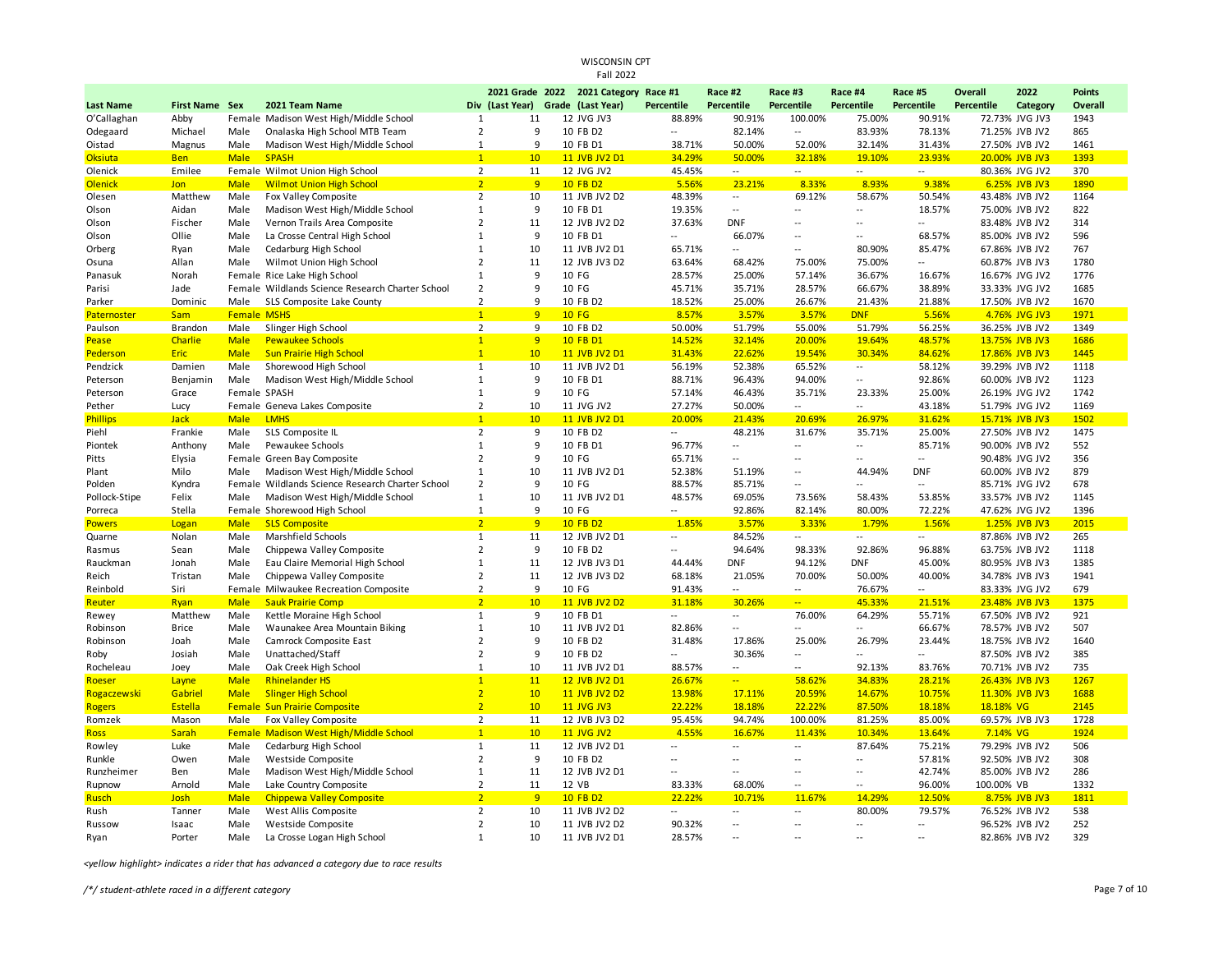|                     |                       |             |                                          |                |                 | <b>Fall 2022</b>              |                          |                          |                          |                          |                |            |                 |               |
|---------------------|-----------------------|-------------|------------------------------------------|----------------|-----------------|-------------------------------|--------------------------|--------------------------|--------------------------|--------------------------|----------------|------------|-----------------|---------------|
|                     |                       |             |                                          |                |                 | 2021 Grade 2022 2021 Category | Race #1                  | Race #2                  | Race #3                  | Race #4                  | Race #5        | Overall    | 2022            | <b>Points</b> |
| <b>Last Name</b>    | <b>First Name Sex</b> |             | 2021 Team Name                           |                | Div (Last Year) | Grade (Last Year)             | Percentile               | Percentile               | <b>Percentile</b>        | Percentile               | Percentile     | Percentile | Category        | Overall       |
| Rybarczyk           | Aria                  |             | Female Sauk Prairie Comp                 | $\overline{2}$ | 10              | 11 JVG JV2                    | 47.73%                   | 58.33%                   | 60.00%                   | $\overline{a}$           | $\sim$         |            | 57.14% JVG JV2  | 1095          |
| Saigh               | Elias                 | Male        | Shorewood High School                    | $\mathbf{1}$   | 11              | 12 VB                         | 4.17%                    | 4.00%                    | 4.17%                    | 8.33%                    | 4.00%          | 4.00% VB   |                 | 2325          |
| Satori              | Kyle                  | Male        | Fox Valley Composite                     | $\overline{2}$ | 10              | 11 JVB JV2 D2                 | $\sim$                   | <b>DNF</b>               | Ξ.                       | $\overline{a}$           | $\overline{a}$ |            | 100.00% JVB JV2 | 0             |
| Sawyer              | Aspen                 | Male        | West Allis Composite                     | $\overline{2}$ | 10              | 11 JVB JV2 D2                 | ÷.                       | $\overline{\phantom{a}}$ | Ξ.                       | 73.33%                   | 63.44%         |            | 73.91% JVB JV2  | 558           |
| Scardina            | Matteo                | Male        | Shorewood High School                    | $\mathbf{1}$   | 11              | 12 JVB JV2 D1                 | 57.14%                   | 54.76%                   | 64.37%                   | 50.56%                   | $\overline{a}$ |            | 35.00% JVB JV2  | 1138          |
| Schadler            | Ryan                  | Male        | Franklin Composite                       | $\overline{2}$ | 10              | 11 JVB JV2 D2                 | 67.74%                   | $\sim$                   | $\overline{a}$           | $\overline{a}$           | 86.02%         |            | 78.26% JVB JV2  | 529           |
| Schaewe             | Eagan                 | Male        | Mukwonago High School                    | $\overline{2}$ | 11              | 12 JVB JV2 D2                 | 65.59%                   | 80.26%                   | $\sim$                   | <b>DNF</b>               | 80.65%         |            | 64.35% JVB JV2  | 811           |
| Scharrer            | Chloe                 |             | Female Sun Prairie Composite             | $\overline{2}$ | 10              | 11 JVG JV2                    | 79.55%                   | $\overline{a}$           | <b>DNF</b>               | 72.41%                   | 56.82%         |            | 58.93% JVG JV2  | 1027          |
| <b>Schmidt</b>      | Ryan                  | <b>Male</b> | <b>Rice Lake High School</b>             | $\overline{1}$ | 10              | 11 JVB JV2 D1                 | 18.10%                   | 19.05%                   | 5.75%                    | 8.99%                    | 11.11%         | 7.14% VB   |                 | 1728          |
| <b>Schmidt</b>      | <b>Sam</b>            | <b>Male</b> | <b>Cedarburg High School</b>             | $\overline{1}$ | 10              | 11 JVB JV2 D1                 | 5.71%                    | $\overline{a}$           | 17.24%                   | Щ,                       | 52.99%         |            | 38.57% JVB JV3  | 1126          |
| Schmitt             | Kendra                |             | Female Washington County Composite       | $\overline{2}$ | 11              | 12 VG                         | 20.00%                   | 44.44%                   | 9.09%                    | 22.22%                   | 25.00%         | 16.67% VG  |                 | 2286          |
| Schoonover          | James                 | Male        | Janesville HS's                          | $\overline{2}$ | 9               | 10 FB D2                      | $\sim$                   | 96.43%                   | 100.00%                  | <b>DNF</b>               | 98.44%         |            | 75.00% JVB JV2  | 831           |
| Schram              | Madeline              |             | Female Madison West High/Middle School   | $\mathbf{1}$   | 9               | 10 FG                         | 82.86%                   | $\sim$                   | ÷.                       | 73.33%                   | 66.67%         |            | 76.19% JVG JV2  | 1044          |
| Schroeder           | Dylan                 | Male        | Mukwonago Composite                      | $\overline{2}$ | 11              | 12 VB                         | 12.50%                   | 12.00%                   | 58.33%                   | 12.50%                   | 12.00%         | 12.00% VB  |                 | 2249          |
| <b>Schubert</b>     | Lexi                  |             | Female West Bend East High School        | $\overline{2}$ | 11              | <b>12 JVG JV2</b>             | 22.73%                   | 44.44%                   | 54.29%                   | 62.07%                   | 36.36%         |            | 26.79% JVG JV3  | 1612          |
| Schuerman           | Andrew                | Male        | Oak Creek High School                    | $\mathbf{1}$   | 10              | 11 JVB JV2 D1                 | 87.62%                   | 79.76%                   | 85.06%                   | 83.15%                   | 61.54%         |            | 44.29% JVB JV2  | 1082          |
| Schwiesow           | Andrew                | Male        | Green Bay Composite                      | $\overline{2}$ | 11              | 12 JVB JV2 D2                 | 47.31%                   | 64.47%                   | $\overline{a}$           | u.                       | <b>DNF</b>     |            | 72.17% JVB JV2  | 581           |
| Schwiesow           | Gus                   | Male        | Green Bay Composite                      | $\overline{2}$ | 9               | 10 FB D2                      | 61.11%                   | <b>DNF</b>               | Ξ.                       | $\overline{a}$           | 84.38%         |            | 80.00% JVB JV2  | 602           |
| Seaborg             | William               | Male        | Middleton High School                    | $\mathbf{1}$   | 9               | 10 FB D1                      | $\sim$ $\sim$            | 33.93%                   | ÷.                       | ц,                       | 35.71%         |            | 76.25% JVB JV2  | 723           |
| Seaverson           | Audrey                |             | Female Mukwonago Composite               | $\overline{2}$ | $\overline{9}$  | <b>10 FG</b>                  | 20.00%                   | 32.14%                   | 21.43%                   | 40.00%                   | 19.44%         |            | 14.29% JVG JV3  | 1811          |
| <b>Seeman</b>       | <b>Blake</b>          | <b>Male</b> | Janesville HS's                          | $\overline{2}$ | 9               | 10 FB D2                      | 14.81%                   | 14.29%                   | 18.33%                   | 19.64%                   | 17.19%         |            | 11.25% JVB JV3  | 1747          |
| <b>Seichter</b>     | Michael               | <b>Male</b> | <b>Eau Claire Memorial High School</b>   | $\overline{1}$ | 11              | 12 JVB JV2 D1                 | 37.14%                   | 14.29%                   | 28.74%                   | 21.35%                   | 8.55%          |            | 12.14% JVB JV3  | 1589          |
| Senn                | Karlie                |             | Female Janesville Youth MTB Composite    | $\overline{2}$ | 10              | 11 JVG JV2                    | $\sim$                   | $\mathbb{L}^2$           | ω.                       | $\overline{a}$           | 81.82%         |            | 94.64% JVG JV2  | 311           |
| <b>Severson</b>     | <b>Stevie</b>         | <b>Male</b> | <b>Chippewa Valley Composite</b>         | $\overline{2}$ | 10              | 11 JVB JV2 D2                 | 20.43%                   | 15.79%                   | 7.35%                    | 8.00%                    | 9.68%          | 6.09% VB   |                 | 1793          |
| Shackleford         | Caleb                 | Male        | Warren High School                       | $\overline{2}$ | 11              | 12 JVB JV2 D2                 | $\overline{\phantom{a}}$ | $\overline{\phantom{a}}$ | Ξ.                       | $\overline{\phantom{a}}$ | 83.87%         |            | 94.78% JVB JV2  | 258           |
| Shackleton          | Evan                  | Male        | Geneva Lakes Composite                   | $\overline{2}$ | 9               | 10 FB D2                      | 94.44%                   | 92.86%                   | Ξ.                       | $\overline{a}$           | 95.31%         |            | 73.75% JVB JV2  | 844           |
| <b>Shaw</b>         | Fiona                 |             | <b>Female West Bend East High School</b> | $\bullet$      | 11              | <b>12 JVG JV2</b>             | 59.09%                   | 30.56%                   | 37.14%                   | 48.28%                   | 34.09%         |            | 19.64% JVG JV3  | 1651          |
| Shepherd            | Kai                   | Male        | Sauk Prairie Comp                        | $\overline{2}$ | 11              | 12 JVB JV2 D2                 | $\overline{\phantom{a}}$ | $\overline{\phantom{a}}$ | 98.53%                   | <b>DNF</b>               | 88.17%         |            | 80.00% JVB JV2  | 523           |
| Shimko              | Maia                  |             | Female Shorewood High School             | $\mathbf 1$    | 10              | 11 JVG JV2                    | 65.91%                   | 69.44%                   | $\overline{\phantom{a}}$ | $\overline{\phantom{a}}$ | 86.36%         |            | 62.50% JVG JV2  | 986           |
| Shrader             | Reed                  | Male        | Marshfield Schools                       | 1              | 9               | 10 FB D1                      | 95.16%                   | 100.00%                  | $\overline{a}$           | 98.21%                   | <b>DNF</b>     |            | 73.75% JVB JV2  | 838           |
| <b>Shuler-Masci</b> | <b>Djanko</b>         | <b>Male</b> | <b>Rice Lake High School</b>             | $\mathbf{1}$   | 10              | 11 JVB JV2 D1                 | 14.29%                   | 13.10%                   | 13.79%                   | 12.36%                   | 9.40%          | 7.86% VB   |                 | 1699          |
| Sidney              | Seamus                | Male        | Madison West High/Middle School          | $\mathbf{1}$   | 9               | 10 FB D1                      | $\overline{\phantom{a}}$ | $\overline{\phantom{a}}$ | $\overline{\phantom{a}}$ | ш.                       | 84.29%         |            | 97.50% JVB JV2  | 277           |
| Siegel              | Owen                  | Male        | Marshfield Schools                       | $\mathbf{1}$   | 10              | 11 JVB JV2 D1                 | 64.76%                   | 70.24%                   | 63.22%                   | 59.55%                   | 43.59%         |            | 32.14% JVB JV2  | 1151          |
| <b>Siegenthaler</b> | <b>Ben</b>            | <b>Male</b> | <b>Chippewa Valley Composite</b>         | $\overline{2}$ | 9               | 10 FB D2                      | $\overline{\phantom{a}}$ | 19.64%                   | 13.33%                   | 12.50%                   | 10.94%         |            | 10.00% JVB JV3  | 1757          |
| Sievers             | Addy                  |             | Female Janesville HS's                   | $\overline{2}$ | 10              | 11 JVG JV2                    | 70.45%                   | <b>DNF</b>               | Ξ.                       | u.                       | 84.09%         |            | 71.43% JVG JV2  | 634           |
| Sime                | Katie                 |             | Female Middleton High School             | $\mathbf{1}$   | 9               | 10 FG                         | 71.43%                   | 71.43%                   | 78.57%                   | 53.33%                   | 55.56%         |            | 40.48% JVG JV2  | 1515          |
| Sizer               | Henry                 | Male        | Eau Claire Memorial High School          | $\mathbf{1}$   | 9               | 10 FB D1                      | $\sim$ $\sim$            | 35.71%                   | $\overline{\phantom{a}}$ | u.                       | 42.86%         |            | 77.50% JVB JV2  | 699           |
| Slaymaker           | Rocky                 | <b>Male</b> | <b>Madison West High/Middle School</b>   | $\mathbf{1}$   | 11              | 12 JVB JV2 D1                 | 11.43%                   | 40.48%                   | 21.84%                   | 10.11%                   | 10.26%         | 10.00% VB  |                 | 1662          |
| Smith               | Andy                  | Male        | Spooner Area School District             | $\overline{2}$ | 9               | 10 FB D2                      | $\sim$                   | $\sim$                   | 95.00%                   |                          | 92.19%         |            | 85.00% JVB JV2  | 556           |
| Smith               | Garrett               | Male        | Whitefish Bay High School                | $\mathbf{1}$   | 10              | 11 JVB JV2 D1                 | 79.05%                   | 82.14%                   | 86.21%                   | ÷.                       | $\overline{a}$ |            | 66.43% JVB JV2  | 781           |
| Smith               | Jaeden                | Male        | Milwaukee Recreation Composite           | $\overline{2}$ | 9               | 10 FB D2                      | 87.04%                   | $\sim$                   | ω.                       | $\overline{\phantom{a}}$ | $-$            |            | 95.00% JVB JV2  | 289           |
| <b>Smith</b>        | Liam                  | <b>Male</b> | <b>LMHS</b>                              | $\mathbf{1}$   | 10              | 11 JVB JV2 D1                 | 15.24%                   | 39.29%                   | 8.05%                    | 11.24%                   | 5.98%          | 6.43% VB   |                 | 1738          |
| <b>Sniff</b>        | Caleb                 | <b>Male</b> | <b>Pewaukee Schools</b>                  | $\overline{1}$ | 9               | 10 FB D1                      | 16.13%                   | 7.14%                    | 8.00%                    | 7.14%                    | <b>DNF</b>     |            | 7.50% JVB JV3   | 1843          |
| Solberg             | Teddy                 | Male        | La Crosse Logan High School              | $\mathbf{1}$   | 9               | 10 FB D1                      | 41.94%                   | 46.43%                   | 48.00%                   | 62.50%                   | 54.29%         |            | 32.50% JVB JV2  | 1379          |
| Solome              | Miller                | Male        | Madison West High/Middle School          | $\mathbf{1}$   | 10              | 11 JVB JV2 D1                 | 29.52%                   | $\overline{\phantom{a}}$ | $\overline{a}$           | $\overline{a}$           | Щ,             |            | 83.57% JVB JV2  | 326           |
| Somerville          | Keaton                | Male        | Green Bay Composite                      | $\overline{2}$ | 10              | 11 JVB JV2 D2                 | 50.54%                   | 44.74%                   | 58.82%                   | 53.33%                   | 59.14%         |            | 34.78% JVB JV2  | 1235          |
| Sommerfeld          | Reid                  | <b>Male</b> | <b>Chippewa Valley Composite</b>         | 2 <sup>2</sup> | 10              | 11 JVB JV2 D2                 | 6.45%                    | 5.26%                    | 4.41%                    | 6.67%                    | 4.30%          | 4.35% VB   |                 | 1914          |
| Spoke               | Peyton                | Male        | Lake Country Composite                   | $\overline{2}$ | 9               | 10 FB D2                      | <b>DNF</b>               | $\sim$                   | $\sim$                   | $\sim$                   | $\sim$         |            | 100.00% JVB JV2 | 0             |
| <b>Stacy</b>        | <b>Neviah</b>         |             | Female Central Wisconsin Composite       | $\overline{2}$ | 10              | <b>11 JVG JV2</b>             | 25.00%                   | 25.00%                   | 34.29%                   | 34.48%                   | 20.45%         |            | 14.29% JVG JV3  | 1740          |
| <b>Stanley</b>      | Gavin                 | <b>Male</b> | <b>Rice Lake Composite</b>               | $\overline{2}$ | 10              | 11 JVB JV2 D2                 | 35.48%                   | 34.21%                   | 39.71%                   | 41.33%                   | 27.96%         |            | 22.61% JVB JV3  | 1379          |
| <b>Stenseth</b>     | Gavin                 | <b>Male</b> | <b>Rice Lake High School</b>             | $\overline{1}$ | 10              | 11 JVB JV2 D1                 | 2.86%                    | 8.33%                    | 10.34%                   | 23.60%                   | 4.27%          | 3.57% VB   |                 | 1852          |
| Stephenson          | James                 | Male        | Pewaukee Schools                         | $\mathbf{1}$   | 9               | 10 FB D1                      | 45.16%                   | $\overline{\phantom{a}}$ | 40.00%                   | 25.00%                   | 17.14%         |            | 25.00% JVB JV2  | 1522          |
| Stern               | AJ                    | Male        | Madison West High/Middle School          | $\mathbf{1}$   | 9               | 10 FB D1                      | 77.42%                   | 64.29%                   | $\overline{a}$           | 71.43%                   | 50.00%         |            | 47.50% JVB JV2  | 1215          |
| Stone               | Ash                   |             | Female Madison Memorial High School      | $\mathbf{1}$   | 11              | 12 JVG JV2                    | $\overline{a}$           | $\ddotsc$                | Ξ.                       | --                       | 97.73%         |            | 96.43% JVG JV2  | 296           |
| Strawser            | Sam                   | Male        | <b>Madison East</b>                      | $\overline{2}$ | 9               | 10 FB D2                      | 72.22%                   | $\sim$                   | 93.33%                   | 73.21%                   | 87.50%         |            | 58.75% JVB JV2  | 1164          |
| Strey               | Sawver                | Male        | Chippewa Valley Composite                | $\overline{2}$ | 9               | 10 FB D2                      | $\overline{a}$           | 78.57%                   | 71.67%                   | 71.43%                   | 71.88%         |            | 51.25% JVB JV2  | 1182          |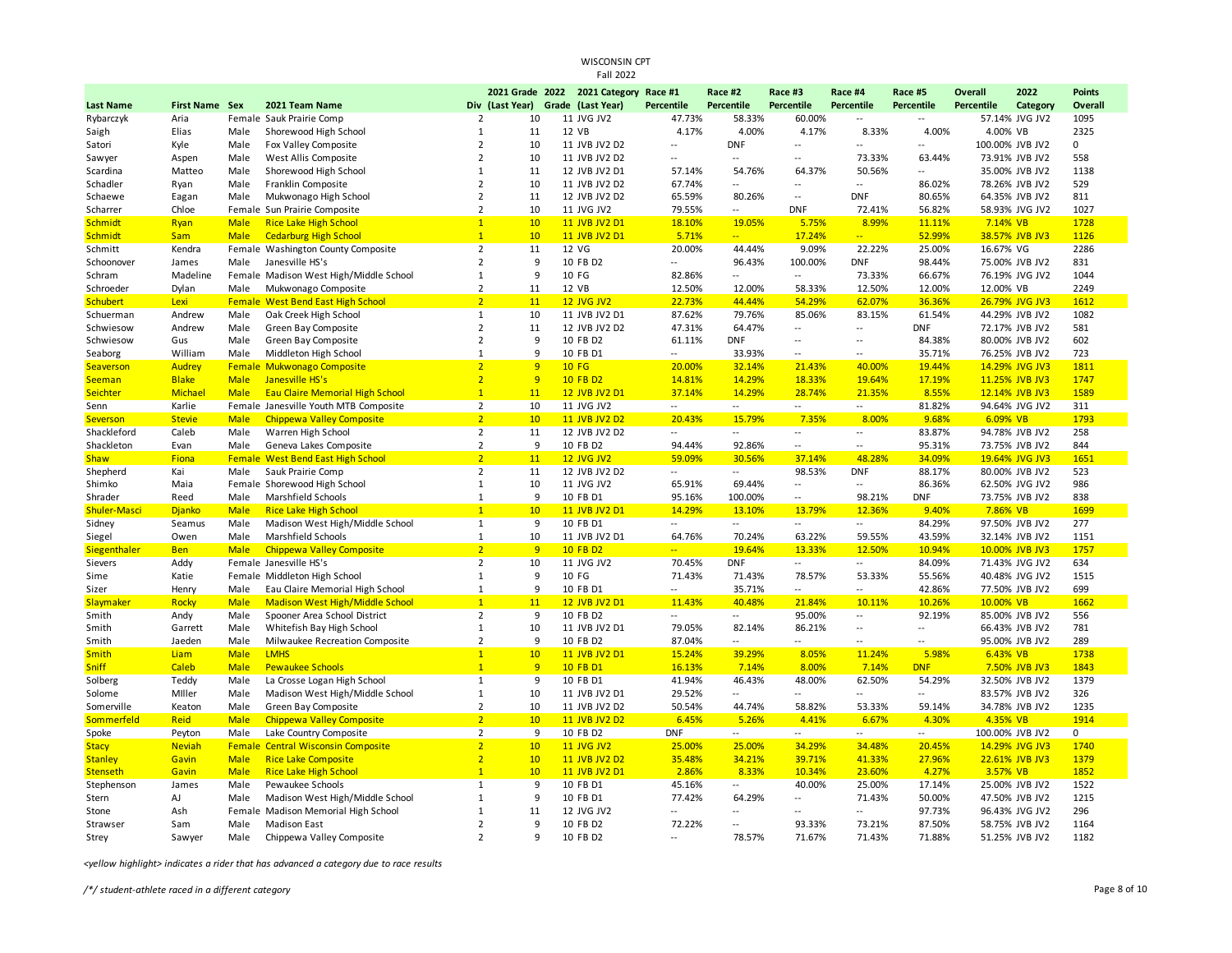|                  |                       |                     |                                                                     |                                |                 | <b>Fall 2022</b>              |                          |                                    |                          |                 |                          |                |                |                |
|------------------|-----------------------|---------------------|---------------------------------------------------------------------|--------------------------------|-----------------|-------------------------------|--------------------------|------------------------------------|--------------------------|-----------------|--------------------------|----------------|----------------|----------------|
|                  |                       |                     |                                                                     |                                |                 | 2021 Grade 2022 2021 Category | Race #1                  | Race #2                            | Race #3                  | Race #4         | Race #5                  | <b>Overall</b> | 2022           | <b>Points</b>  |
| <b>Last Name</b> | <b>First Name Sex</b> |                     | 2021 Team Name                                                      |                                | Div (Last Year) | Grade (Last Year)             | Percentile               | Percentile                         | <b>Percentile</b>        | Percentile      | Percentile               | Percentile     | Category       | <b>Overall</b> |
| Stroess          | Elliot                | Male                | Fox Valley Composite                                                | $\overline{2}$                 | 10              | 11 JVB JV2 D2                 | 82.80%                   | 84.21%                             | $\overline{a}$           | 77.33%          | 90.32%                   |                | 57.39% JVB JV2 | 1061           |
| Strong           | Rowan                 | Male                | Onalaska High School MTB Team                                       | $\overline{2}$                 | 10              | 11 JVB JV2 D2                 | 83.87%                   | 92.11%                             | 95.59%                   | 89.33%          | 96.77%                   |                | 54.78% JVB JV2 | 1089           |
| Susedik          | Aiden                 | Male                | Hayward High School                                                 | $\mathbf{1}$                   | 10              | 11 JVB JV2 D1                 | 58.10%                   | Ξ.                                 | Ξ.                       | $\sim$          | $\sim$                   |                | 85.71% JVB JV2 | 275            |
| Sylvester        | Cohen                 | <b>Male</b>         | <b>Green Bay Composite</b>                                          | 2 <sup>2</sup>                 | 10              | 11 JVB JV2 D2                 | 2.15%                    | 14.47%                             | 16.18%                   | <b>DNF</b>      | 7.53%                    | 6.96% VB       |                | 1778           |
| Syth             | Jack                  | Male                | Marshfield Schools                                                  | $\mathbf{1}$                   | 10              | 11 JVB JV2 D1                 | $\sim$                   | $\overline{\phantom{a}}$           | 37.93%                   | 33.71%          | 34.19%                   |                | 57.86% JVB JV2 | 951            |
| <b>Taggett</b>   | Cole                  | <b>Male</b>         | <b>Kettle Moraine High School</b>                                   | $\mathbf{1}$                   | 10              | 11 JVB JV2 D1                 | 10.48%                   | $\mathbb{H}^{\mathbb{Z}}$          | 26.44%                   | 24.72%          | 11.97%                   |                | 14.29% JVB JV3 | 1538           |
| Tarnutzer        | Jack                  | Male                | Sauk Prairie High School                                            | $\overline{2}$                 | 11              | 12 JVB JV2 D2                 | 63.44%                   | 71.05%                             | 79.41%                   | 62.67%          | 48.39%                   |                | 42.61% JVB JV2 | 1170           |
| Terrones         | lan                   | Male                | Cambridge High School                                               | $\mathbf{1}$                   | 10              | 11 JVB JV2 D1                 | 85.71%                   | 86.90%                             | $\overline{a}$           | 94.38%          | 81.20%                   |                | 53.57% JVB JV2 | 1002           |
| Tezak            | Dylan                 | Male                | Milwaukee Recreation Composite                                      | $\overline{2}$                 | 10              | 11 JVB JV2 D2                 | 52.69%                   | $\overline{\phantom{a}}$           | $\overline{a}$           | $\overline{a}$  | $\overline{\phantom{a}}$ |                | 87.83% JVB JV2 | 287            |
| Themanson        | Charlie               | <b>Male</b>         | <b>Wilmot Union High School</b>                                     | $\overline{2}$                 | $\overline{9}$  | 10 FB D2                      | 7.41%                    | 12.50%                             | 15.00%                   | 10.71%          | 6.25%                    |                | 7.50% JVB JV3  | 1873           |
| Thibert          | Hunter                | Male                | Ozaukee County Composite Team                                       | $\overline{2}$                 | 11              | 12 JVB JV3 D2                 | 59.09%                   | 78.95%                             | ÷.                       | ÷.              | 80.00%                   |                | 82.61% JVB JV3 | 1314           |
| Thibert          | Joseph                | Male                | Ozaukee County Composite Team                                       | $\overline{2}$                 | 9               | 10 FB D2                      | 59.26%                   | $\sim$                             | $\overline{a}$           | --              | 82.81%                   |                | 78.75% JVB JV2 | 606            |
| Thieme           | Blake                 | Male                | Green Bay Composite                                                 | $\overline{2}$                 | 11              | 12 JVB JV2 D2                 |                          | $\overline{a}$                     | 52.94%                   | u.              | u.                       |                | 84.35% JVB JV2 | 311            |
| <b>Thimmesch</b> | <b>Isaac</b>          | <b>Male</b>         | <b>Vernon Trails Area Composite</b>                                 | $\overline{2}$                 | 11              | 12 JVB JV2 D2                 | 92.47%                   | 22.37%                             | 30.88%                   | 18.67%          | 18.28%                   |                | 14.78% JVB JV3 | 1562           |
| Thom             | Ethan                 | Male                | <b>Blackhawk Composite</b>                                          | $\overline{2}$                 | 11              | 12 JVB JV2 D2                 | 91.40%                   | 94.74%                             | $\overline{\phantom{a}}$ | 85.33%          | 98.92%                   |                | 59.13% JVB JV2 | 1031           |
| Thom             | Will                  | Male                | <b>Blackhawk Composite</b>                                          | $\overline{2}$                 | 10              | 11 JVB JV2 D2                 | 70.97%                   | 65.79%                             | Ξ.                       | ц,              | 66.67%                   |                | 61.74% JVB JV2 | 830            |
| Thomas           | Whalen                | Male                | La Crosse Logan High School                                         | $\mathbf{1}$                   | 9               | 10 FB D1                      | $\sim$ $\sim$            | 91.07%                             | $\overline{a}$           | ц,              | $\overline{a}$           |                | 95.00% JVB JV2 | 285            |
| Thomson          | Peter                 | Male                | La Crosse Central High School                                       | $\mathbf{1}$                   | 10              | 11 JVB JV2 D1                 | $\sim$ $\sim$            | $\ddotsc$                          | Ξ.                       | 76.40%          | 68.38%                   |                | 77.14% JVB JV2 | 524            |
| Thurow           | Cruz                  | Male                | La Crosse Composite                                                 | $\overline{2}$                 | 10              | 11 JVB JV2 D2                 | $\sim$                   | $\sim$                             | ÷.                       | Ξ.              | 77.42%                   |                | 93.91% JVB JV2 | 264            |
| Tietge           | Abe                   | Male                | Madison Memorial High School                                        | $\mathbf{1}$                   | 11              | 12 JVB JV2 D1                 | $\sim$ $\sim$            | $\sim$                             | $\overline{a}$           | $-$             | 80.34%                   |                | 93.57% JVB JV2 | 242            |
| Tinker-Sackett   | Jack                  | Male                | Wildlands Science Research Charter School                           | $\overline{2}$                 | 10              | 11 JVB JV2 D2                 | $\overline{a}$           | 76.32%                             | ÷.                       | 65.33%          | 53.76%                   |                | 60.00% JVB JV2 | 851            |
| Todd             | Alexander             | Male                | Wilmot Union High School                                            | 2                              | 11              | 12 JVB JV2 D2                 | 68.82%                   | 72.37%                             | 91.18%                   | 57.33%          | 75.27%                   |                | 45.22% JVB JV2 | 1148           |
| Tomczak          | Tanner                | Male                | La Crosse Central High School                                       | $\mathbf{1}$                   | 9               | 10 FB D1                      | 91.94%                   | 89.29%                             | $\overline{a}$           | 73.21%          | 80.00%                   |                | 58.75% JVB JV2 | 1145           |
| <b>Towne</b>     | Jace                  | <b>Male</b>         | <b>Madison Memorial High School</b>                                 | $\overline{1}$                 | 10              | 11 JVB JV2 D1                 | 12.38%                   | 27.38%                             | 18.39%                   | 13.48%          | 25.64%                   |                | 11.43% JVB JV3 | 1593           |
| Trajcev          | Alek                  | <b>Male</b>         | <b>New Berlin Composite</b>                                         | $\overline{2}$                 | $\overline{9}$  | 10 FB D2                      | 12.96%                   | 21.43%                             | 21.67%                   | 23.21%          | 37.50%                   |                | 13.75% JVB JV3 | 1703           |
| Treul            | Griffin               | Male                | Shorewood High School                                               | $\mathbf{1}$                   | 11              | 12 JVB JV3 D1                 | 61.11%                   | 55.56%                             | $\overline{\phantom{a}}$ | 70.59%          | 60.00%                   |                | 52.38% JVB JV3 | 1835           |
| Tuttle           | Sam                   | Male                | Hayward Composite                                                   | $\overline{2}$                 | 10              | 11 JVB JV2 D2                 | $\sim$                   | 81.58%                             | ÷.                       | 92.00%          | 78.49%                   |                | 66.09% JVB JV2 | 804            |
| Uchytil          | James                 | Male                | <b>MSHS</b>                                                         | $\mathbf{1}$                   | 9               | 10 FB D1                      | $\overline{\phantom{a}}$ | 48.21%                             | $\overline{\phantom{a}}$ | 48.21%          | $\sim$                   |                | 80.00% JVB JV2 | 680            |
| Uhlinger         | Brendan               | Male                | Madison West High/Middle School                                     | $\mathbf{1}$                   | 10              | 11 JVB JV2 D1                 | $\sim$                   | $\overline{\phantom{a}}$           | 31.03%                   | 42.70%          | 27.35%                   |                | 56.43% JVB JV2 | 969            |
| Van Horn         | Cooper                | Male                | <b>Madison East</b>                                                 | $\overline{2}$                 | 9               | 10 FB D2                      | 96.30%                   | $\overline{\phantom{a}}$           | $\overline{a}$           | 91.07%          | 93.75%                   |                | 72.50% JVB JV2 | 845            |
| Van Wassenhoven  | Grant                 | Male                | Green Bay Composite                                                 | $\overline{2}$                 | 9               | 10 FB D2                      | 24.07%                   | 16.07%                             | $\overline{a}$           | <b>DNF</b>      | 50.00%                   |                | 56.25% JVB JV2 | 1165           |
| Vanhierden       | Dillon                | Male                | Madison West High/Middle School                                     | $\mathbf{1}$                   | 10              | 11 JVB JV2 D1                 | 63.81%                   | $\sim$                             | $\overline{a}$           |                 | 64.10%                   |                | 76.43% JVB JV2 | 530            |
| Veeneman         | Sofie                 |                     | Female Westside Composite                                           | $\overline{2}$                 | 10              | 11 JVG JV2                    | 68.18%                   | $\overline{\phantom{a}}$           | Ξ.                       | 79.31%          | 65.91%                   |                | 60.71% JVG JV2 | 1017           |
| Veldboom         | Hailey                |                     | Female Sheboygan County Composite                                   | $\overline{2}$<br>$\mathbf{1}$ | 9               | 10 FG                         | 60.00%                   | 75.00%<br>$\overline{\phantom{a}}$ | $\overline{a}$           | $\overline{a}$  | 50.00%                   |                | 61.90% JVG JV2 | 1110           |
| Veroeven         | Andrew                | Male                | Deforest High School                                                | $\overline{1}$                 | 10              | 11 JVB JV2 D1                 | 90.48%                   |                                    | Ξ.                       | 97.75%          | 92.31%<br>$\overline{a}$ |                | 72.14% JVB JV2 | 718            |
| <b>Vincent</b>   | <b>Bradley</b>        | <b>Male</b><br>Male | <b>Madison West High/Middle School</b><br>Chippewa Valley Composite | $\overline{2}$                 | 10<br>9         | 11 JVB JV2 D1<br>10 FB D2     | 8.57%<br>$\ddotsc$       | 3.57%<br>83.93%                    | 4.60%<br>70.00%          | 5.62%<br>64.29% | 68.75%                   | 4.29% VB       | 48.75% JVB JV2 | 1851<br>1192   |
| Voight<br>Wade   | Logan<br>Gibson       | Male                | Vernon Trails Area Composite                                        | 2                              | 9               | 10 FB D2                      | $\overline{a}$           | 42.86%                             | 33.33%                   | 30.36%          | 29.69%                   |                | 25.00% JVB JV2 | 1482           |
| Waisman          | Arlo                  | Male                | CamRock Composite West                                              | 2                              | 11              | 12 JVB JV3 D2                 | 22.73%                   | 47.37%                             | 45.00%                   | 93.75%          | 55.00%                   |                | 39.13% JVB JV3 | 1937           |
| Waldner          | <b>Kirsten</b>        |                     | Female Onalaska High School MTB Team                                | $\overline{2}$                 | 10              | <b>11 JVG JV2</b>             | 43.18%                   | $\frac{1}{2}$                      | 40.00%                   | 37.93%          | 25.00%                   |                | 25.00% JVG JV3 | 1617           |
| Walker           | Montana               | Male                | <b>LMHS</b>                                                         | $\mathbf{1}$                   | 10              | 11 JVB JV2 D1                 | 89.52%                   | 91.67%                             | 94.25%                   | 96.63%          | 94.87%                   |                | 50.71% JVB JV2 | 1030           |
| Wallace          | Lily                  |                     | Female Janesville HS's                                              | $\overline{2}$                 | 9               | 10 FG                         | 25.71%                   | 53.57%                             | 25.00%                   | 46.67%          | 22.22%                   |                | 21.43% JVG JV2 | 1750           |
| <b>Walrich</b>   | <b>John</b>           | <b>Male</b>         | <b>Warren High School</b>                                           | 2 <sup>2</sup>                 | 10              | 11 JVB JV2 D2                 | 12.90%                   | 21.05%                             | 23.53%                   | 24.00%          | 16.13%                   |                | 13.04% JVB JV3 | 1615           |
| Wang             | Gang                  | Male                | Madison Memorial High School                                        | $\mathbf{1}$                   | 10              | 11 JVB JV2 D1                 | $\sim$                   | Щ,                                 | 75.86%                   | $\overline{a}$  | $\sim$                   |                | 86.43% JVB JV2 | 270            |
| Wardle           | James                 | Male                | Homeschooled Athletes of Waukesha County                            | $\mathbf{1}$                   | 9               | 10 JVB JV3 D1                 | 38.89%                   | 44.44%                             | 41.18%                   | 29.41%          | 35.00%                   |                | 38.10% JVB JV3 | 1993           |
| Wasielewski      | Josh                  | <b>Male</b>         | <b>New Berlin Composite</b>                                         | 2                              | 10              | 11 JVB JV2 D2                 | 5.38%                    | 6.58%                              | 2.94%                    | 4.00%           | 3.23%                    | 1.74% VB       |                | 1941           |
| Weinbender       | Alec                  | Male                | La Crosse Composite                                                 | $\overline{2}$                 | 11              | 12 JVB JV2 D2                 | $\overline{\phantom{a}}$ | 52.63%                             | $\overline{a}$           | $\overline{a}$  | $\overline{\phantom{a}}$ |                | 85.22% JVB JV2 | 302            |
| Weix             | Elliott               | Male                | Madison Memorial High School                                        | $\mathbf{1}$                   | 11              | 12 JVB JV3 D1                 | 83.33%                   | $\overline{\phantom{a}}$           | 82.35%                   | 82.35%          | 80.00%                   |                | 71.43% JVB JV3 | 1750           |
| Weix             | Maddie                |                     | Female Madison Memorial High School                                 | $\mathbf{1}$                   | 9               | 10 FG                         | 80.00%                   | $\sim$                             | 100.00%                  | 83.33%          | 63.89%                   |                | 52.38% JVG JV2 | 1376           |
| <b>Welch</b>     | Sydney                | <b>Female LMHS</b>  |                                                                     | $\mathbf{1}$                   | 10              | 11 JVG JV2                    | 31.82%                   | 33.33%                             | 48.57%                   | 44.83%          | 68.18%                   |                | 21.43% JVG JV3 | 1634           |
| Welnak           | Jack                  | Male                | Lake Country Composite                                              | $\overline{2}$                 | 11              | 12 JVB JV2 D2                 | $\overline{\phantom{a}}$ | $\overline{\phantom{a}}$           | 80.88%                   | 66.67%          | 82.80%                   |                | 62.61% JVB JV2 | 826            |
| West             | Henry                 | Male                | Lake View High School                                               | 2                              | 11              | 12 JVB JV2 D2                 | 64.52%                   | 61.84%                             | 63.24%                   | 50.67%          | 45.16%                   |                | 36.52% JVB JV2 | 1214           |
| White            | Travis                | Male                | Rhinelander HS                                                      | $\mathbf{1}$                   | 11              | 12 JVB JV3 D1                 | 88.89%                   | Ξ.                                 | 100.00%                  | 94.12%          | <b>DNF</b>               |                | 90.48% JVB JV3 | 1285           |
| Whitt            | Bryce                 | Male                | Fox Valley Composite                                                | $\overline{2}$                 | 10              | 11 JVB JV2 D2                 | 79.57%                   | $\overline{\phantom{a}}$           | 92.65%                   | 72.00%          | 72.04%                   |                | 55.65% JVB JV2 | 1086           |
| Willmas          | Quentin               | Male                | West Bend West High School                                          | $\overline{2}$                 | 11              | 12 JVB JV3 D2                 | 27.27%                   | 42.11%                             | 20.00%                   | 37.50%          | 30.00%                   |                | 30.43% JVB JV3 | 2025           |
| WILSON           | <b>ANNA</b>           |                     | Female Lake View High School                                        | $\mathcal{P}$                  | 10              | 11 JVG JV2                    | 72.73%                   | 41.67%                             | 51.43%                   | 65.52%          | 54.55%                   |                | 32.14% JVG JV2 | 1528           |